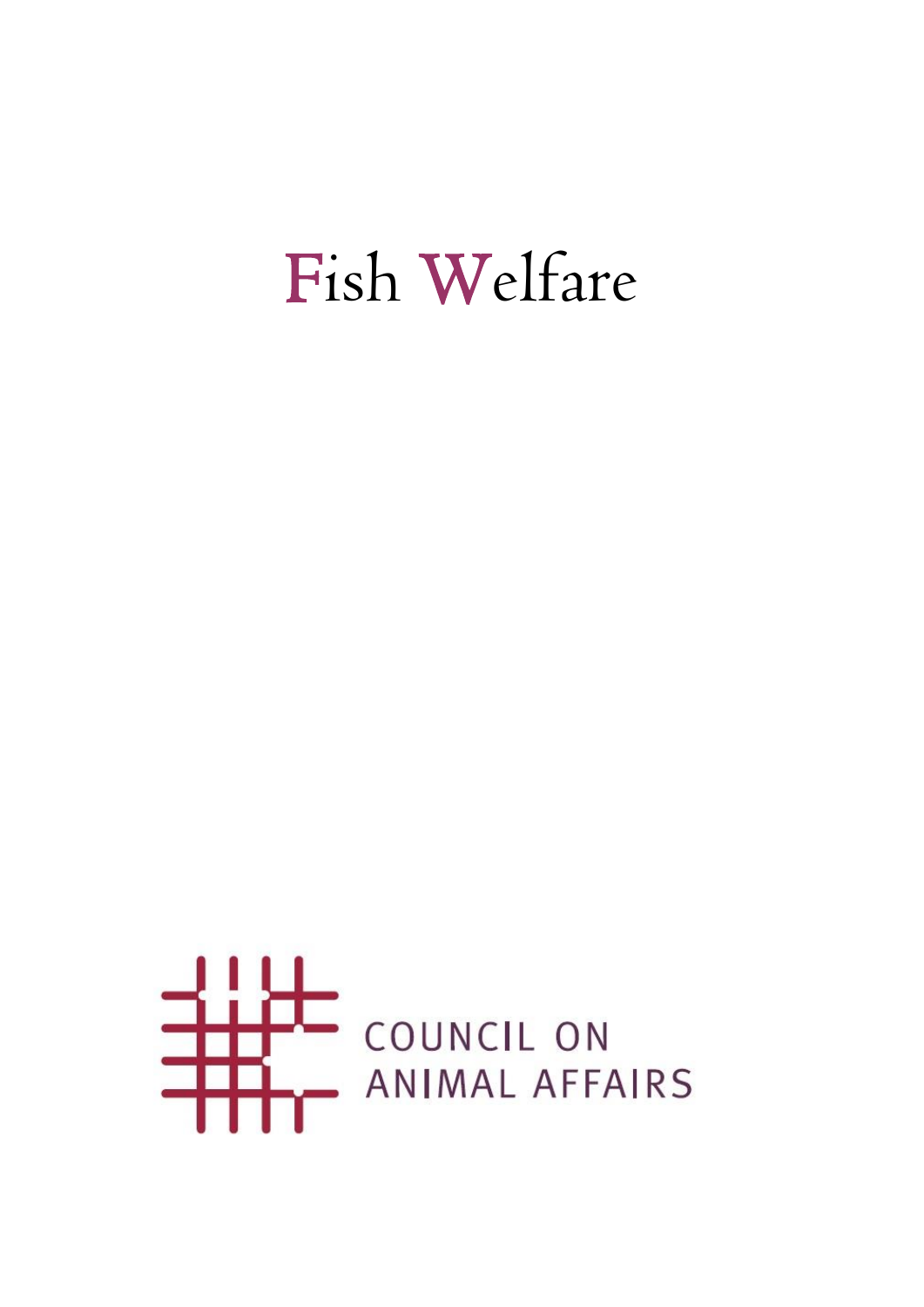# **Content**

| 1. |                                                                                 |  |  |  |  |  |
|----|---------------------------------------------------------------------------------|--|--|--|--|--|
|    |                                                                                 |  |  |  |  |  |
|    |                                                                                 |  |  |  |  |  |
| 2. |                                                                                 |  |  |  |  |  |
|    |                                                                                 |  |  |  |  |  |
|    |                                                                                 |  |  |  |  |  |
|    |                                                                                 |  |  |  |  |  |
|    | 2.4 Private-sector regulations, agreements and initiatives 16                   |  |  |  |  |  |
| 3. | Views on fish welfare: is there cause to modify the policy position?  18        |  |  |  |  |  |
|    |                                                                                 |  |  |  |  |  |
|    |                                                                                 |  |  |  |  |  |
|    |                                                                                 |  |  |  |  |  |
|    |                                                                                 |  |  |  |  |  |
|    |                                                                                 |  |  |  |  |  |
|    | 3.6 Conclusion to question 1: Is there cause to update the government's current |  |  |  |  |  |
| 4. |                                                                                 |  |  |  |  |  |
|    |                                                                                 |  |  |  |  |  |
|    |                                                                                 |  |  |  |  |  |
|    |                                                                                 |  |  |  |  |  |
|    |                                                                                 |  |  |  |  |  |
|    |                                                                                 |  |  |  |  |  |
|    |                                                                                 |  |  |  |  |  |
|    |                                                                                 |  |  |  |  |  |
|    | 4.6 Conclusion to question 2: Starting points, developments and barriers to the |  |  |  |  |  |
| 5. |                                                                                 |  |  |  |  |  |
|    |                                                                                 |  |  |  |  |  |
|    |                                                                                 |  |  |  |  |  |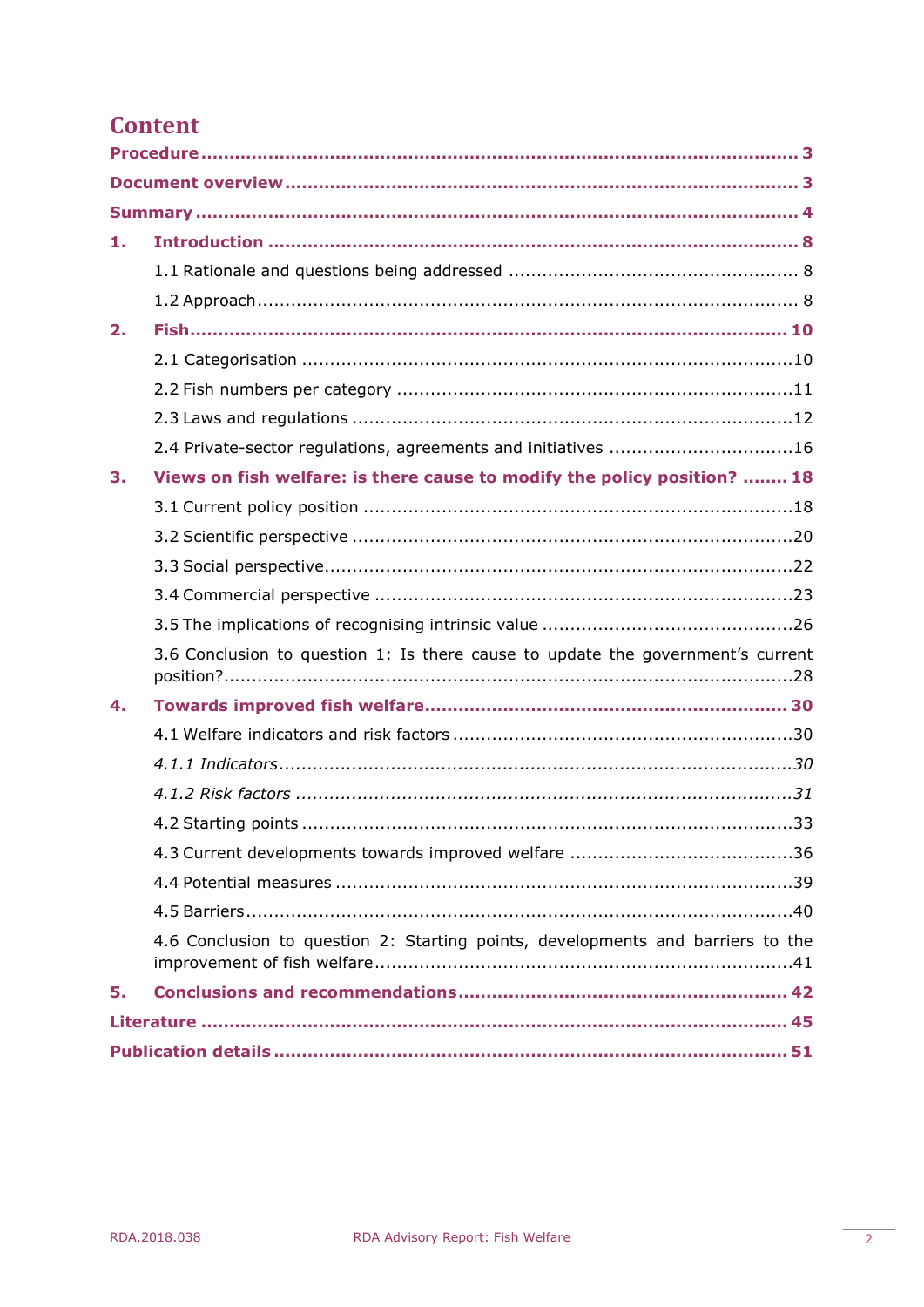# <span id="page-2-0"></span>**Procedure**

This advisory report from the Council on Animal Affairs (*Raad voor Dierenaangelegenheden*, RDA) was prepared by a panel of Council members comprising Mr M.C.T. (Martin) Scholten (chair), Mr A.G. (Andreas) Dijkhuis, J.T. (Joost) de Jongh, Ms M. (Marijke) de Jong-Timmerman and Mr F.L.B. (Franck) Meijboom. The panel received support from deputy secretary Ms M.A. (Monique) van der Gaag and secretary Mr M.H.W. (Marc) Schakenraad from the RDA agency.

## <span id="page-2-1"></span>**Document overview**

The rationale for this advisory report is outlined in Section 1, and addresses two questions. Question 1: Do understandings in society and scientific literature warrant greater concern for the health and welfare of fish, and give cause to update the government's current policy position in this respect? If so, question 2 follows: What key aspects and developments can best be addressed to promote the welfare of fish, and what impediments are envisaged (if any)?

Section 2 provides an overview of the present situation regarding the various categories of fish, the number of affected animals per category and the existing laws and regulations in this area. Section 3 then addresses the first question, and Section 4 looks at the second question. The conclusions and recommendations are given in Section 5.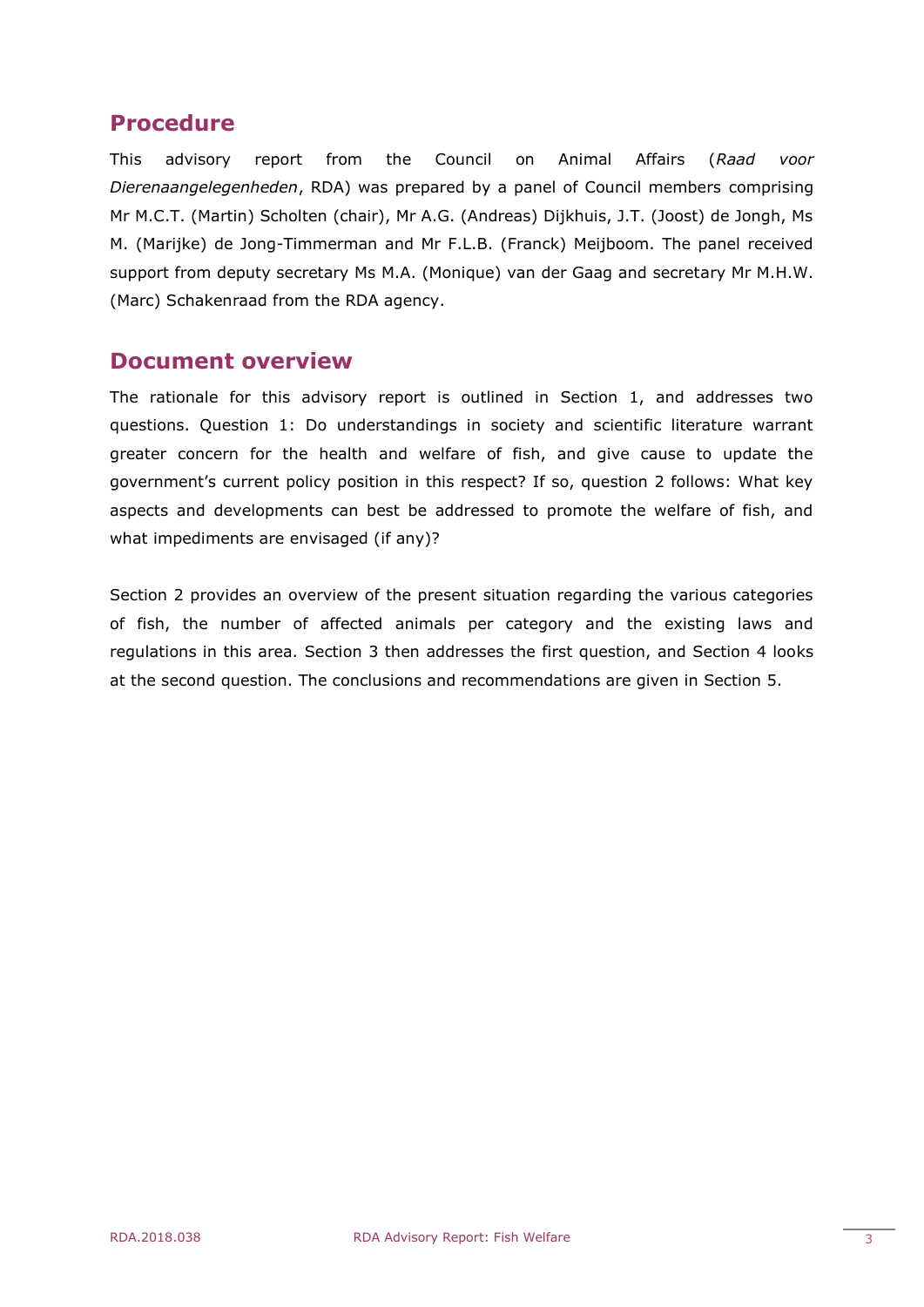## <span id="page-3-0"></span>**Summary**

Fish play various roles in Dutch society. We eat, catch and farm them, admire them in our homes and professional aquariums, and use them as laboratory animals for testing purposes. Depending on their purpose, fish care falls under a range of laws and regulations. These regulations currently make little to no mention of fish welfare, however. Attention to fish welfare has gradually increased in recent decades, in policy, research and society as a whole. The ethical question of how we wish treat animals in general (and here, fish in particular) is being raised with increasing regularity. In light of this increasing attention, the Council on Animal Affairs (RDA) has conducted a closer examination of fish welfare.

Two key questions were considered:

Do understandings in society and scientific literature warrant greater concern for the welfare of fish, and give cause to update the government's current policy position in this respect?

If so, question 2 follows:

What key aspects and developments can best be addressed to promote the welfare of fish, and what impediments are envisaged (if any)?

Nine categories of fish apply when answering these questions. The category of fish that live in the wild and are not caught is left aside here, as the focus of this report is on the direct interaction between people and fish. The following eight categories are addressed, however:

- 1. Pelagic sea fishing
- 2. Sea-floor fishing
- 3. Recreational fishing
- 4. Inland fishing
- 5. Aquaculture
- 6. Trade in, and the commercial husbandry of, ornamental fish (public aquariums)
- 7. Fish in private homes
- 8. Fish used in research (laboratory animals)

Many of the laws and regulations governing fisheries, aquaculture and trade in ornamental fish in the Netherlands are based on EU regulations. The Netherlands also has its own policy in this regard. Few regulations address fish welfare – no parts of the EU Common Fisheries Policy (CFP) address welfare directly, for example. In the Netherlands, the use of living fish as bait is prohibited on welfare grounds. The European Transport Directive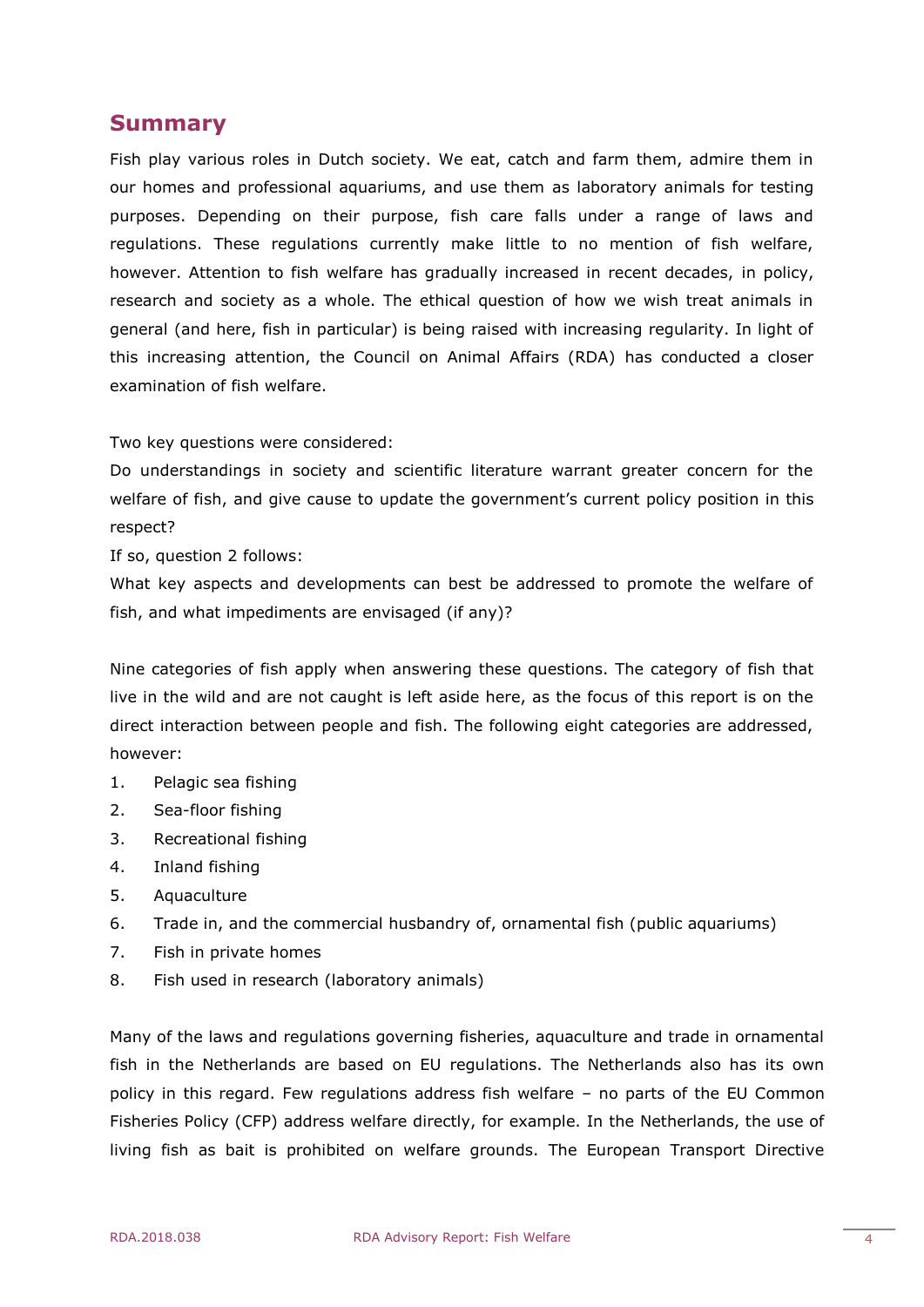outlines the criteria applicable to the transport of living vertebrates, which includes fish. In order to keep fish as production animals, the species must be listed in the relevant appendix to the Animal Husbandry Decree (*Besluit houders van dieren*). To qualify for inclusion on the list, certain criteria must first be met, including some relating to welfare. The killing of animals (including fish) is also subject to EU regulations aimed at reducing pain and distress. Additional welfare regulations are under development in the Netherlands concerning the stunning of eel before they are killed. There is almost no legislation that applies specifically to ornamental fish, aside from the general care requirements outlined in the Animal Husbandry Decree. Traders are also obliged to inform non-professional customers of the care, housing, behaviour and costs of keeping a fish as a pet.

More fish welfare regulations exist in the private sector, such as the air transport regulations by the International Air Transport Association (IATA). Rules of conduct for recreational fishing are distributed by the Dutch Angling Federation (*Sportvisserij Nederland*) and for zoos by the Dutch Zoo Federation (*Nederlandse Vereniging van Dierentuinen*, NVD). Various privately organised quality marks for edible fish incorporate welfare regulations, and sector association Dibevo has a quality mark that includes aspects of animal welfare.

In terms of government policy, increasing attention to the welfare of animals (and specifically fish) has been observed in both the Netherlands and the European Union. In its Recommendations Concerning Farmed Fish (2006), for example, the Council of Europe stipulates that fish farmers must cater for the biological characteristics and needs of the animals under their care. Dutch policy, set down in legislation such as the recent Animals Act (*Wet Dieren*), regards fish as sensitive creatures to which a duty of care applies.

Ongoing scientific research is giving weight to the claim that fish can feel pain. In 2017, for example, the European Food Safety Authority (EFSA) argued that fish should be treated in the same manner as mammals and birds when it comes to consciousness and welfare. There are also major differences between fish species, and much of the necessary knowledge is still missing.

In society as a whole, fish welfare is still not as 'attractive' as the welfare of birds or fish, for example. Still, animal welfare organisations (along with the media) are devoting more and more attention to fish and their welfare. Existing sustainability characteristics continue to focus mainly on fish populations, however, rather than the welfare of individual fish.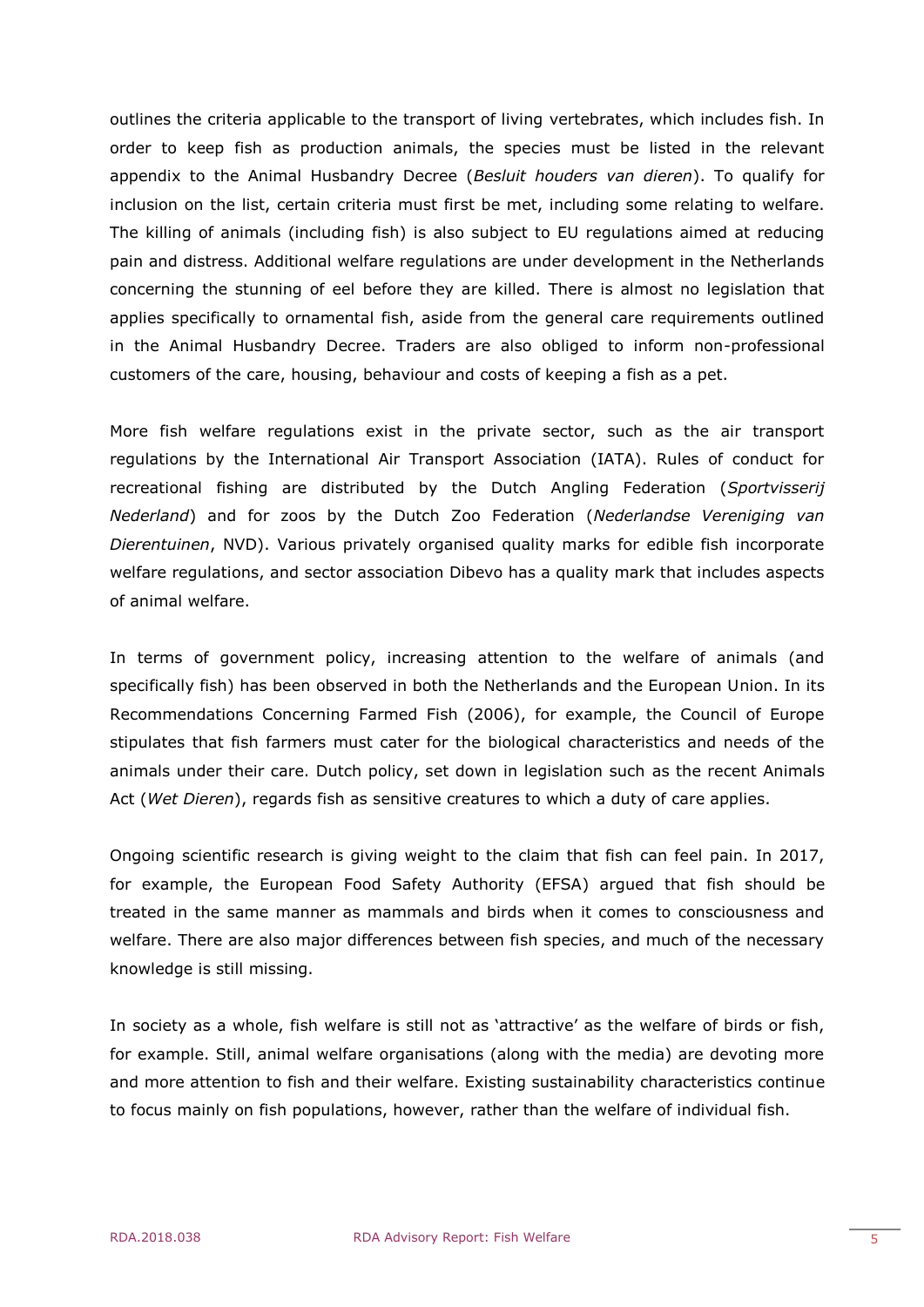In the Netherlands, respect for the intrinsic value of animals – which therefore includes fish – is set out in various laws. The Council believes that this entails a moral responsibility to show concern for the animals and their welfare, health and integrity. Additional interests and values are also at play, usually related to the context in which the animals are used and their status. All of the above should ultimately determine the extent to which we cater for the needs of animals, how we fulfil our duty of care and what level of animal welfare we wish to realise in certain practical contexts. For evaluation purposes, the Council recommends the One-Health Assessment Framework that it published in 2015.

The answer to question 1 is therefore as follows: Recent decades have seen much new published scientific research on, and increased attention in society to, fish welfare. The council believes that this additional knowledge and information, increasing social concern and technological developments constitute good reason to update the policy position regarding fish welfare. Fish welfare and integrity are aspects that are still considered too little in the treatment of fish, although there are many positive initiatives underway.

In response to question 2, the Council believes that greater attention to the welfare of fish is required in all categories. Respect for intrinsic value requires ongoing and thorough consideration of the fact that human actions involving animals have an impact on these animals, thereby conferring a moral responsibility onto humans. The first step for the government is therefore to draw up a fish welfare policy. The available policy instruments can be deployed to promote innovative good practices. The Council believes the best option is a tailored approach, where policy is implemented to improve fish welfare in collaboration with research, industry, professional practice and society. Professional practice in particular is essential in order to reach the fish welfare objectives. In this context, existing laws and regulations can sometimes stand in the way. Other impediments to fish welfare may include the following: the subservience of welfare to other considerations, such as the economy or ecology; the lack of information or its distribution; the lack of technologies and methods available for application in practice; and the relative lack of attention to fish welfare in the market and society.

When taking steps, it is important to take heed of the existing barriers in the relevant sectors. Interests vary between categories. The figure below lists both general and species-specific starting points for addressing the welfare of fish. These are intended as an initial means of support; in practice, a tailored approach will be necessary to fill in the details. It is up to individual parties to implement measures to improve the welfare of the fish in question.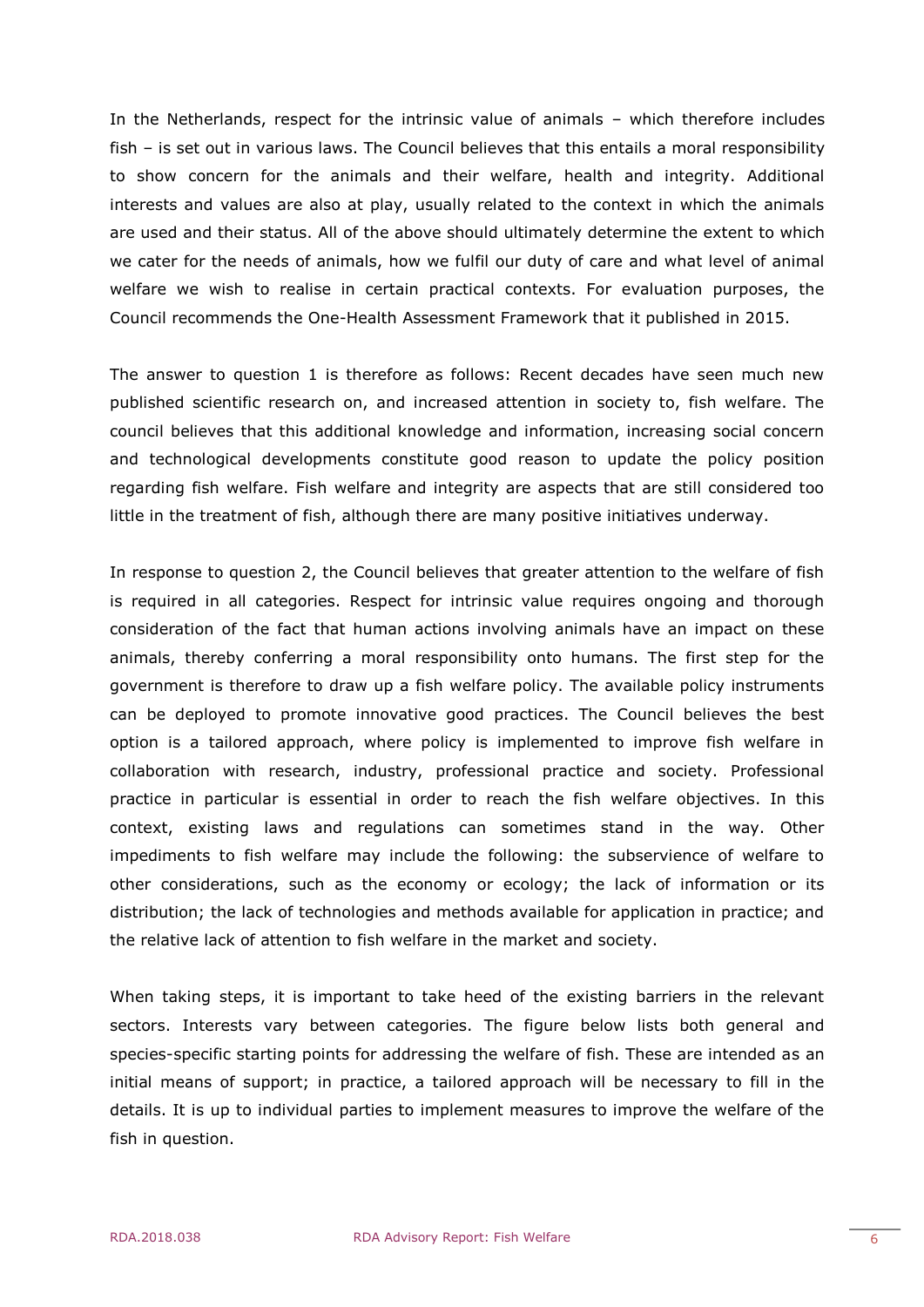

#### **Conclusions and recommendations:**

- The realisation that fish are sentient beings and acting accordingly must be more strongly emphasised in the catching, keeping and purchasing of fish.
- Fish welfare is a broad field with a significant degree of variation.
- The Council advises the government to do more to ensure acknowledgement of the intrinsic value of fish. Current knowledge allows for the inclusion of fish welfare as a pronounced element of policy, e.g. by including welfare as an integral component of new research projects (and their evaluation), broadening and accelerating current initiatives, promoting the generation and dissemination of knowledge, and identifying and eliminating the existing barriers in each sector.
- Dutch practice offers various initiatives capable of improving fish welfare either directly or indirectly. This is encouraging, and merits significant investments.
- The Council believes that, rather than by way of exception, welfare should be viewed as a standard consideration in decisions affecting fish.
- In view of the large numbers of fish being kept in the Netherlands, the Council advises wider availability of veterinary and zoological information in practice.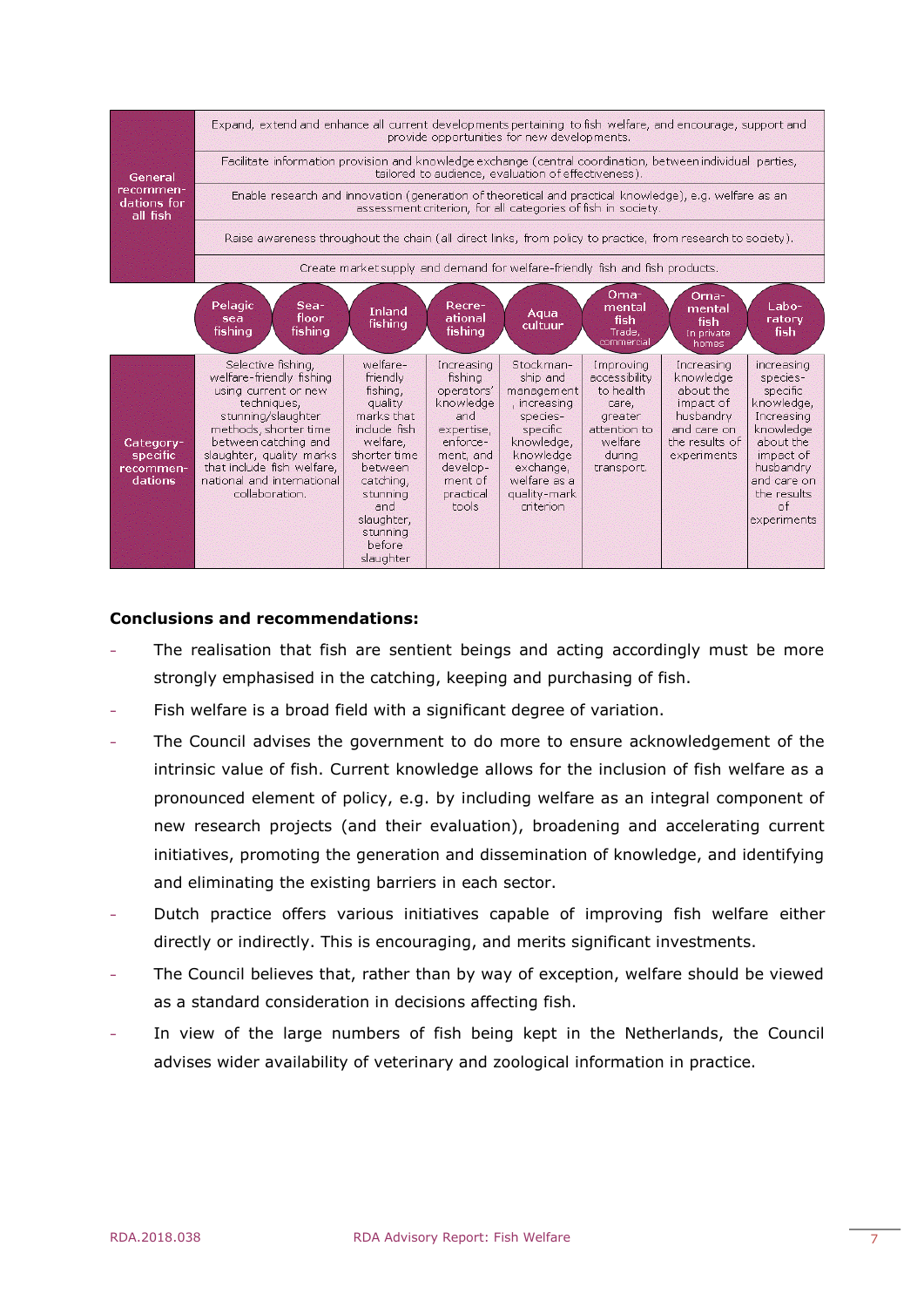# <span id="page-7-0"></span>**1. Introduction**

#### <span id="page-7-1"></span>**1.1 Rationale and questions being addressed**

In 2002, the Council on Animal Affairs (RDA) was commissioned by the State Secretary of Agriculture, Nature and Food Quality (LNV) to publish an assessment framework and admissions procedure for the designation of new fish species to be farmed for production purposes. Two years later, the RDA published a negative/positive list for reptiles, amphibians and fish to assist with the implementation of Article 33 of what was then the Animal Health and Welfare Act (*Gezondheids- en welzijnswet voor dieren*). In 2016 the advisory report on the 'Assessment Framework for Production Animals' (*Toetsingskader productiedieren*) was published, which also applies to fish (RDA, 2016).

Depending on how humans intend to use them, fish care falls under a range of laws and regulations. The existing laws and regulations currently make little to no mention of fish welfare. In a more generic sense, Dutch society is concerned with the ethical question of how we treat (and wish to treat) animals in general, and here, fish in particular. Attention to fish welfare has gradually increased in recent decades, in policy, research and society as a whole. Alongside countries such as Norway, the United Kingdom, New Zealand and Australia, attention to fish welfare in the Netherlands is increasing, in the aquaculture sector especially. In light of this, the Council has investigated fish welfare in greater detail.

This advisory report addresses two key questions:

Do understandings in society and scientific literature warrant greater concern for the welfare of fish, and give cause to update the government's current policy position in this respect?

If so, question 2 follows:

What key aspects and developments can best be tackled to promote the welfare of fish, and what impediments are envisaged (if any)?

#### <span id="page-7-2"></span>**1.2 Approach**

This advisory report concerns only fish and excludes other forms of aquatic life, such as shellfish, crustacea and aquatic mammals. Nine categories of fish are identified, including one category of fish that live in the wild and are not caught by humans. This category is beyond the scope of this report, which focuses on the direct interaction between humans and fish. This does not change the fact that human activities and actions nonetheless impact on both these animals and their welfare, however. This report concentrates on the following eight categories of fish, in which fish are either under the care of humans or impacted by their actions.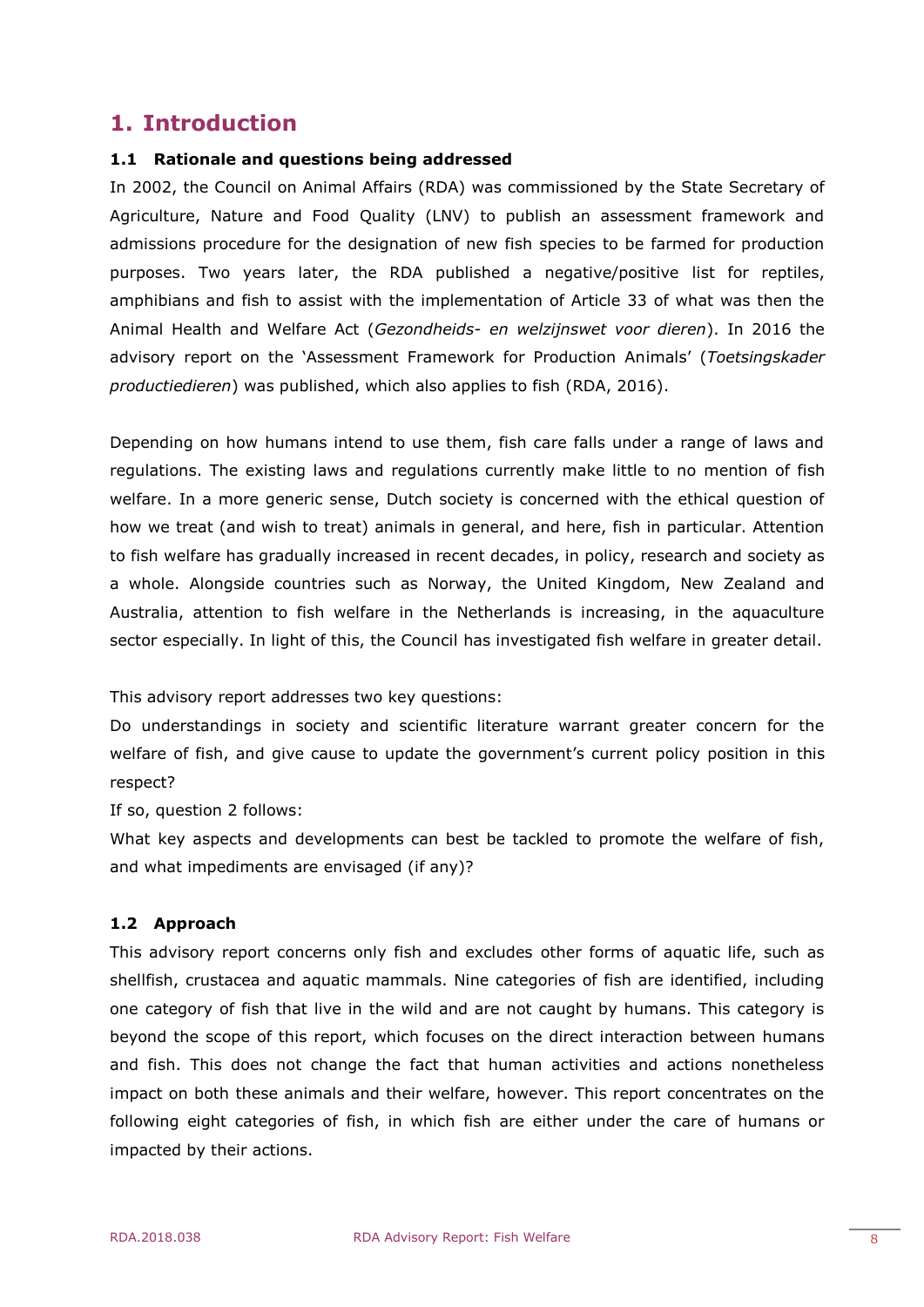These categories are:

- 1. Pelagic<sup>1</sup> sea fishing (trawling in particular)
- 2. Sea-floor fishing (cutters in particular)
- 3. Recreational fishing
- 4. Inland fishing
- 5. Aquaculture
- 6. Trade in, and the commercial husbandry of, ornamental fish (public aquariums)
- 7. Fish in private homes
- 8. Fish used in research (laboratory animals)

The two questions proposed in the paragraph above will be addressed separately. In order to answer the first question, a summary has been drawn up of the laws and regulations governing the various categories. Next, an overview is given of the current situation with regard to fish welfare from various perspectives: policy, science, society and the market, as well as sector practice. This information provides the basis for conclusions on whether current government policy on fish welfare requires updating. To answer the second question, we examine the welfare of fish and the attention devoted thereto from a range of perspectives. Lastly, this report makes policy and economic recommendations for the improvement of fish welfare in the Netherlands.

Various experts were consulted in the production of this report, and visits made to companies that work with live fish.

-

 $<sup>1</sup>$  Pelagic fish are those that live in schools and can be found throughout the water column, from just above the</sup> sea bed to the water's surface; often these fish do not approach the coast.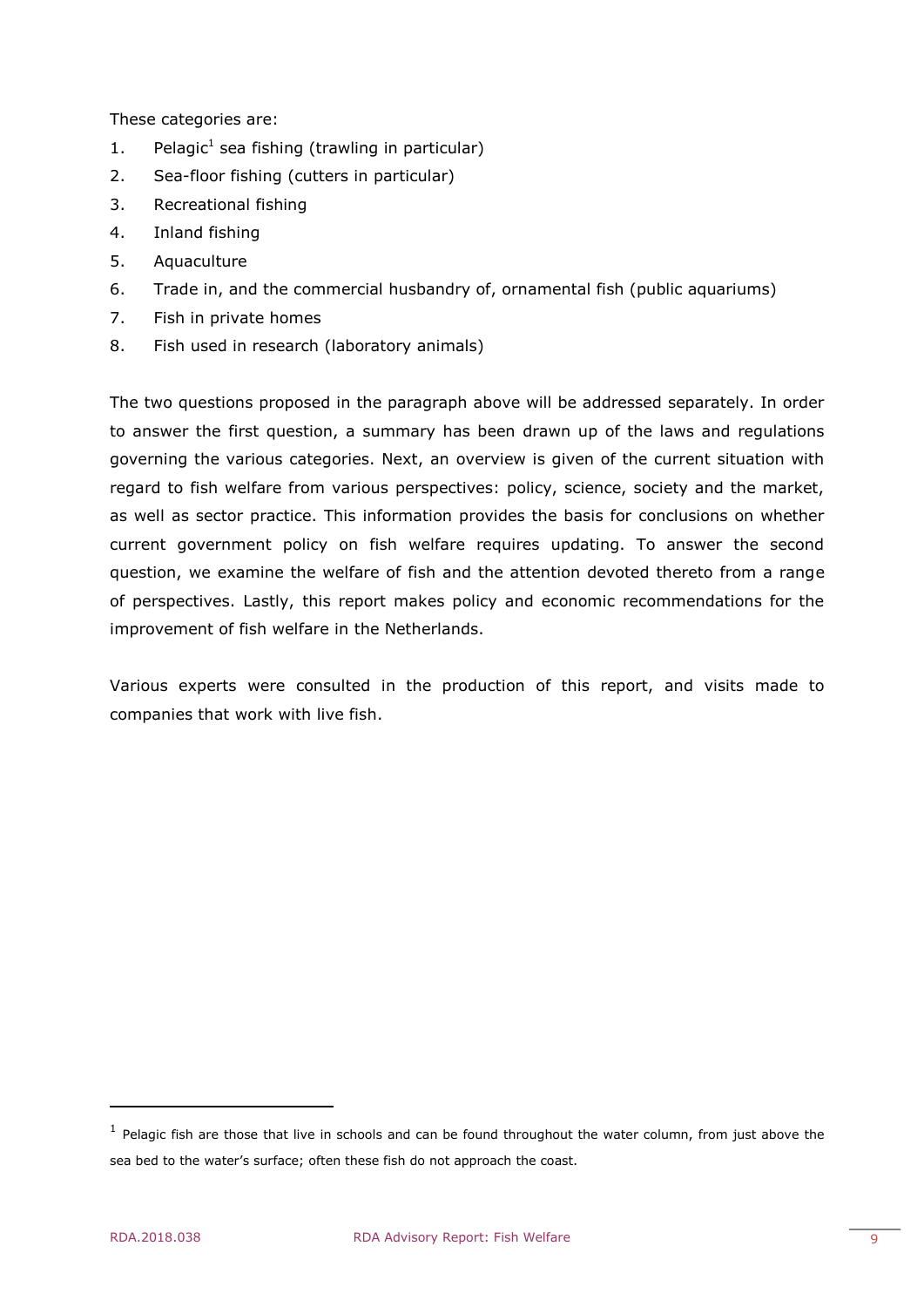# <span id="page-9-0"></span>**2. Fish**

#### <span id="page-9-1"></span>**2.1 Categorisation**

The world has more than 32,000 species of fish (Fishbase, 2017), and new species are discovered regularly. These species can be categorised in many different ways. For this report, fish have been categorised based on their human applications, which also assists in creating links with the policy areas under which they fall. This means that some species of fish will fall under multiple categories. One such example is the carp, which is kept in outdoor ponds by private individuals (as a pet), caught by recreational anglers (fishing), cultivated for consumption (aquaculture) and also used as a laboratory animal. In addition, to gain a wider perspective, the life cycle of fish has been divided into four stages, starting with the source. Fish are either farmed or caught in the wild; sometimes kept/stored, transported, and then (if intended for consumption) slaughtered. Table 1 shows a diagram of this process.

| Category<br><b>Phase</b> | Fishery $1,2,3,4$  | Aquaculture <sup>5</sup> | Companion<br>animals <sup>6,7</sup> | Laboratory<br>fish <sup>8</sup> |
|--------------------------|--------------------|--------------------------|-------------------------------------|---------------------------------|
|                          |                    | Farmed and               | Farmed and                          | Farmed and                      |
| Source of the fish       | Caught in the wild | limited caught in        | limited caught in                   | limited caught                  |
|                          |                    | the wild*                | the wild                            | in the wild                     |
| Keeping the fish         |                    | <b>Basins</b>            | Aquaria / ponds                     |                                 |
|                          |                    | (aquaculture)            |                                     | Laboratory-                     |
| Transportation of        |                    | Tanks                    | Bags, tanks,                        |                                 |
| fish                     |                    |                          | special transport                   |                                 |
| Killing of fish          | On board***        | Slaughterhouse**         | Limited                             | facilities                      |

Table 1: Categorisation of fish by application and stage in their life cycle

1. Pelagic sea fishing, 2. Sea-floor fishing, 3. Recreational fishing, 4. Inland fishing,

5. Aquaculture, 6. Trade in, and the commercial husbandry of, ornamental fish (public aquariums), 7. Fish in private homes, 8. Fish as laboratory animals

\* eels in aquaculture are caught in the wild, many other species are farmed

\*\* slaughter may take place on location at the fish farm

\*\*\* instead of slaughtering and taking fish home, recreational anglers often throw the fish back into the water

Fish husbandry draws a distinction in application between aquaculture and aquarium (ornamental) fish. Where the fish are intended for consumption, the goal is to give them as contented and healthy a life as possible, and to slaughter them as humanely as possible. Ornamental fish, on the other hand, are intended to give enjoyment for as long as possible; in their case, the goal is quality of life and longevity.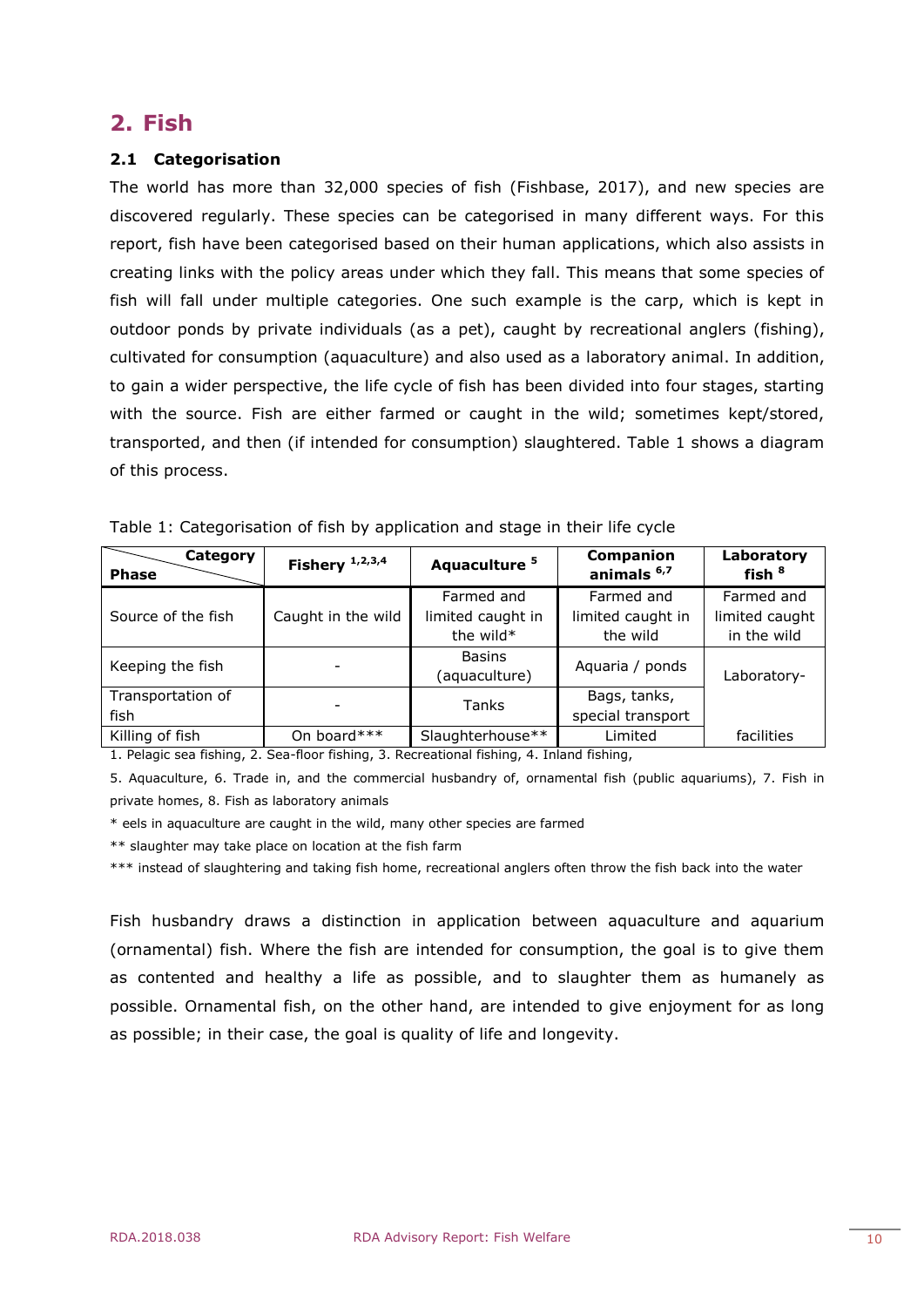#### <span id="page-10-0"></span>**2.2 Fish numbers per category**

Nearly all estimates of the (global) numbers of fish in each category are approximate and fall within a wide range. Based on the data available, table 2 offers an indication of the number of fish in each category.

| Category<br>level | Fishery $1,2,3,4$         | Aquaculture <sup>5</sup>    | Companion<br>animals <sup>6,7</sup>                 | Laboratory<br>fish <sup>8</sup> |
|-------------------|---------------------------|-----------------------------|-----------------------------------------------------|---------------------------------|
| The Netherlands   | $4 \times 10^9$           | $5 - 17 \times 10^6$        | $18 \times 10^{6}$                                  | Ca. 30.000                      |
| Global            | $0,97-2,7 \times 10^{12}$ | $0,037-0,12 \times 10^{12}$ | Trade: $1,5 \times 10^9$ ,<br>in total much<br>more | Not known*                      |

Table 2: National and global fish figures per category

1. Pelagic sea fishing, 2. Sea-floor fishing, 3. Recreational fishing, 4. Inland fishing,

5. Aquaculture, 6. Trade in, and the commercial husbandry of, ornamental fish (public aquariums), 7. Fish in private homes, 8. Fish as laboratory animals

\* laboratory fish are not registered in all countries (e.g. the United States)

Source: Fishcount, 2017 (categories 1, 2, 3 4 and 5); HAS & FD, 2015 (6 and 7); OFI, 2017 (6 and 7); NVWA, 2016 (category 8)

There are various reasons why no exact numbers are available in any category. Fisheries and aquaculture often measure fish by weight instead of number, giving approximate values for categories 1-5. There is also much unregistered fishing and farming in addition to the registered volumes. Fishcount (Mood and Brooke, 2010; Fishcount, 2017) calculates the numbers based on the figures issued by the United Nations Food and Agriculture Organisation (FAO) and estimated weights of the fish caught. Some of the fish caught in the fishing industry are intended for the production of fishmeal and fish oil, serving as a raw material for aquaculture feeders. When estimating the number of fish in each category, the question arises of whether this portion should belong to aquaculture, or to the fishing industry. The number of fish being farmed for consumption continues to increase. In 1974 this proportion was only 7%; by 2014 it had had exceeded 50% (FAO, 2016). In addition to consumption, fish are also caught for non-food purposes and to produce fishmeal and fish oil. The percentage of farmed fish (relative to the total fishing industry) was 44% in 2014, and is expected to exceed 50% by 2025 (FAO, 2016).

The aquarium sector (categories 6 and 7) also includes some unregistered trade and farming (Ploeg, 2005, among others). The Netherlands has several large wholesalers in ornamental fish that import predominantly from Asia, but also from other parts of the world. Some of these fish remain in the Netherlands, and some are exported to international markets (the largest being Europe). Estimates place the total annual number of commercially traded fish in the Netherlands at 5-6 million. Exchange and sale of fish also occurs among ornamental fish hobbyists. Private individuals tend to keep mainly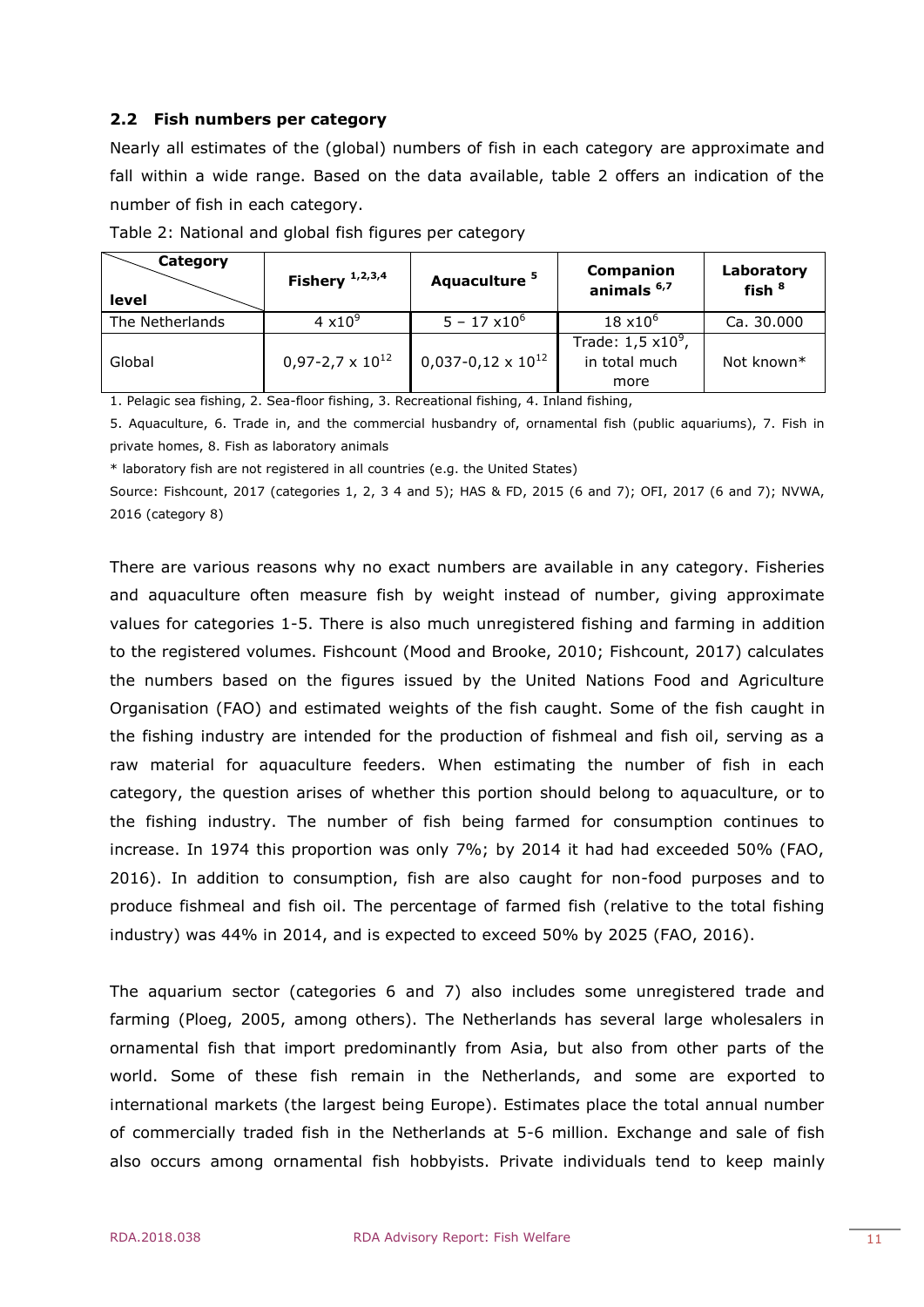freshwater fish. Aquarium owners do not generally keep detailed data on the numbers of fish in their tanks or ponds. Dutch market research provides annual estimates for pet ownership in the Netherlands (HAS & FD, 2015).

Many countries require registration of laboratory animals (category 8). The regulations are not the same in all countries, however. The EU has regulations intended to create uniformity in registration practices (Directive 2010/63/EU); the first five-yearly reports are expected in 2018. The Experiments on Animals Act (*Wet op de dierproeven,* WOD) stipulates that it applies to living, non-human vertebrates, including larval forms capable of independent feeding (WOD, 2017). Regulations also exist for determining whether certain actions qualify as animal experimentation or not. These are described in the WOD. For example: catching and slaughtering fish specifically for the collection of otoliths (a part of the inner ear, used for determining age) is always classified as animal experimentation; collecting otoliths from commercially caught fish is not, however, and nor is doing the same with bycatch fish that die during the commercial fishing process. Commercial bycatch fish killed for their otoliths that would otherwise have been returned live to the water *do* count as animal experiments requiring a permit, however (CCD, 2017). Obligations to register laboratory animals vary greatly all over the world: laboratory fish in the United States do not require registration, for example, and in Canada all fish that are 'tagged' for fisheries research are registered as such. These major differences in registration make accurate estimates impossible.

Based on the data available (see Table 2), an indication can be given of the relative sizes of the categories. It is clear that all categories involve large numbers of fish, and the fishing industry would seem to be the largest category.

#### <span id="page-11-0"></span>**2.3 Laws and regulations**

Because the fishing, aquaculture and ornamental sectors are international, many of the laws and regulations applicable to fish in the Netherlands are derived from European legislation. The Netherlands also has its own policy in this regard.

#### *Fishing industry*

The key legislation for professional sea fishing comes from the European Common Fisheries Policy (CFP), which governs the management of European fishing fleets and the preservation of fish populations (EU, 2017). The CFP was created for the management of a communal set of resources, and gives all European fishing fleets equal access to EU waters in order to promote fair competition. Populations can grow, however they are not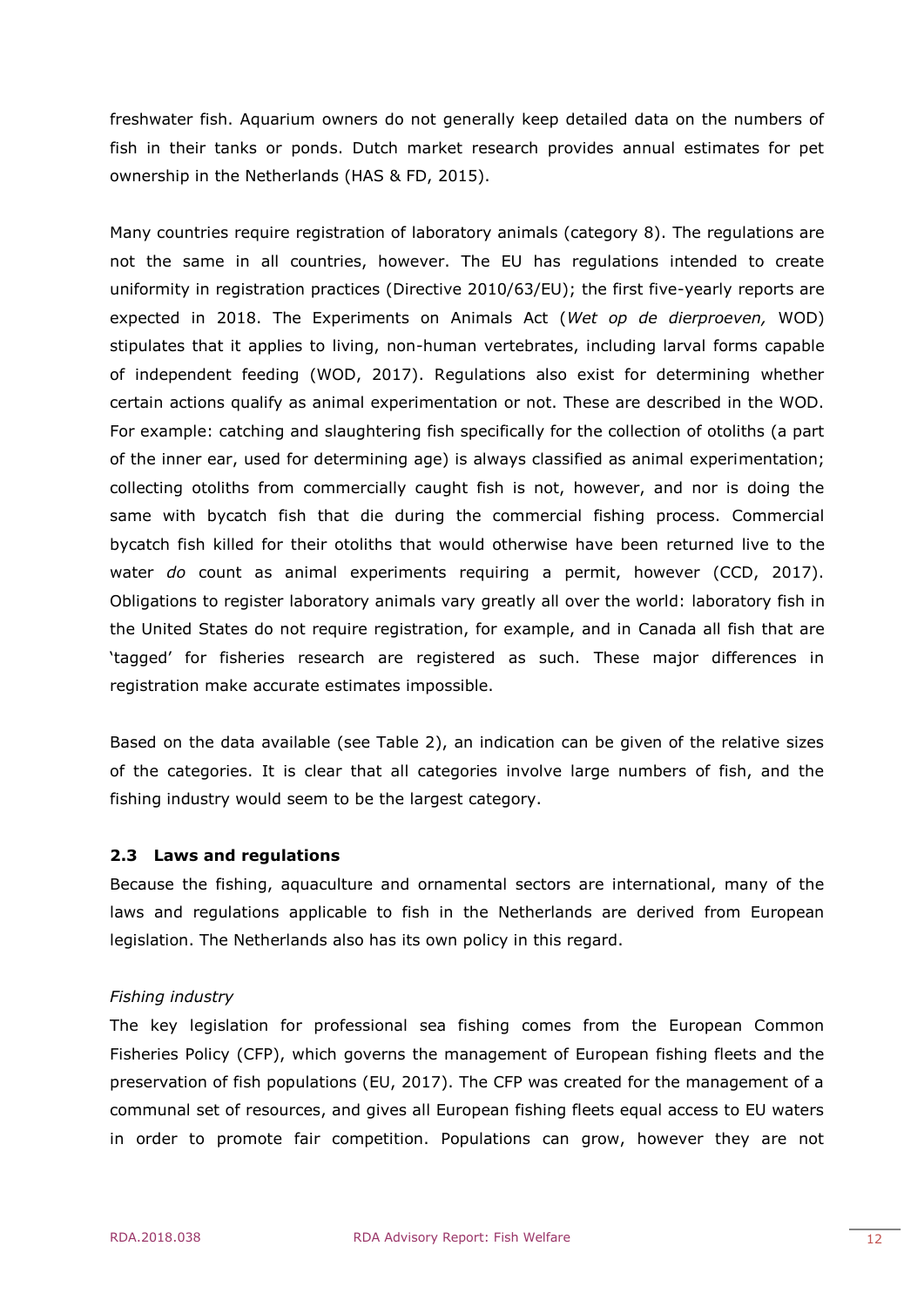inexhaustible and overfishing does occur in some populations. The EU member states have therefore taken action to ensure that the European fishing industry is sustainable, and that it does not threaten population sizes or productivity in the long term. The CFP was implemented in the 1970s and has been revised several times since then, most recently on 1 January 2014

[\(https://ec.europa.eu/fisheries/cfp\\_nlh](https://ec.europa.eu/fisheries/cfp_nl)ttps://ec.europa.eu/fisheries/cfp\_nl). It contains no explicit sections on fish welfare. Welfare is addressed indirectly through the prevention of undesirable catches (in the interests of the fish that are not caught), and through the prohibition of specific catching techniques for ecological reasons (less bycatch, undersized fish and damage to the habitats of other forms of aquatic life). The CFP intends to ensure that the fishing and aquaculture industries are ecologically, economically and ethically sustainable. The Dutch government believes that the fishing industry must remain an economically healthy one which employs many people (rijksoverheid.nl, 2017).

#### *Recreational fishing*

Recreational fishing (category 3) is usually a leisure activity without any commercial interest. Under Article 21 of the Fisheries Act 1963, in order to fish in Dutch inland waters one must either be the owner of the fishing rights (the owner of either seigniorial fishing rights or of the land beneath the water, or be the lessee of the fishing rights) or have written permission from the owner of the fishing rights. Because most people themselves do not own fishing rights, recreational anglers are generally dependent on written permission from those who do. These are often angling associations that lease the fishing rights from the owner of the land under the water (a private individual, a municipality, the government etc.) or professional anglers (*Sportvisserij Nederland*, 2017). Legislation also includes a number of specific articles relating to this branch of sport (*Reglement voor de binnenvisserij* [Inland Fishing Regulations], *Uitvoeringsregeling visserij* [Fisheries Implementation Regulations]) that list prohibited fishing methods, permitted locations/times and minimum sizes for certain species of fish (any smaller and they must be thrown back). Fishing with live bait is also prohibited (i.e. living vertebrates and some Crustacea/shellfish); using live insects is permitted, however (Animal Husbandry Decree).

#### *Aquaculture*

Fish farming falls under the aquaculture category. Strategic guidelines for the aquaculture sectors were also published in the CFP 2013, with community priorities and general objectives applicable to the entire EU. Using the guidelines, the Commission and the member states are working together to improve production and competitiveness within the sector. The member states have been asked to draw up multi-year plans that aim to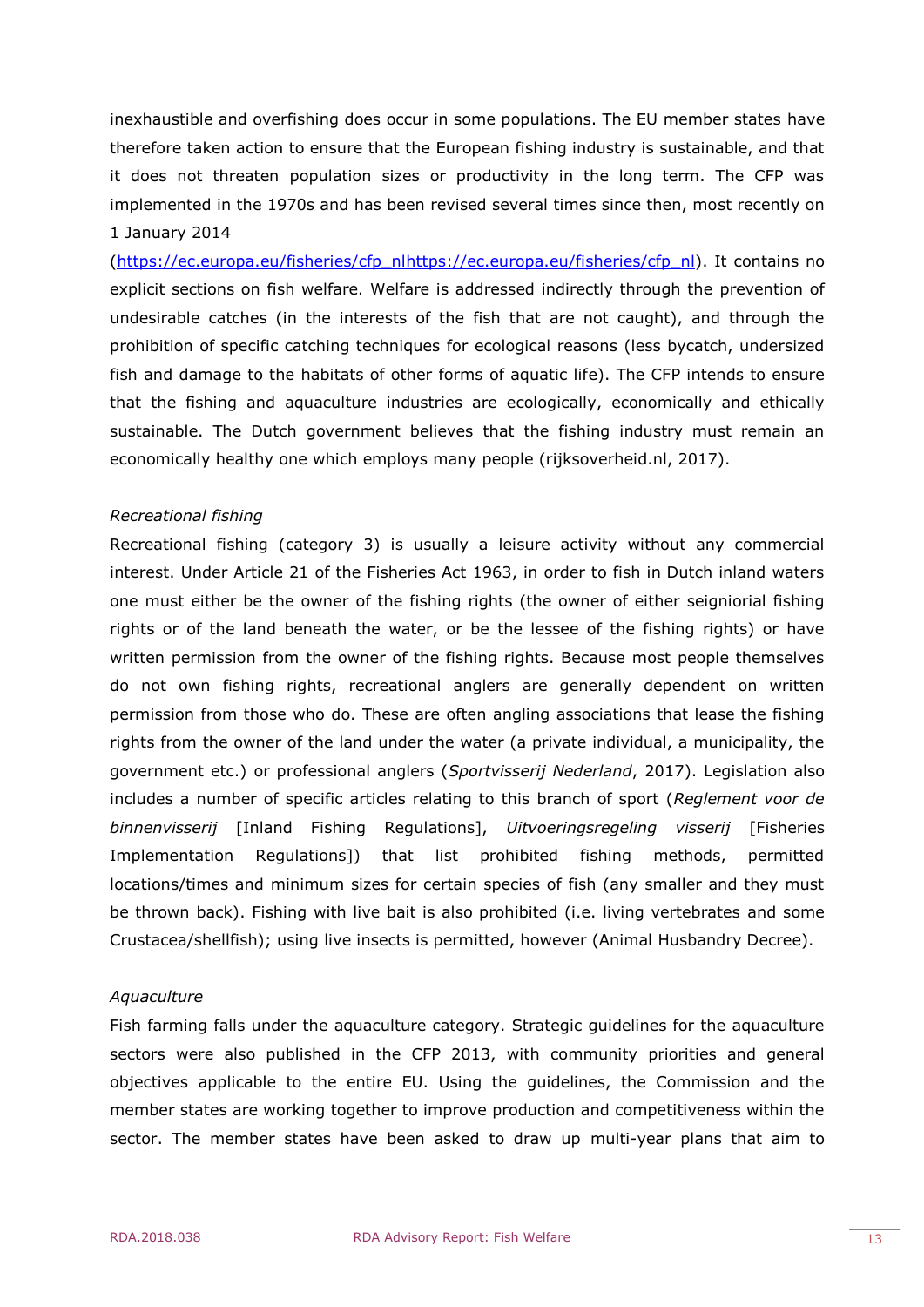encourage aquaculture. For fish farming, Council Directive 2006/88 EU (on aquaculture animals and the prevention of disease) contains provisions for keeping and trading in aquaculture animals and products thereof, including a permit obligation for aquaculture production and processing businesses (Commission Regulation 1251/2008). In the Netherlands, this Directive is implemented via the Regulation on Aquaculture (*Regeling aquacultuur*). The Transport Directive (1/2005) stipulates criteria that must be met when transporting live animals (including fish). Incidentally, this Directive only applies to the transport of animals for commercial purposes. Countries are free to establish stricter welfare requirements for the transport of animals within their own territories (Article 1.3). Most of the criteria applicable to fish as production animals under the Regulation on Aquaculture are described in general terms, as the needs of different species vary greatly. In order to keep fish as production animals, the species must be listed in Appendix II to the Animal Husbandry Decree, which currently contains 21 species.

#### *Ornamental fish*

There is virtually no specific legislation governing categories of ornamental fish (6 and 7). Fish kept as pets fall under the Animals Act (*Wet Dieren*), which applies to animals in captivity. Animals kept as production animals have a separate status under the Act. Requirements and guidelines have been included on the criteria applicable to animal care and husbandry. The Animal Husbandry Decree contains general guidelines on accommodation and care for animals (with the exception of fish as production animals). Not all of these are suitable for fish, and are more often directed at mammals and birds. The same Decree stipulates that when fish are sold as pets, the vendor must provide written information on accommodation, care, conduct and the costs of keeping fish to the new owners. On its website, the National Pet Information Centre (*Landelijk Informatie Centrum Gezelschapsdieren*, LICG) offers [pet information leaflets](https://www.licg.nl/kv/dieren/vissen) on the most commonly kept fish species. Wholesalers also often issue this information to retailers. The Veterinary Medicines Regulation (*Regeling diergeneesmiddelen*) includes an article enabling the sale of specific small packages of medicines for aquarium animals, which were previously exempt from registration under the '5-gram rule'. Exactly which trade permit holders are allowed to do so, the small packages of antibiotics they are allowed to sell and under what conditions, are published in the Government Gazette (*Staatscourant*, 2017).

#### *Laboratory animals*

Laboratory animals are governed by separate laws and regulations. EU Directive 2010/63/EU includes criteria for the protection of animals used for research purposes. In the Netherlands, this Directive is implemented via the Experiments on Animals Act (*Wet op*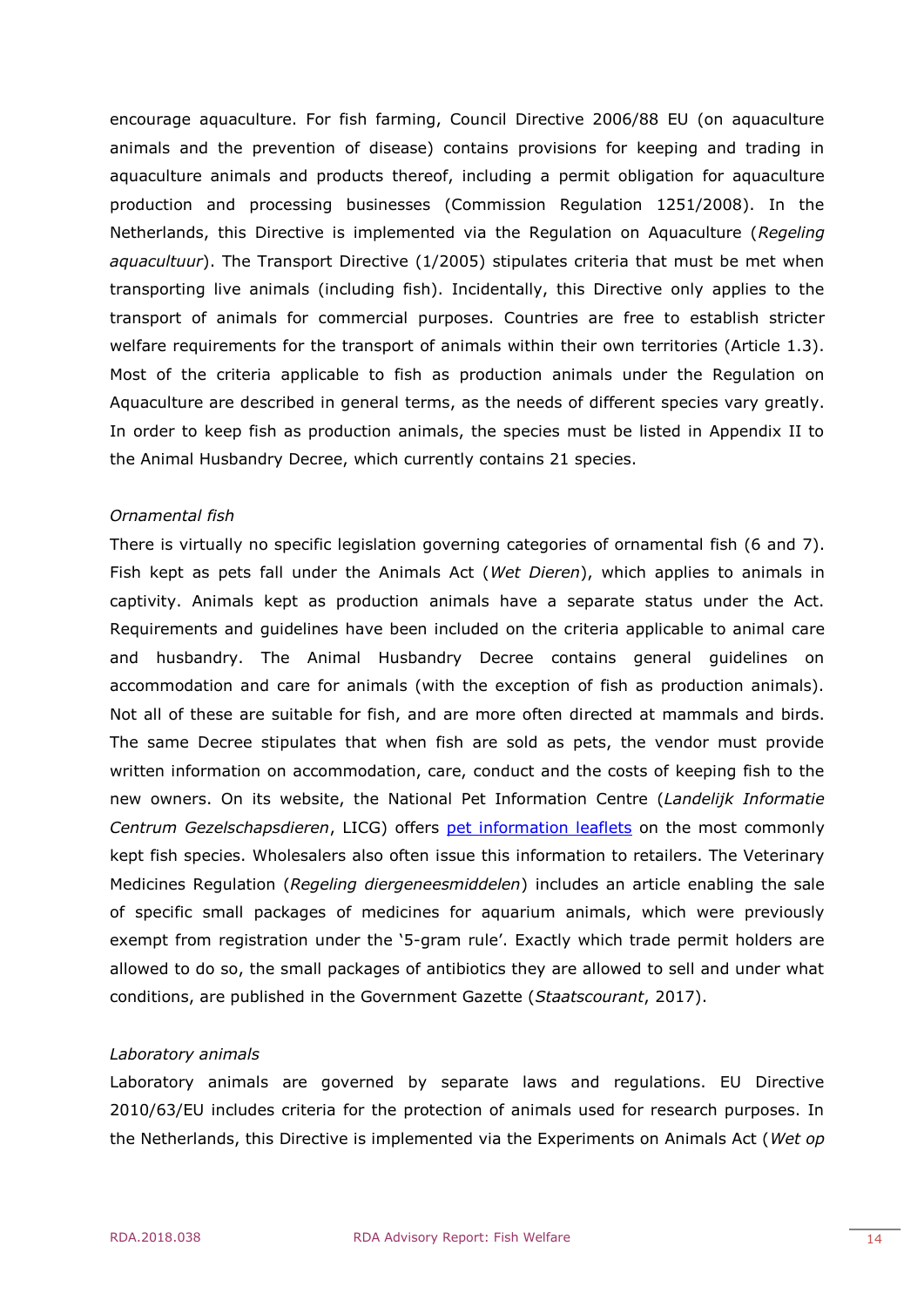*de dierproeven*) and the Laboratory Animals Decree (*Dierproevenbesluit*). Specific attention must be devoted to the species-specific needs of fish, which include water flow and water quality, oxygen, nitrogen compounds, pH and salinity levels, temperature, light, noise, food and interaction, population density and environmental complexity. Fish must be slaughtered by means such as an overdose of anaesthetics (potentially following sedation) or after stunning. Catching wild animals for experimental purposes must be performed by a competent individual, using methods that do not cause any avoidable pain, suffering, distress or permanent injury. Animals that are injured or in poor health must be examined by a vet or other relevant expert, and measures taken to minimise the suffering of such animals.

#### *Fish slaughter*

If fish in any category are to be slaughtered, from a welfare perspective the means of doing so is deemed important. Council Regulation 1099/2009 (EC) concerning the protection of animals at the time of slaughter stipulates rules for slaughtering production animals or for culling purposes. Only Article 3(1) applies to fish: 'Animals shall be spared any avoidable pain, distress or suffering during their killing and related operations.' The remaining articles exclude fish, because a scientific recommendation and economic evaluation were still required at the time of writing. Recreational fishing is also outside the scope of the Regulation. In the Netherlands, this Regulation is embedded within the Decree and the Regulation on Animal Husbandry (*Regeling houders van dieren*), which lists the conditions under which non-production animals may be slaughtered.

#### *Regulations explicitly mentioning fish*

The Netherlands has a number of laws, decrees, schemes and regulations that apply to fish or to activities concerning fish. Regulations governing fish generally apply to a specific category. Table 3 lists the key laws and regulations for each category. To evaluate the extent to which fish welfare is represented in these and other laws/regulations, a search was conducted (in Dutch) on www.wetten.overheid.nl for the words 'fish' 'aquaculture' and 'laboratory animal' (*vis*, *aquacultuur* and *proefdier* respectively). Forty-five results were returned that included the term and were related to fish in the same sense as this document. Thirteen of these documents included a direct or indirect reference to fish welfare, such as the prohibition on using living vertebrates as bait, and appropriate fish husbandry. In general, it can be said that legislation contains little detail on the subject of fish welfare.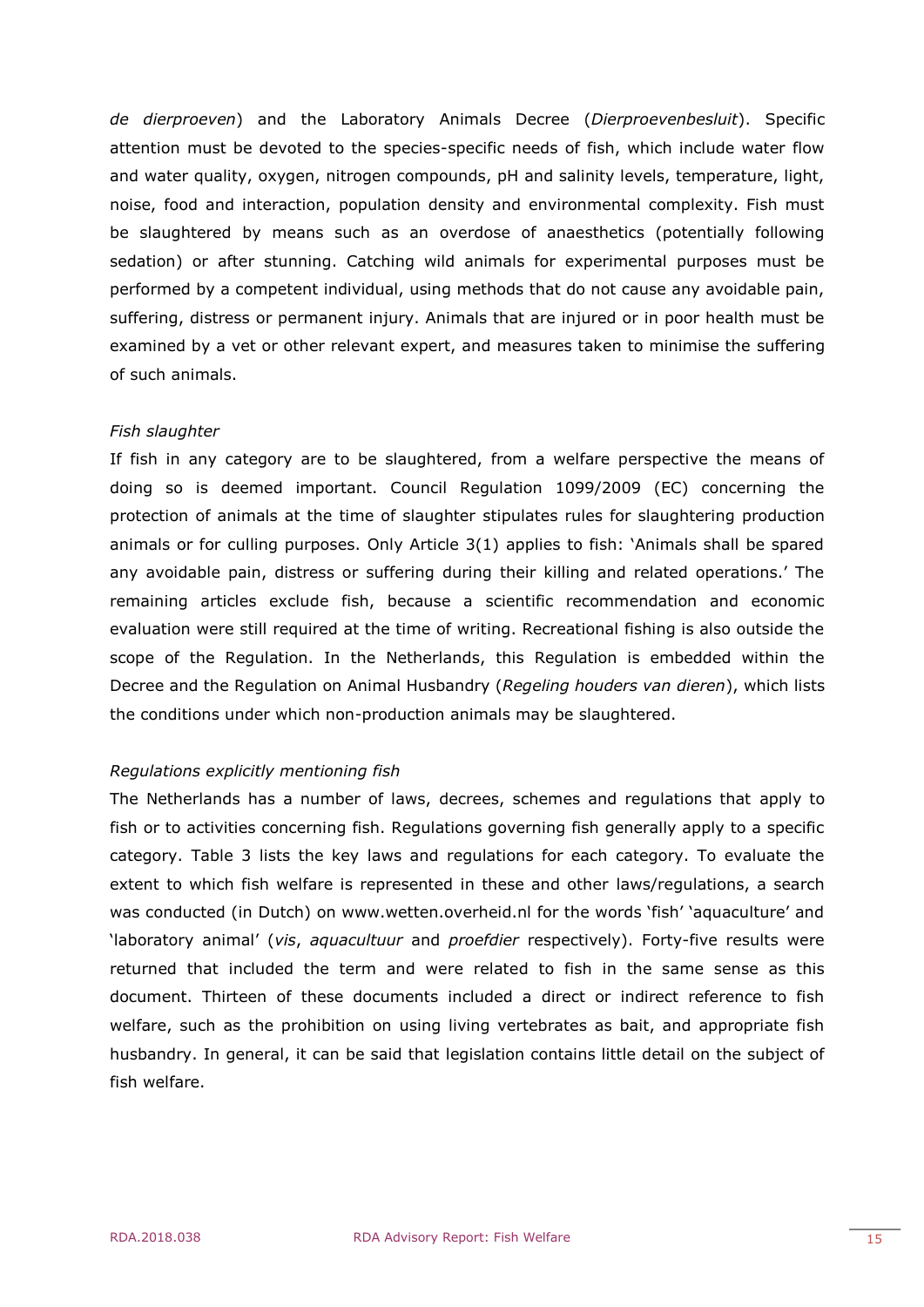| category<br>act/<br>decree / regulation                           | Fishery $1,2,3,4$ | Aquaculture <sup>5</sup> | Companion<br>animals <sup>6,7</sup> | Laboratory<br>fish $8$ |
|-------------------------------------------------------------------|-------------------|--------------------------|-------------------------------------|------------------------|
| Animals Act and Animal<br><b>Husbandry Decree</b>                 |                   | X                        | X                                   |                        |
| Transportverordening<br>(commercial transportation)               |                   | X                        | X                                   | X                      |
| Regulation on Aquaculture<br>(based on Regulation<br>2006/88 EG)  |                   | X                        |                                     |                        |
| Fishery Act                                                       | X                 |                          |                                     |                        |
| Experiments on Animals Act<br>(based on Regulation<br>2010/63 EU) |                   |                          |                                     | X                      |
| <b>Fishing Regulations</b>                                        | X                 |                          |                                     |                        |

Table 3: Setting requirements for the welfare of fish in a number of key regulations and acts in a certain category  $(X = yes)$ 

1. Pelagic sea fishing, 2. Sea-floor fishing, 3. Recreational fishing, 4. Inland fishing, 5. Aquaculture, 6. Trade in, and the commercial husbandry of, ornamental fish (public aquariums), 7. Fish in private homes, 8. Fish as laboratory animals

#### *New policy*

The Dutch government has announced that stunning eel prior to slaughter is to become compulsory. This requirement is not yet in effect, however, due to dependencies on the progress of the amendment to the Disease Specialists Decree (*Besluit diergeneeskundigen*) and the Animal Husbandry Decree (*Besluit houders van dieren*) (Parliamentary Papers, 2015).

New European policy is also under development that will influence fish, such as a new regulation titled the Animal Health Law that will enter into force in a few years' time. This regulation will not address animal welfare, however: 'The present regulation includes no provisions for the regulation of animal welfare. Animal health and animal welfare are related, however: improved animal health leads to improved animal welfare, and vice versa.' There are multiple references to the need to consider the welfare of animals, but without any explicit provisions.

Dutch policy also uses means other than laws and legislation to devote attention to fish welfare, such as information provision, research and funding.

#### <span id="page-15-0"></span>**2.4 Private-sector regulations, agreements and initiatives**

It is not only the public sector that sets regulations; the private sector has also established relevant frameworks. This section presents four examples of agreements that have been made in the private sector that affect the welfare of fish.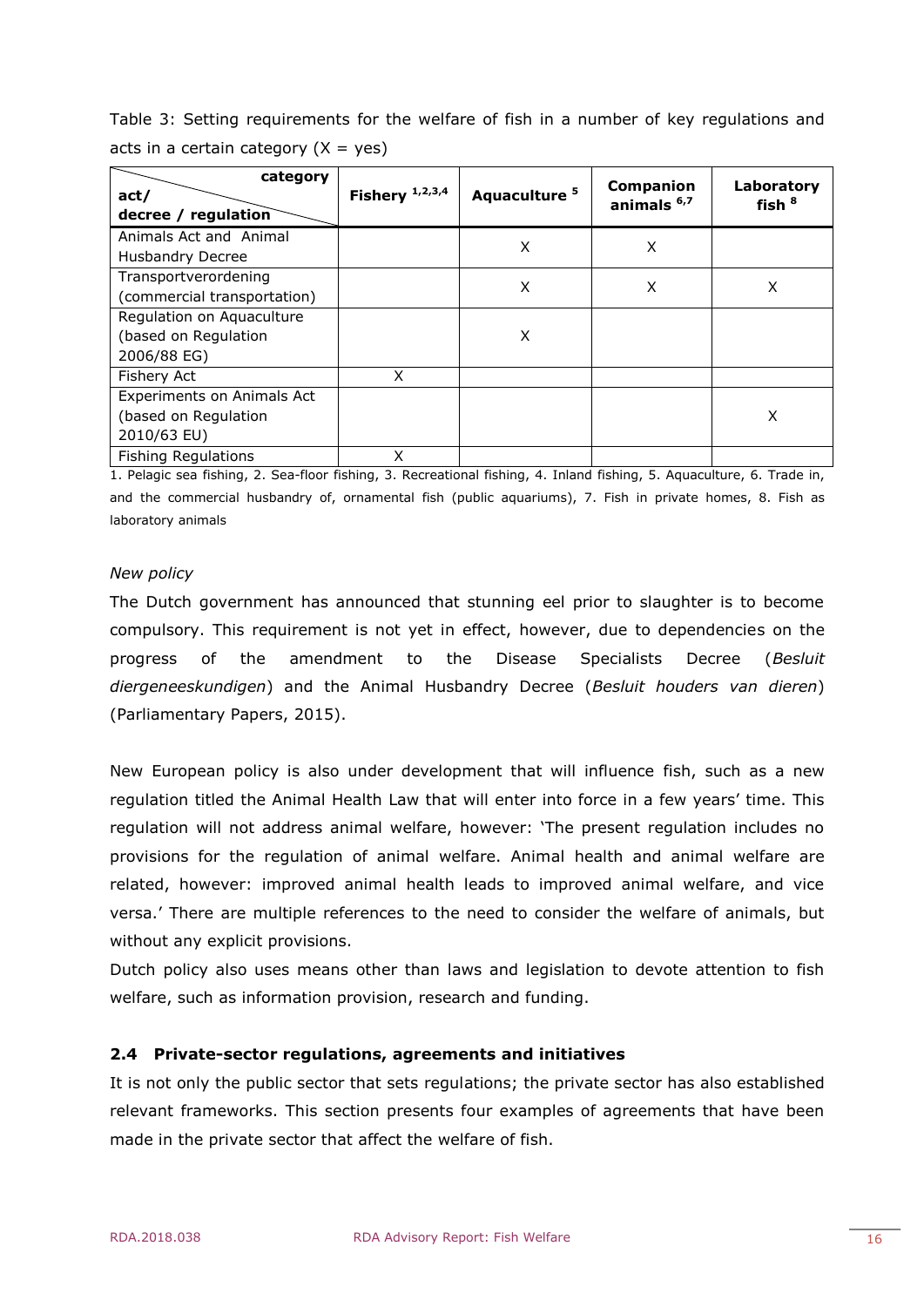Firstly, the International Air Transport Association (IATA) has made agreements regarding the transport of live animals by commercial airlines, in the form of the Live Animals Regulations (LAR). Examples include the requirements for transport conditions on the ground and in the air, and for how animals should be treated. The purpose of these regulations is to ensure the safe and humane transportation of live animals via aircraft.

A second example is offered by the codes of practice that have been drawn up in several sectors. The recreational fishing sector has produced the Fish Welfare Code of Practice for Recreational Fishing (*Sportvisserij Gedragscode Welzijn Vis*), based on the Code of practice for recreational fisheries by the European Inland Fisheries Advisory Commission (EIFAC) and FAO [\(www.sportvisserijnederland.nl\)](http://www.sportvisserijnederland.nl/) The Dutch Angling Federation also alerts its members to other aspects, such as the call in 2015 to refrain from releasing pond/aquarium fish into open waters. The Federation also employs enforcement officers, who monitor whether anglers abide by the code of practice.

The Dutch Zoo Federation (NVD, 2010) also has a code of practice, or Ethical Code, which puts top priority on animal welfare. Zoos constitute a separate group of ornamental fish keepers.

Initiatives exist to make animal welfare a part of quality marks for fish intended for human consumption; those by the MSC (Marine Stewardship Council) and ASC (Aquaculture Stewardship Council) are by far the biggest and most-well known. To date, animal welfare has been only a limited and indirect part of quality marks (see also Section 3.3). The Fish-Farming Eco-label criteria (*Milieukeur kweekvis*) include a number of welfare aspects, and the Better Living (*Beter Leven*) quality mark has set criteria for various species of farmed fish. Currently no fish farms have this certification, and at present there seems to be a lack of market demand. It does offer the opportunity for retail differentiation based on animal welfare, however.

Sector organisation Dibevo has created the Beloved (*Dierbaar*) quality mark for the pet sector, aimed primarily at promoting pet welfare. The Beloved ornamental fish criteria are relevant to wholesalers, retailers and koi dealers, and include requirements for accommodation and care for aquarium animals, and the qualifications of the carers.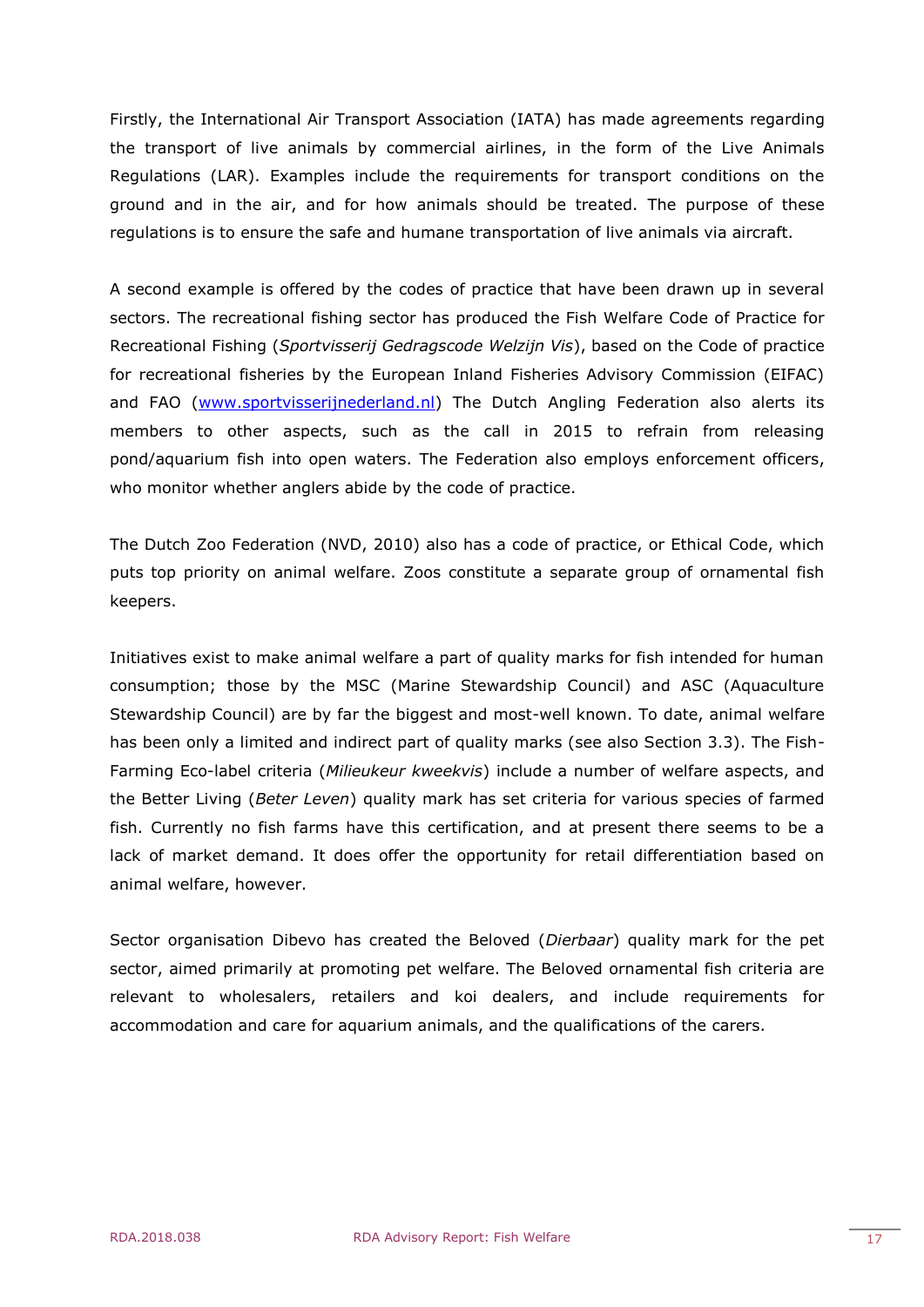# <span id="page-17-0"></span>**3. Views on fish welfare: is there cause to modify the policy position?**

This section addresses the first question, i.e. whether understandings in society and scientific literature warrant modification of the government's current position regarding pain and stress among fish.

#### <span id="page-17-1"></span>**3.1 Current policy position**

The Dutch government supports European policy concerning fish welfare, which is seeing a trend towards greater attention in this regard. In 1997, in the Treaty of Amsterdam, the European Union officially stipulated that welfare is a key area of concern in how we treat animals that are sentient beings (EU 1997), a stipulation that was reinforced in the Treaty of Lisbon in 2007 (EU, 2007). The European Food Safety Authority (EFSA) has formulated a justification as to why fish should be included in this category (or should at least be given the benefit of the doubt) and why they are indeed sentient beings that fall under the obligation to protect.

The Council of Europe has published Recommendations Concerning Farmed Fish, which entered into effect in 2006. These regulations state that 'the basic requirements for the welfare, including health of farmed fish consist of good stockmanship, husbandry methods appropriate to the biological characteristics of the animals and a suitable environment, so that the conditions under which farmed fish are kept fulfil their needs'. This definition is linked to the European agreements on treatment of animals. There is no discussion of whether fish are self-aware or suffer emotional distress. In 2016, the European Aquaculture Advisory Council (AAC) was founded in order to fulfil the agreements in the CFP, staffed by industry representatives (60%) and other stakeholders, including NGOs (40%). One of the themes addressed by the AAC is the health and welfare of fish (AAC, 2017).

In 2007, the Netherlands published the Animal Welfare Memorandum (*Nota Dierenwelzijn*), which includes a vision statement from 2007-2011 regarding the key fishwelfare objectives. These include improvements to husbandry, transport and slaughtering of fish in aquaculture, an evaluation of the recreational angling code of practice, and more selective catching methods and reduction of bycatch in the fishing industry. The government desires European collaboration on 'fish welfare', and in the 2012 Animal Welfare Memorandum, explicitly mentioned research on the welfare of farmed fish including a focus on stunning methods prior to slaughter, and transport. The Netherlands also encourages domestic means of improving the lives of fish, initially through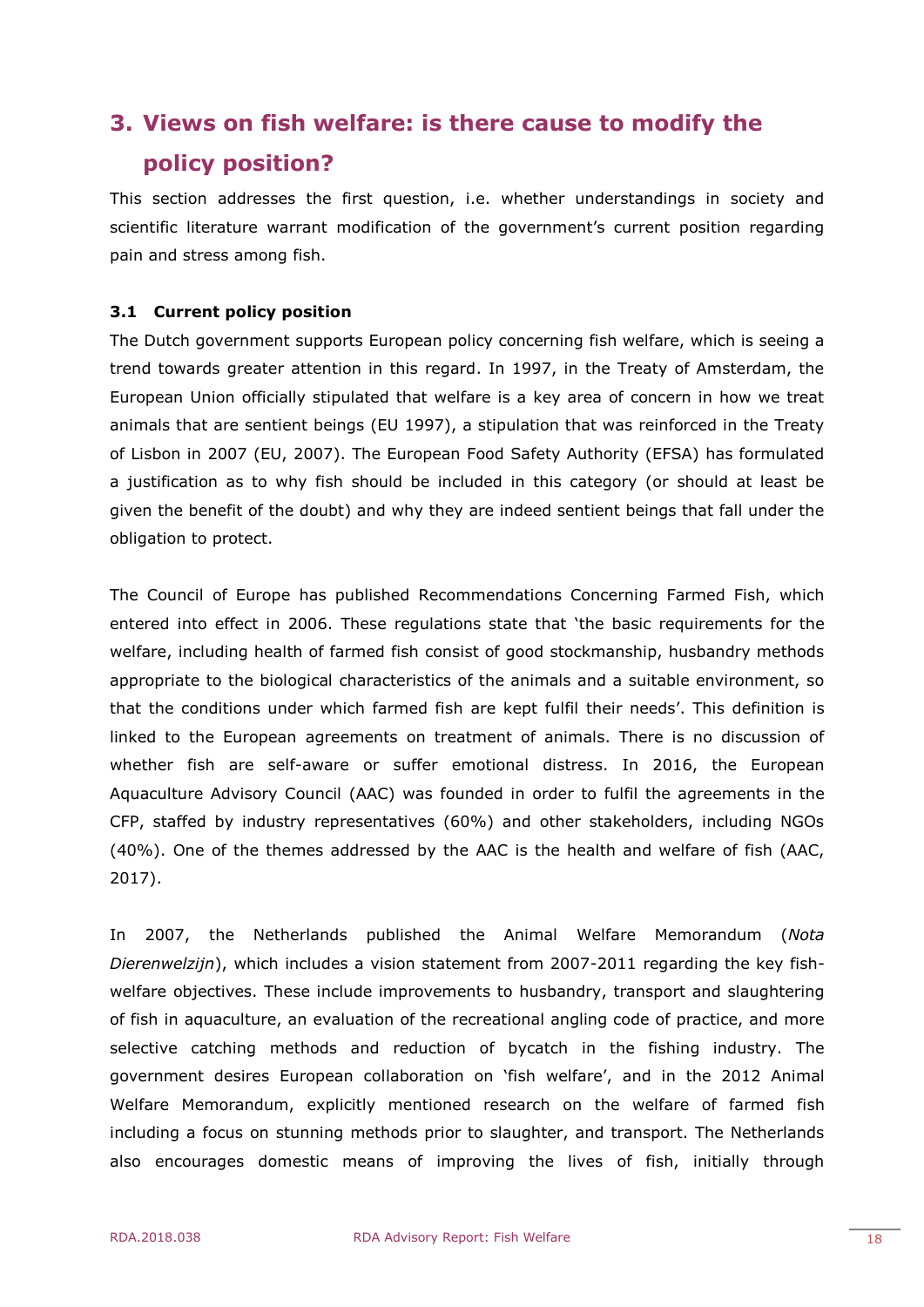commissioning research, and also through incentive schemes. In 2010, for example, the Sustainable Aquaculture Benchmark (*Maatlat Duurzame Aquacultuur*) entered into force, which has financial schemes attached that allow new or renovated fish farms that meet the benchmark to enjoy tax benefits. In 2016 the State Secretary sent an 'animal welfare status report' to the Dutch House of Representatives, outlining that the stunning and slaughter of fish is and remains a point for concern, for both the industry and the government. The report also referred to the experiment and trial on the stunning of three species of flatfish (plaice, flounder and sole) on board fishing vessels, and to the subsidy of eel-stunning equipment and the imminent obligation to stun eel prior to their slaughter. Lastly, the report refers to high-quality water for farmed fish. Based on research, Wageningen UR has determined limit values for the water quality parameters (ammonia, nitrate and nitrite) of farming water for Claresse and African catfish, and an ammonia limit value for European eel and pike perch. Research is also underway into nitrate and nitrite limit values in eel-farming water (Parliamentary Papers, 2016). In 2018, the Ministry for Agriculture, Nature and Food Quality (LNV) approved five Aquaculture Innovation grant applications, some of which explicitly include welfare aspects.

The European Union has introduced the landing obligation, which stipulates that the fisher must also transport bycatch to the shore under certain conditions. This obligation is now being implemented in the Netherlands. For several years, the government has commissioned research from Wageningen University & Research on the effectiveness and impact of the landing obligation on fisheries, fish populations and ecological conditions. Animal welfare is affected both directly and indirectly in this respect (the welfare of fish and other forms of aquatic life that are not caught, for example, or the duration of the suffering of injured fish).

The position of the Dutch government is that animals – and therefore fish – have intrinsic value. Article 1.3 of the Animals Act defines the recognition of intrinsic value as: ' [...] the recognition of animals' integrity as sentient beings. In drawing up rules under or pursuant to this Act, and in taking decisions on the basis of these rules, due consideration shall be given to the impact of these rules or decision on the intrinsic value of the animal, notwithstanding other legitimate interests. In all cases, any violation of the integrity or well-being of animals, beyond what is reasonably necessary, shall be avoided and the care reasonably required by the animals guaranteed.' The implication of this recognition is that policy take it into account.

In summary, Dutch policy sees fish as sentient beings, to which we have a duty of care.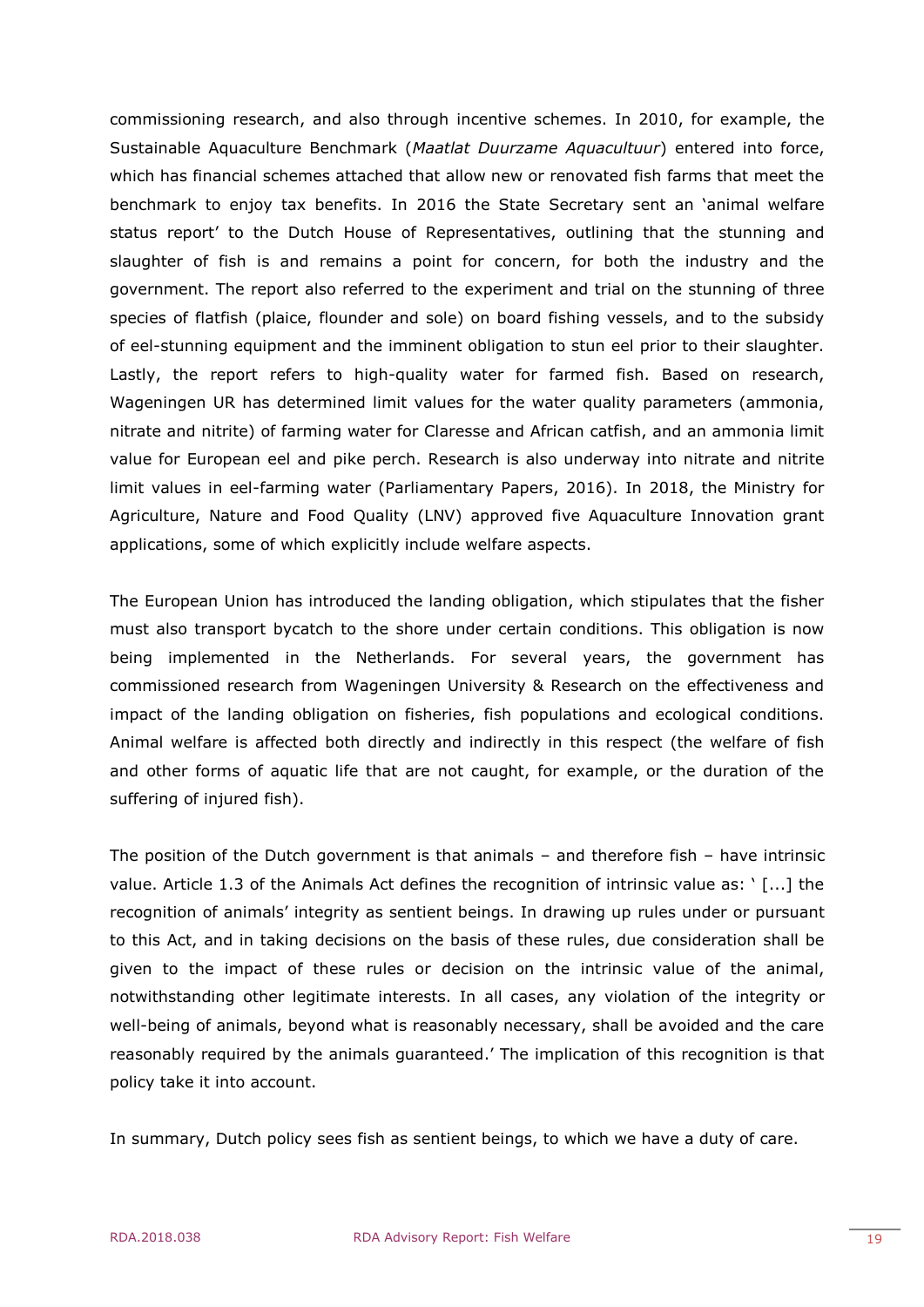#### <span id="page-19-0"></span>**3.2 Scientific perspective**

Much research is conducted worldwide on animal welfare, and often focuses on the neurobiology, physiology and ethology of animals. Much of the focus on fish is concerned with whether they are aware of stimuli, and whether they produce positive or negative responses. Major differences have been observed between fish species, which is one reason why extrapolation of data across species is not always justified (Braithwaite et al., 2013). Fish welfare is therefore a large field, encompassing a significant degree of variation. The stimuli to which a species is exposed also have meaning within the context of the animal's natural habitat. There are still many gaps in our knowledge on the welfare of fish. Many methods are available that can be used to detect welfare (e.g. Van de Vis et al., 2012). Recent years have seen a shift from research on feeding/other behaviour, endocrinology and combinations thereof, towards studies on emotion and cognition in fish (Braithwaite et al., 2013; Cerqueira et al., 2017). Research on fish welfare increasingly employs new techniques (Martinez, 2015; Van de Vis et al., 2012; ). There are still many gaps in our knowledge on the welfare of fish, as most measurements have only been taken from a limited number of fish species.

As previously mentioned, scientists are still in debate regarding whether fish can feel pain, however there is more and more scientific evidence to suggest that this is indeed the case. It has also been confirmed by the EFSA (European Food Safety Authority) and OIE (World Organisation of Animal Health) (EFSA, 2009a; OIE, 2017). Many reviews of this topic have been conducted (incl. Sneddon, 2015; Rose et al., 2012; Braithwaite & Ebbesson, 2014), and many articles on fish welfare also commence with a brief review of this literature. Experiencing pain requires both a nociceptive system and the capacity for mental awareness. Nociception refers to an organism's ability to perceive tissue damage, or the threat thereof. Doing so requires the presence of certain structures within the animal. Studies by Sneddon (among others) have shown that fish do indeed possess these structures (o.a. Sneddon & Gentle, 2002; Sneddon et al., 2003; Sneddon, 2015). Based on what is called the 'analogy postulate' (which takes comparable anatomy, physiology and behaviour between humans and other animals as the basis for the existence of comparable subjective experiences) and on homology (shared evolutionary origin of structures), it is now widely agreed that fish do experience pain in some form. Fish have nociceptors (Sneddon, 2003, 2015), respond to injurious or painful events (Reilly et al., 2008), respond positively to analgesics (Sneddon, 2003) and can learn avoidance behaviour (Yue et al., 2004; Dunlop and Laming, 2006), all of which points to the conscious awareness of pain. Fish also have a variety of cognitive capacities that aid them in undesirable situations (Pyanov, 1993). Siamese fighting fish (*Betta splendens*)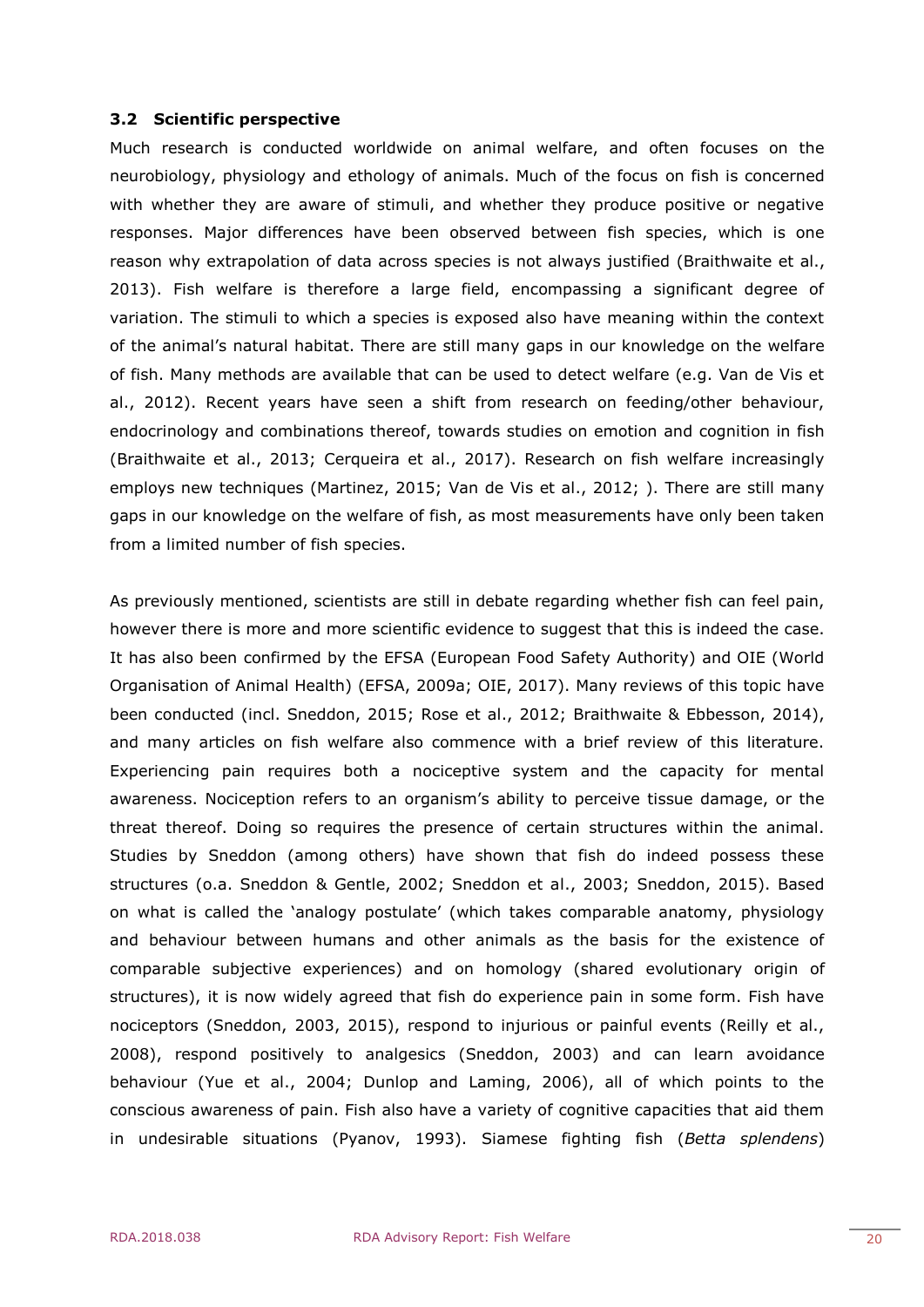demonstrate different behaviour towards others of their species, depending on whether they have seen these others winning or losing fights with other fish (Oliveira et al., 1998).

As mentioned above, however, there are major differences between fish species, where the evolutionary utility of structures and functionality are relevant to their further development. When exposed to pain stimuli or disturbing behaviour, fish display physiological and ethological stress responses comparable to those of mammals (Sneddon, 2003). Little is still known about the over 30,000 species of fish, however there are clear indications among those that have been investigated that this consciousness does indeed exist. Some fish in this category include trout, eel, catfish, salmon, zebra fish, Siamese fighting fish, and others. Different species also respond in very different ways (Braithwaite et al., 2013; Ebbesson and Braithwaite, 2014; Rey et al., 2015; Damasio and Damasio, 2016; Reilly et al., 2008, and others).

In 2009, the EFSA concluded that the concept of welfare is relevant to all vertebrates, including fish (EFSA, 2009a). These animals have the right to a certain level of protection, as outlined in the Treaty of Amsterdam (EU, 1997) and later in the Treaty of Lisbon (EU 2007). Our knowledge of mammals and birds far exceeds our knowledge of fish, as there has been far less research conducted on the latter (EFSA, 2009a). In a 2017 report on animal consciousness, the EFSA stated that fish should receive the same treatment as mammals and birds with regard to consciousness and welfare (EFSA, 2017).

Under the precautionary principle (i.e. the principle stating that the likelihood of animals suffering pain also be avoided as much as possible) there are therefore good arguments for minimising potential pain (De Jonge et al., 2015). Or, as posited by Maximillian Padden Elder (2014) in his article titled 'The Fish Pain Debate: broadening humanity's horizon': 'The science behind fish sentience has advanced to the point where a serious discussion on the human-fish relationship is warranted. It is argued that enough scientific evidence exists to provide evidence for fish sentience and suffering. However, for those unconvinced in light of both scientific and popular consensus, the precautionary principle, where we treat fish as if they may suffer, will ultimately be advocated as an appropriate approach for fish welfare.'

The question of how we as humans wish to treat fish also has an ethical component. An overview of the moral status of farmed fish is given by Bovenkerk en Meijboom (2012), for example.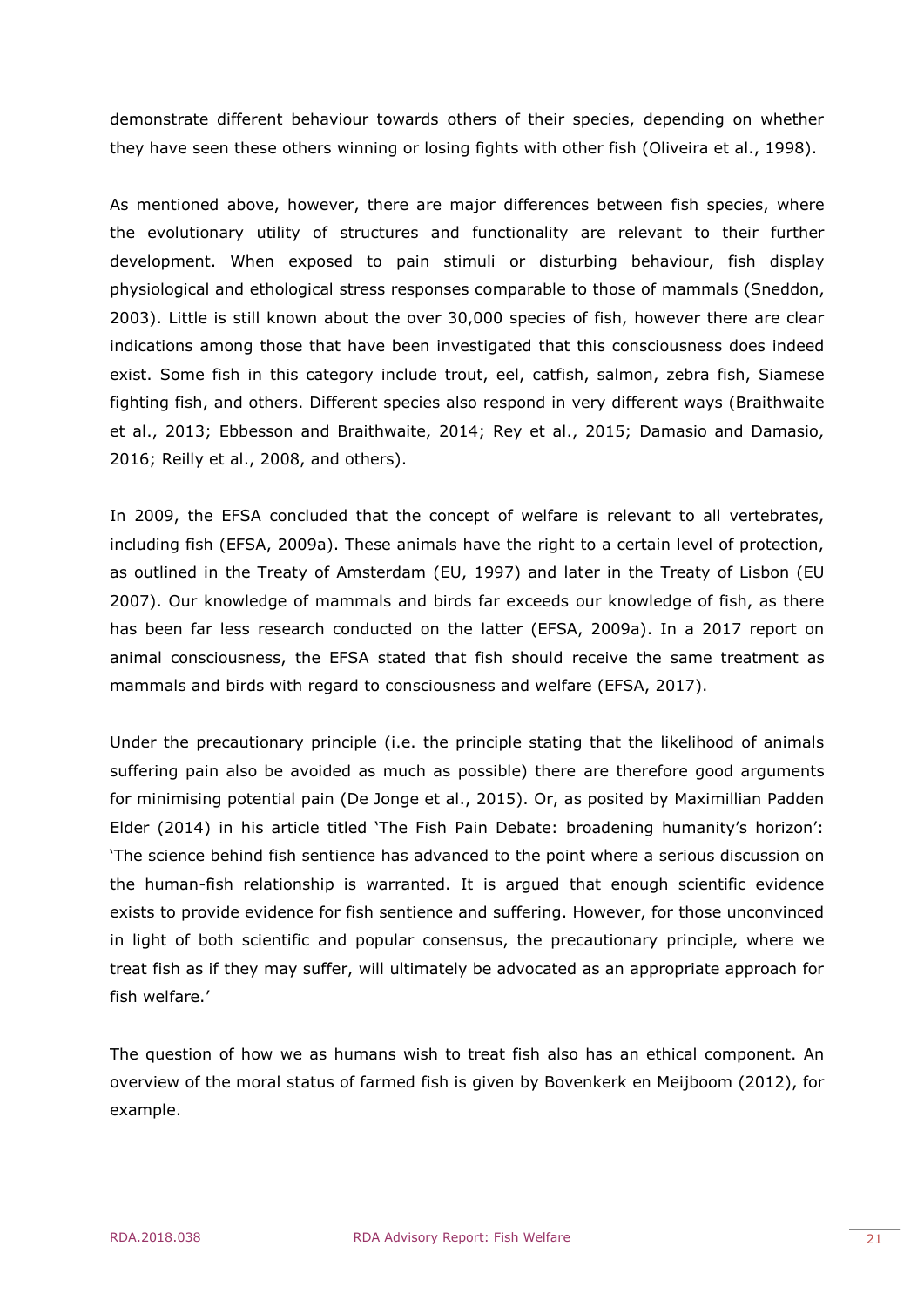#### <span id="page-21-0"></span>**3.3 Social perspective**

Attention in society to the welfare of fish intended for human consumption is limited, but would seem to be on the rise (*Vismagazine*, 2003; Nieuwenhuis, 2017). Whereas welfare plays a major part in the success of meat and poultry quality marks in supermarkets, welfare is virtually never mentioned in the quality-mark criteria for fish products. In stores, Dutch consumers prefer not to be able to recognise what animal each product comes from, however they purchase whole fish – including the head and tail – without a problem. The consumer experience of fish would seem to be clearly different than for pork, rabbit or chicken.

This distinction between mammals and birds on the one hand and fish on the other is also evident in the consumption of meat or fish. Some people who claim to be vegetarian still occasionally eat fish. In a recent Belgian study, one-quarter of respondents either 'agreed' or 'leant towards agreement' with the statement that 'fish consumption is also vegetarian' (Mullee et al., 2017). People can become vegetarians for health reasons, due to ethical objections to the consumption of meat, or to promote sustainability. Among these three reasons, people generally see more reason to avoid eating beef, pork and chicken than to eliminate fish from their diet. Consumption of fish is also promoted more often than meat: the Health Council of the Netherlands (*Gezondheidsraad*, GR) and the Netherlands Nutrition Centre (*Voedingscentrum*, VC) recommend eating (oily) fish at least once per week (GR, 2017; VC, 2017).

Mammals seem to elicit more empathy from humans than fish – even aquatic mammals rank more highly on the empathy ladder than fish in the same oceans (FAWC, 2014). Labels on cans of tuna state that the tuna catch is dolphin-friendly, however there is nothing about how the tuna ended up in the can. The Better Living (*Beter Leven*) quality mark, which many Dutch retailers set as a purchasing criterion for many meat products, also has criteria applicable to farming several fish species (Van de Vis et al., 2013). The fishing and fish farming industries generally operate within a global market, led by the worldwide ASC (Aquaculture Stewardship Council) and MSC (Marine Stewardship Council) quality marks. These marks generally do not contain any direct welfare criteria. MSC focuses on the sustainable catch of traceable, wild fish. Three principles apply: maintaining healthy fish populations (no overfishing), minimum impact on the ecosystem, and good fisheries management (regulations, implementation, compliance, enforcement, knowledge). In terms of sustainability as a broad concept, these are already major steps. The welfare benefits lie in the fish that are left in the oceans, and the protection of their habitats. The ASC's objective is to reduce the impact of fish farming on the environment.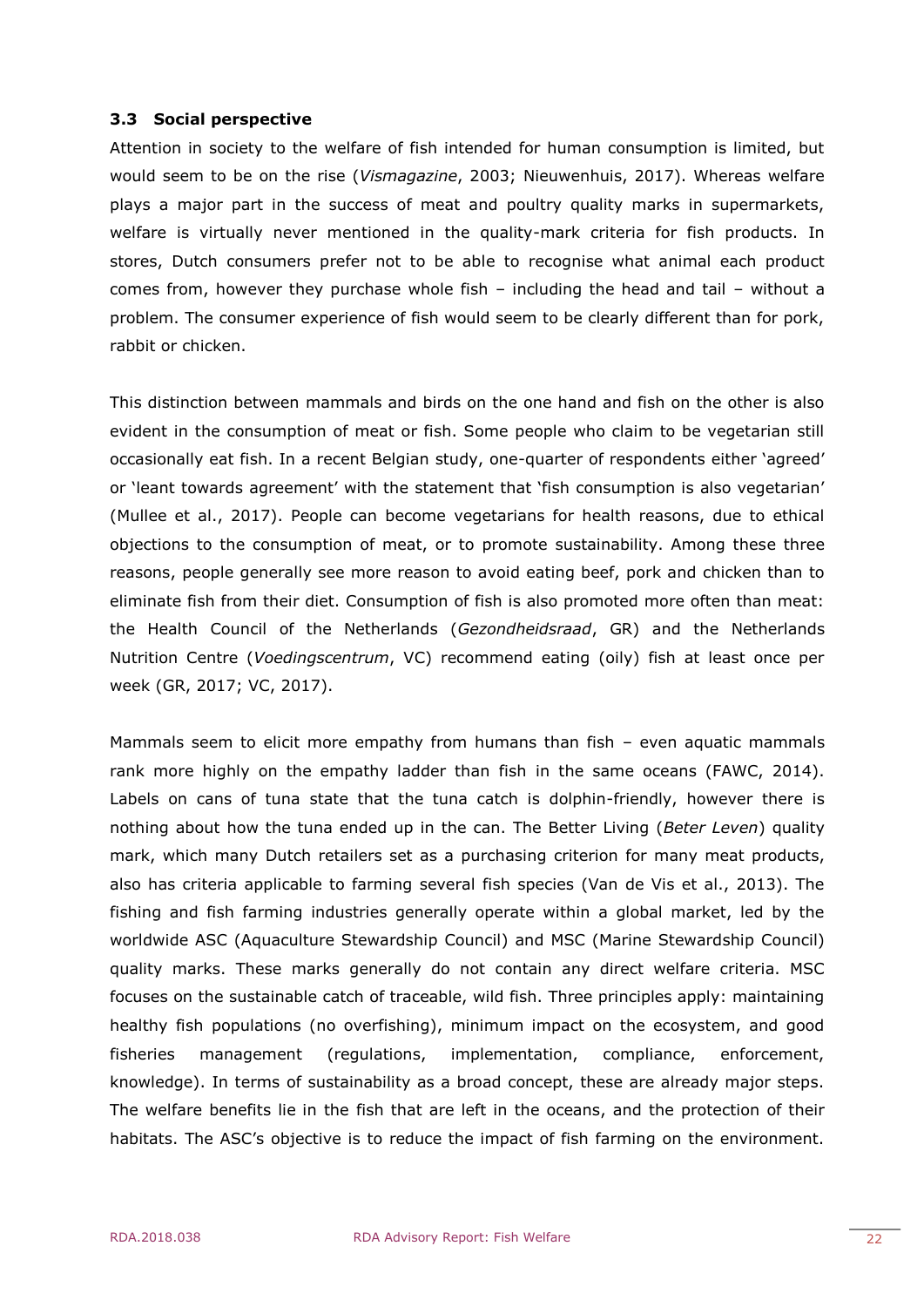The quality mark specifies regulations for limiting the use of antibiotics, more sustainable fish food and better working conditions for staff. The fish food contains less fishmeal and more plant-based matter, which offers welfare benefits by reducing the volumes of caught fish necessary for feeding fish in farms.

There are several international labels that incorporate welfare as an explicit element, such as RSPCA-assured (previously Freedom Food) for salmon and trout in the United Kingdom, *Naturland* that has criteria for biological aquaculture, and Global GAP.

Social organisations that promote animal welfare (such as the Dutch Society for the Protection of Animals, *Wakker Dier*, the Dutch Society for the Protection of Fish and Eurogroup for Animals) maintain a clear standpoint on fish: like mammals and birds, they have consciousness and sentience, and more care should be taken to ensure their welfare (*Vissenbescherming* 2011, *Wakker Dier*, 2015, and others). These organisations raise the issue of individual fish welfare, and to a lesser degree the issue of overfishing in certain fish populations. Organisations such as the World Wide Fund for Nature (WWF) value fish populations over individual fish. The WWF was at the inception of the MSC and ASC sustainability labels. In the Netherlands, the WWF collaborated with the North Sea Foundation (*Stichting De Noordzee*) to launch *Viswijzer* (Fish Smarter), which aims to give consumers clear information on the impact of fishing or farming on the environment and fish populations. It has become both a successful instrument and a practical tool for use in retail and the catering sector. In 2007, supermarkets gradually ceased selling certain species of fish, such as eel and butterfish. Eel started making a slow return to stores in 2017, under the Sustainable Eel Fund label (*Duurzame Paling Fonds*) by the Dupan foundation, an organisation that focuses on helping eel populations. The label means that the producer has made a contribution to maintaining eel populations, or to research thereon.

The media is also devoting increasing attention to fish welfare, often focusing on fish, fishing operators and consumers (Nijland, 2012; de Vré, 2015; Nieuwenhuis, 2017, among others).

#### <span id="page-22-0"></span>**3.4 Commercial perspective**

The Dutch activities affecting the eight categories of fish listed in Section 2 nearly all form part of a global network. The degree of self-sufficiency in ornamental fish in the Netherlands is low; certain species of fish are imported for consumption, however more fish are exported on balance.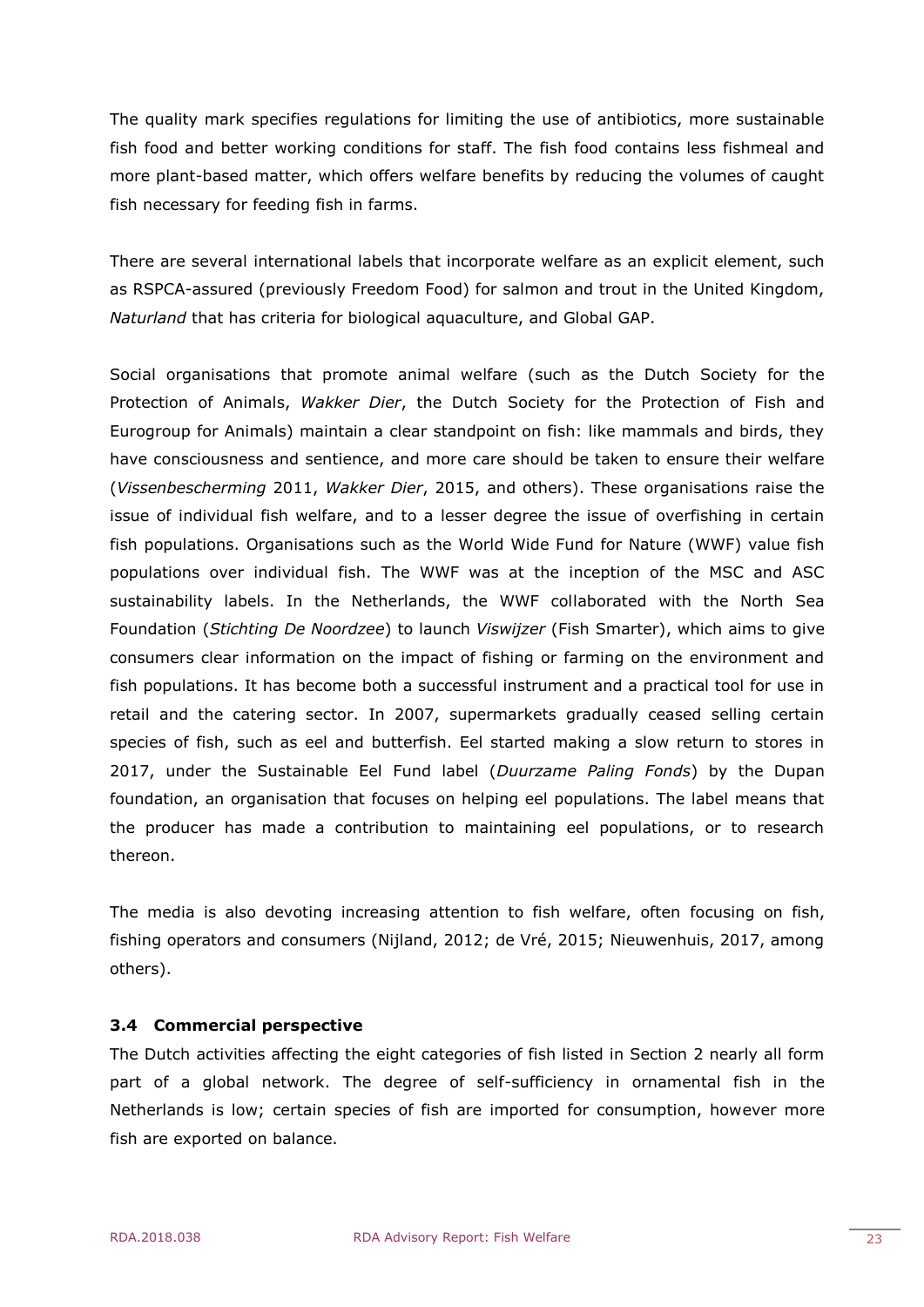#### *Fishing industry*

The fishing industry is a sector with a long history in the Netherlands. The sector for fish intended for consumption and the production of fishmeal/oil is currently driven by strong international forces. The Dutch fishing industry focuses almost exclusively on fish for consumption, with the size of the sector and fleet governed by the applicable fish quotas. Countries do have the capacity to innovate themselves, potentially in collaboration with other countries. As a rule, fishing with electricity is prohibited in the European Union, although the EU has issued a temporary exemption for electric pulse fishing (using a brief electric surge). Within this exemption, the Netherlands has developed a pulse fishing technique for flatfish, which must be startled into the net. Traditionally this is accomplished using a bottom trawler; the difference between bottom trawling and electric pulse fishing is that bottom trawlers startle the fish by dragging chains over the sea floor, whereas electric pulse fishing does so using electric jolts. Approval of this technique is still under discussion within the EU.

Quality is of economic importance when selling fish for consumption, which is affected by the methods used for the catching, on-board management and processing of fish. Preventing harm to the fish throughout this process improves their quality and shelf life (Esaiassen et al., 2013; Olsen et al., 2013 and 2014). With this in mind the catching, management and slaughter methods used are key elements that also impact fish welfare. The understanding of the importance of fish quality is another influencing factor. Improved quality is currently no guarantee of higher prices (Sogn-Grundvåg en Henriksen, 2014).

The global fisheries and aquaculture supply chains are extremely competitive, and cost prices are generally the definitive factor in keeping businesses afloat. Mutual competition between fishing operators and farmers can also be so strong that it impedes collaboration, in turn limiting opportunities for innovation and market influence. Although there have been initiatives in the past that aim to take control of niche markets in stores via specific product or process characteristics, such initiatives have as yet not led to large-scale successful long-term results. The exceptions are ASC and MSC, whose success is partly due to their international implementation and the purchasers' support base.

#### *Aquaculture*

Over recent years, aquaculture in the Netherlands has seen many small, local initiatives aimed at more sustainable farming practices. Many of these run aground due to economic factors, but occasionally fail for other reasons, such as inadequate available expertise or limited opportunity to implement plans. However, despite the Netherlands' relative lack of experience in aquaculture (with the exception of eel) and small production volumes, the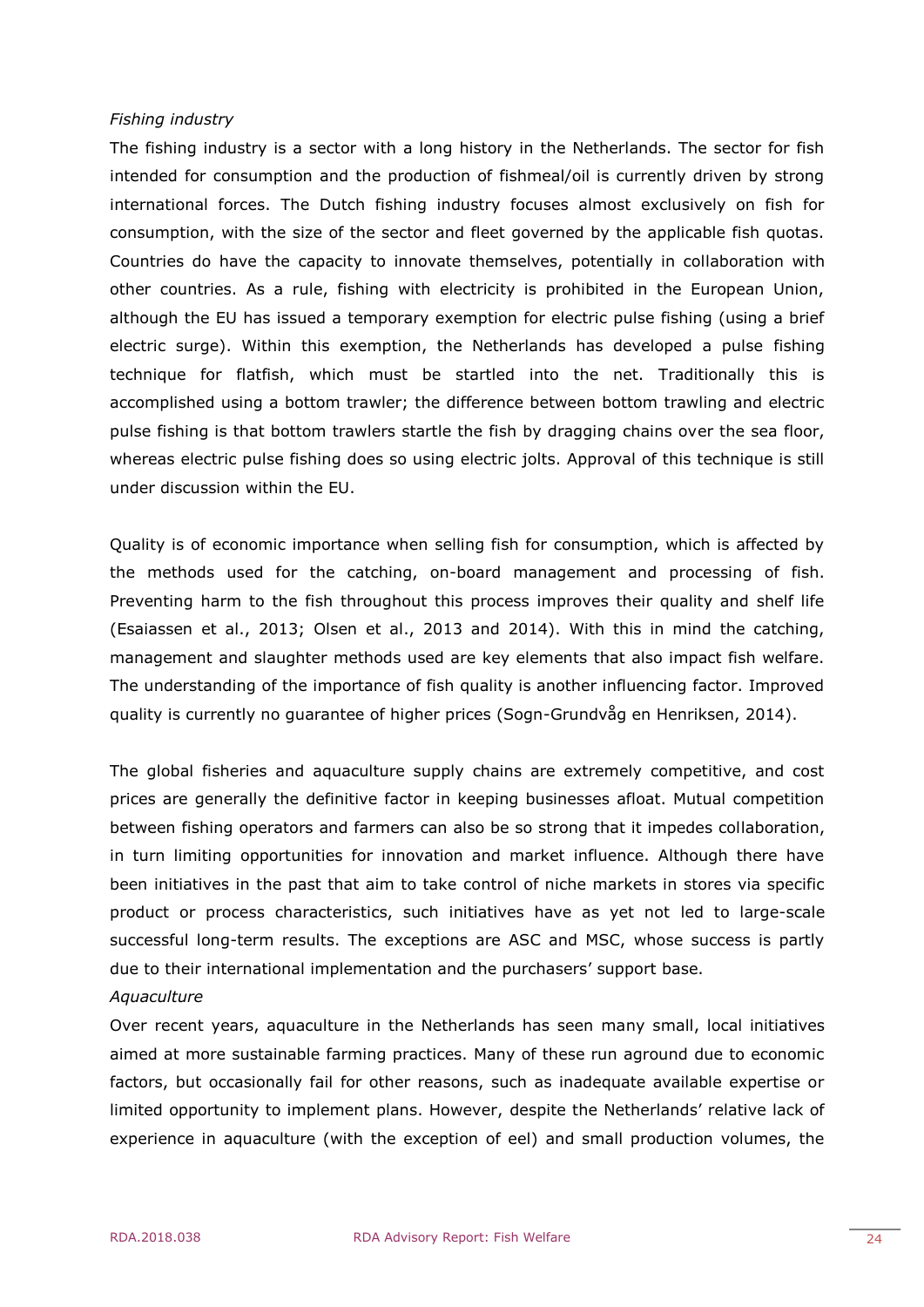high-quality fish-farming sector is a large one. Examples include the farming of pike perch, turbot and yellowtail kingfish in recirculation systems.

#### *Recreational fishing*

Recreational fishing is a unique part of the fishing sector. To fish in public waters, anglers must own a fishing permit: these are purchased annually, and allow fishing under specific circumstances related to the fishing equipment used, fishing times, locations, and the species that may be caught. They also prescribe which fish must be returned to the water, and which may be taken home. The Recreational Angling Code of Practice (*Sportvisserij Gedragscode*, which is based on the EIFAC/FAO Code of practice for recreational fisheries) includes the following provisions regarding fish welfare: 5. The fish caught must be either immediately returned unharmed to the same waters or, if intended for private consumption or use as bait, be immediately killed (via a strong blow to the head). The Code also specifies how caught fish are to be treated, in terms of both hook removal and prior to slaughter for consumption. The Dutch Angling Federation thus contributes to the better treatment of fish, and conducts its own enforcement activities (*Dutch Angling Federation*, 2015).

#### *Ornamental fish*

In addition to price, exclusiveness is also a relevant factor in successful ornamental fish supply chains. Prices are higher for rare fish species. The range of advanced aquariums and associated equipment available from pet stores has broadened in recent years. For example, there are systems that monitor water quality and automatically refresh the water as necessary. The aim when keeping ornamental fish is to give them a long and healthy life, in order to enjoy them for as long as possible. Retailers and commercial keepers (such as farmers, stores and commercial fish husbandry) often possess specific expertise regarding the fish. For consumer retailers, it is appealing to keep ornamental fish in visually attractive aquariums that often include vegetation and opportunities for concealment. Wholesalers, too, often generally provide concealment opportunities for species that require it. This sector also concentrates on selling live, healthy fish.

When selling to consumers, less information is available on the habitat and care provided for the fish. This group of fish keepers is heterogeneous, and varies from passionate hobbyists who spare no expense or effort, to less committed fish owners. Owners are sometimes confronted with a lack of good-quality information or reliable knowledge on certain species of fish. There are now specialist retailers where lots of information is available, via QR-codes on tanks and the like. Less committed ornamental fish owners are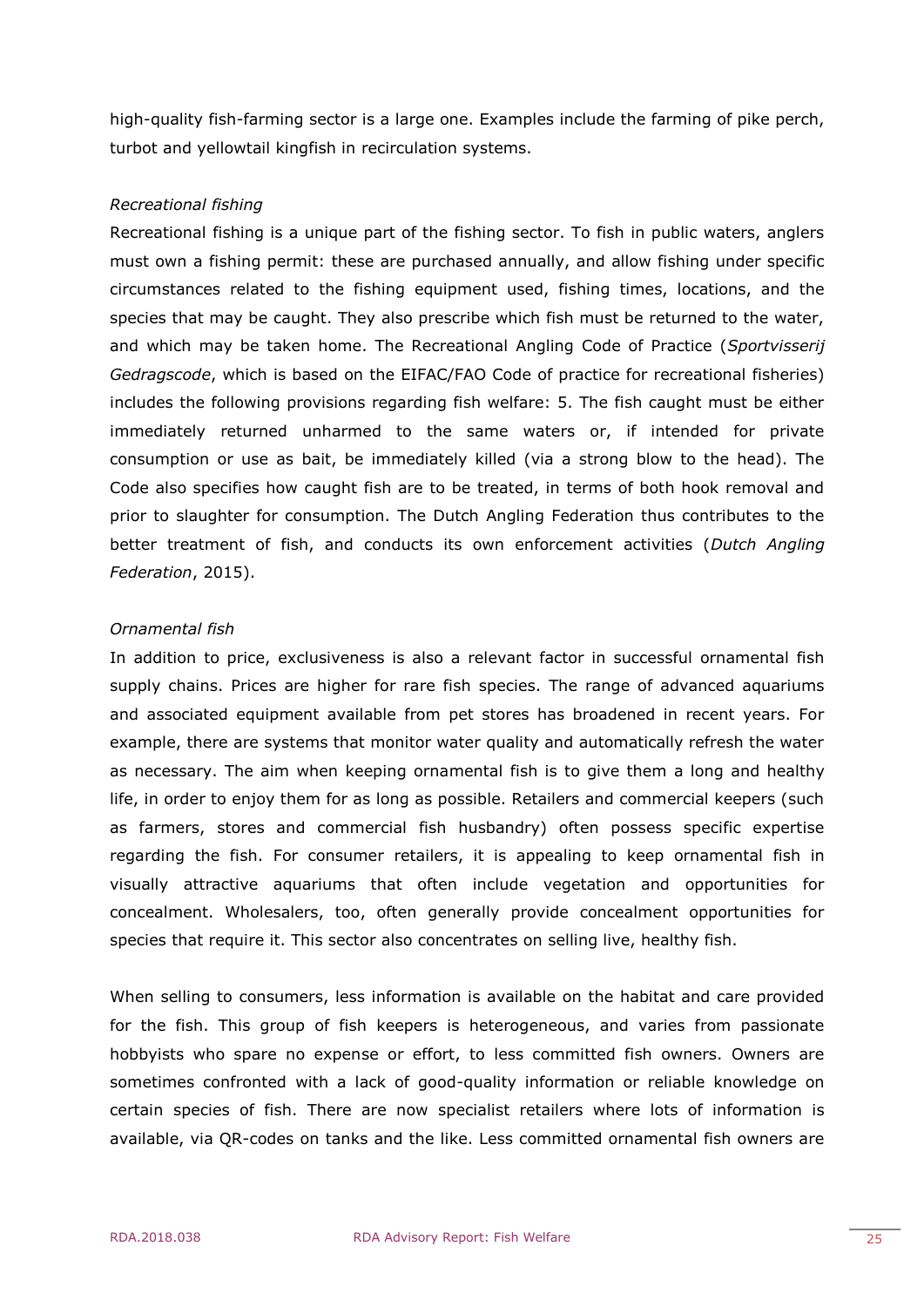generally difficult to contact via the regular channels (Sullivan, 2014). In practice, pet owners' lack of knowledge and motivation is one of the main risk factors impacting fish welfare (Steiger, 2006, among others). The provision of information to private individuals who keep fish often runs via specialist pet stores, societies, forums and the internet. Relatively few fish are ever brought to the vet, and many vets' knowledge of fish is therefore very/extremely limited. Specialist stores do stock small quantities of medicines specifically for treating fish with health problems, however. The available knowledge on the living conditions and state of welfare among ornamental fish in private homes is limited, making research on this topic difficult. The Board of Associated Inspectors (2017) that operates under the Dutch Aqua Terra Association (*Nederlandse Bond Aqua Terra*) has developed inspection guidelines (*keurwijzers*) for conducting home aquarium and terrarium inspections (http://www.cbkm.nl). Using these guidelines, aquariums are evaluated according to many different aspects (including welfare criteria for fish) and the owners receive recommendations on how to make the habitat better and healthier for the fish. Members can register for an inspection voluntarily.

#### <span id="page-25-0"></span>**3.5 The implications of recognising intrinsic value**

The intrinsic value of animals (including fish) is mentioned in the Experiments on Animals Act (*Wet op de dierproeven*, 1977) the Flora and Fauna Act (2002) and the Animals Act (2013), and refers to recognising the value of an animal in and of itself, regardless of its utilitarian value to humans. To the Council (RDA, 2017) this means the following:

'Respect for intrinsic value requires ongoing and thorough consideration of the fact that human actions involving animals have an impact on these animals, thereby conferring a moral responsibility onto humans. Acknowledgement of the intrinsic value of animals requires that actions involving animals be continually justified, and our duty of care fulfilled. The recognition of intrinsic value does not exclude the possibility of using animals for human purposes, however it does imply upholding the "no, unless" principle as a starting point when considering the treatment of animals. The first question that arises in this context concerns whether our treatment of animals is also in the interests of the animal, and therefore demonstrates respect for intrinsic value. If the use of animals is not in the interests of the animal, a justification for the activity is required' (RDA, 2017).

Recognition of animals' intrinsic value confers a moral responsibility to show concern for the animals and their welfare, health and integrity. This responsibility is not contextdependent, unlike the concrete implementation of the ensuing duty of care, which can take many forms depending on the context. Animal health, welfare, integrity and individuality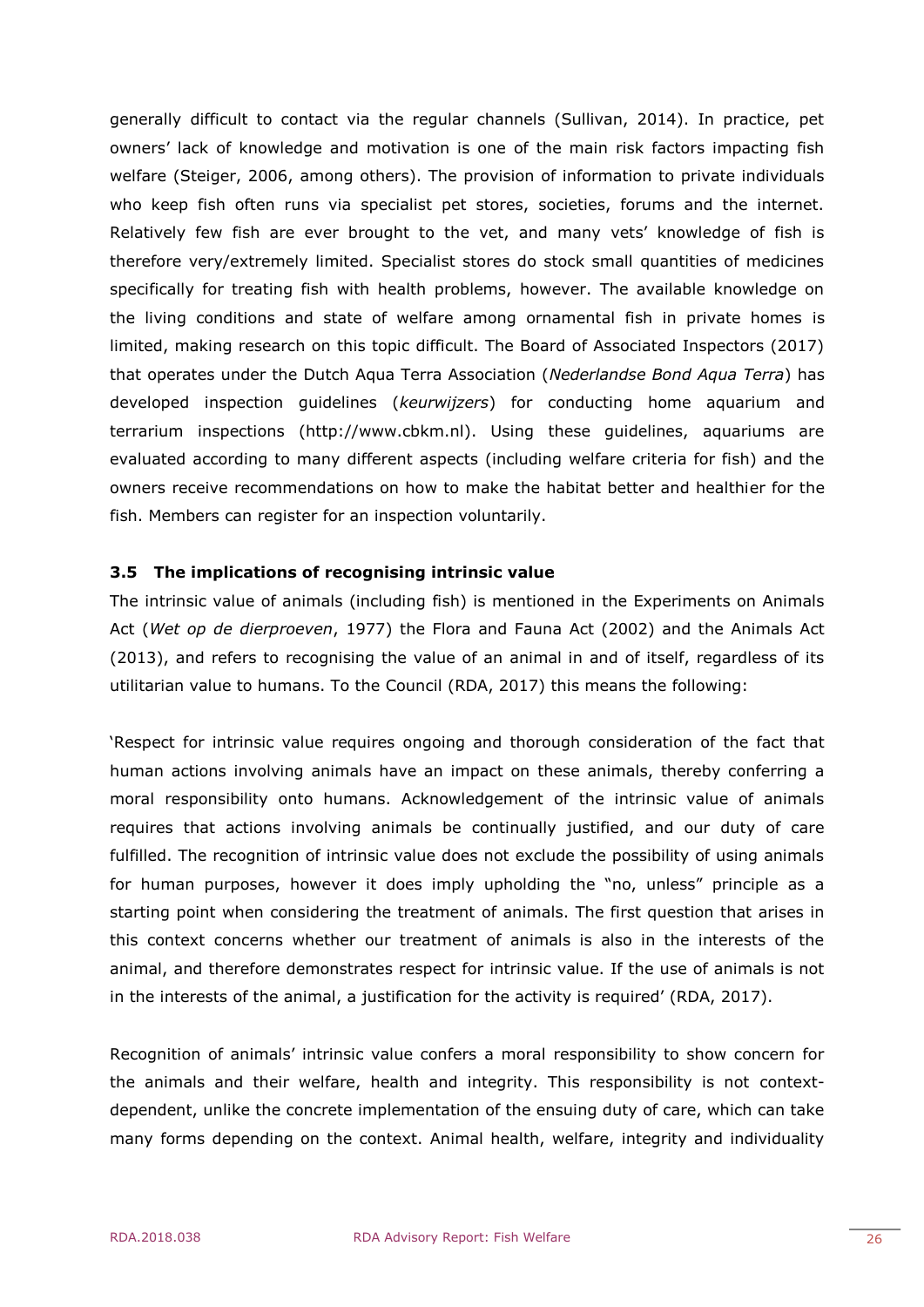will all depend, in part and to varying degrees, on the adaptability and natural behaviour of the animal or group of animals in question. Social ethics incorporates views on the relationship between humans and animals, which may vary over time and across categories. The integral consideration of values within a specific usage/other context will ultimately determine how the duty of care should be implemented, what limitations are imposed on the animal, and the extent to which they require the animal to adapt in terms of behaviour or physiology. Both scientific knowledge of animals and social ethics should be included in this consideration. A diagram of the above is given in Figure 1.

Figure 1: The relationship between the concepts of intrinsic value and duty of care (RDA, 2017).

The animal is the focus of intrinsic value. And although animals have the same basic needs regardless of their living conditions (a carp is still a carp, whether it is a pet, a production animal, laboratory animal or lives in the wild), there are more interests and values involved than those of the animal alone. These are usually related to the context in which the animal is used and its status, e.g.:

- the purpose for which the animal is being kept (for consumption, companionship, entertainment, nature preservation, as a hobby/relaxation, research);
- status attributed to the individual or group of animals; this will depend, in part, on the level of personal connection with humans, which seems to be lower for fish than for mammals;
- the information available on the animal;
- the size of the existing population of the species; and
- economic, ecological, egocentric, cultural and other interests/values.

All of the above ultimately determines the extent to which we cater for the needs of animals, how we fulfil our duty of care and what level of animal welfare we wish to realise in certain practical contexts. Transparency on these considerations is important in order to demonstrate the basis on which decisions are taken, and also increases awareness of the consequences of these decisions. Fish intended for consumption must be slaughtered, for example. Fish used as laboratory animals for toxicological research will be exposed to toxic substances. The Council believes that ethical considerations must always play a part in deciding the acceptability of reduced welfare due to human actions.

One assessment framework for facilitating this process is the One Health framework published previously by the RDA, which can be used when making policy decisions. To be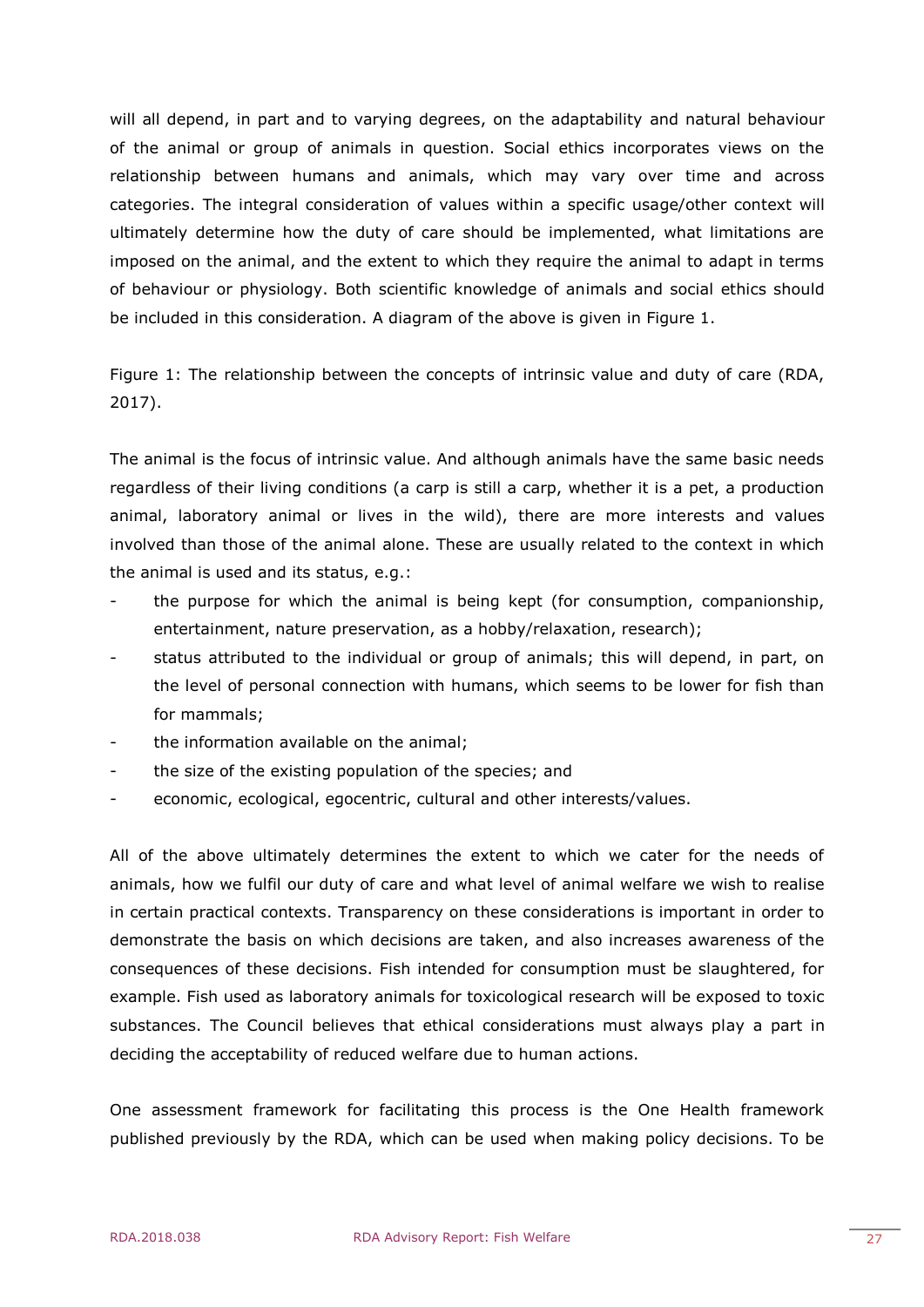clear: policy is not only pursued by the government – companies, organisations and individuals also make their own 'policy decisions', with varying degrees of awareness and consideration.



Figure 2: The One Health assessment framework, which incorporates all interests as part of decision-making

# <span id="page-27-0"></span>**3.6 Conclusion to question 1: Is there cause to update the government's current position?**

The first question presented in the introduction to this report was:

Do understandings in society and scientific literature warrant greater concern for the welfare of fish, and give cause to update the government's current policy position in this respect?

Yes. Recent decades have seen much new published scientific research on, and increased attention in society to, fish welfare. New scientific advances have confirmed the Council's position from 2003, which states that fish experience forms of pain, anxiety and stress (RDA, 2003).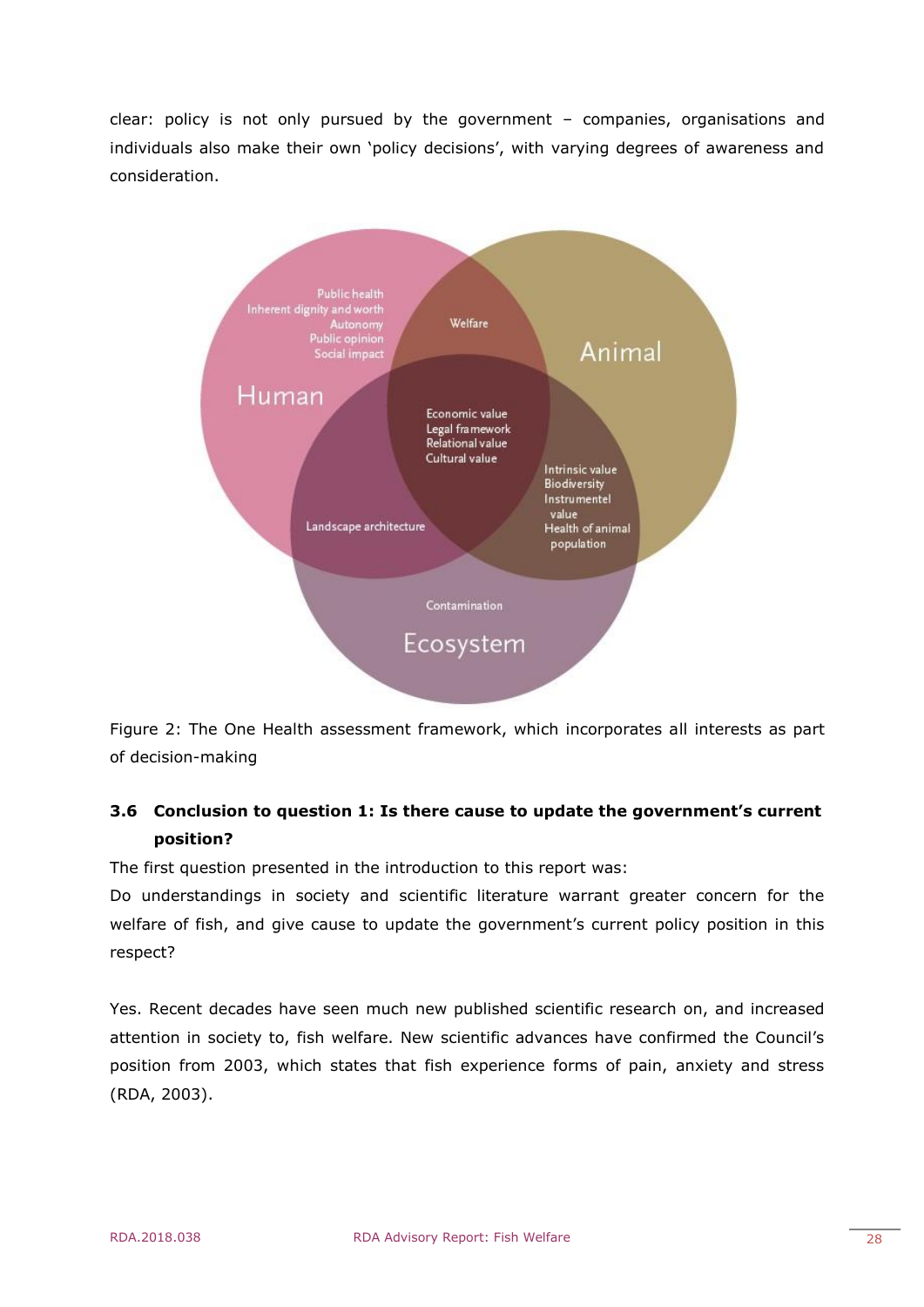There is no recent policy that explicitly takes the welfare of fish into consideration and distinguishes between the various purposes and applications of fish. The additional data and information available on fish neurology, physiology and ethology, the increasing level of social concern, and technological advances all give cause to update the policy position on fish welfare.

Based on its previous position paper on fish welfare, the aforementioned scientific and social insights and the implications of allocating intrinsic value to fish, the Council concludes that the treatment of fish still caters inadequately for their welfare and integrity (although there are some positive initiatives in this regard). Based on the considerations in this Section, the Council would also like to call on both the public and private sectors to devote active attention to fish welfare. Other relevant parties and stakeholders may also play an active role.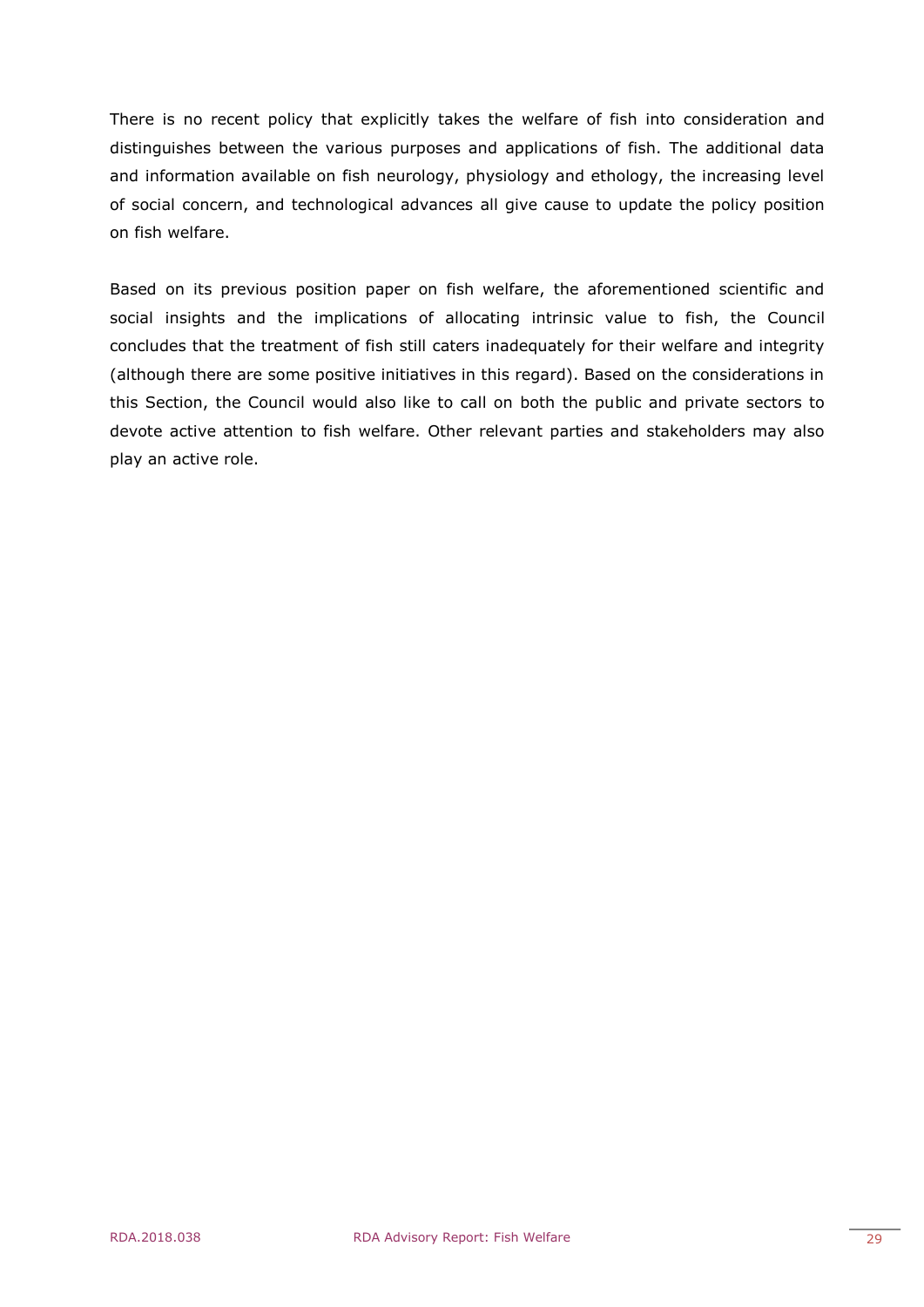# <span id="page-29-0"></span>**4. Towards improved fish welfare**

After responding to the first question in Section 3, this Section addresses the second question posed in Section 1.1 concerning the key aspects and developments for improving fish welfare, and any envisaged barriers thereto.

#### <span id="page-29-1"></span>**4.1 Welfare indicators and risk factors**

#### <span id="page-29-2"></span>**4.2 Indicators**

Animal welfare is often associated with the five freedoms drawn up by the Farm Animal Council in 1993, which are based on the work of the Brambell Committee (1965) and are also referred to in the Animals Act: '... the reasonable care provided to animals should at least include freedom from: a) thirst, hunger and malnutrition; b) physical and physiological discomfort; c) pain, injury and diseases; d) anxiety and chronic stress; and e) freedom to express normal behaviour, to the extent that such can be reasonably demanded' (Animals Act, 2017). These freedoms constitute the basis for many welfare assessments. Recent years have seen the development of another concept – Welfare Quality – which offers an even better means to ensure animal welfare (Korte et al., 2007, among others). This concept also incorporates animals' adaptability, and their living conditions (RDA, 2017). The EU Welfare Quality project has produced a Europe-wide protocol for assessing animal welfare: it is an extension of the five freedoms, and is based primarily on the characteristics of animals and measurements taken from them (WQ website, 2017).

Welfare Quality involves four principles and a total of twelve criteria. The principles are: good feeding, good housing, good health and appropriate behaviour. There are currently no Welfare Quality protocols for fish; the development of the Better Living criteria has provided a springboard for doing so (Van de Vis et al., 2013).

Due to practical considerations, research and practice often use factors related to health and physiology in order to assess welfare. In production animals, production characteristics (such as reproduction, growth and mortality rates) are often recorded and used as welfare indicators. The emphasis generally lies on animals kept in captivity that are at the disposal of humans for longer periods. In the case of fish, this means reservoir and aquarium animals being kept in fish farms, zoos and private homes. The freedoms also apply, however, to other fish while they are at the disposal of humans. The fish caught by recreational or commercial fishers are also at the disposal of humans, and from the moment of their capture are essentially 'in captivity' (see also the Explanatory Memorandum to the Animals Act on this topic). Power of disposal brings responsibility. We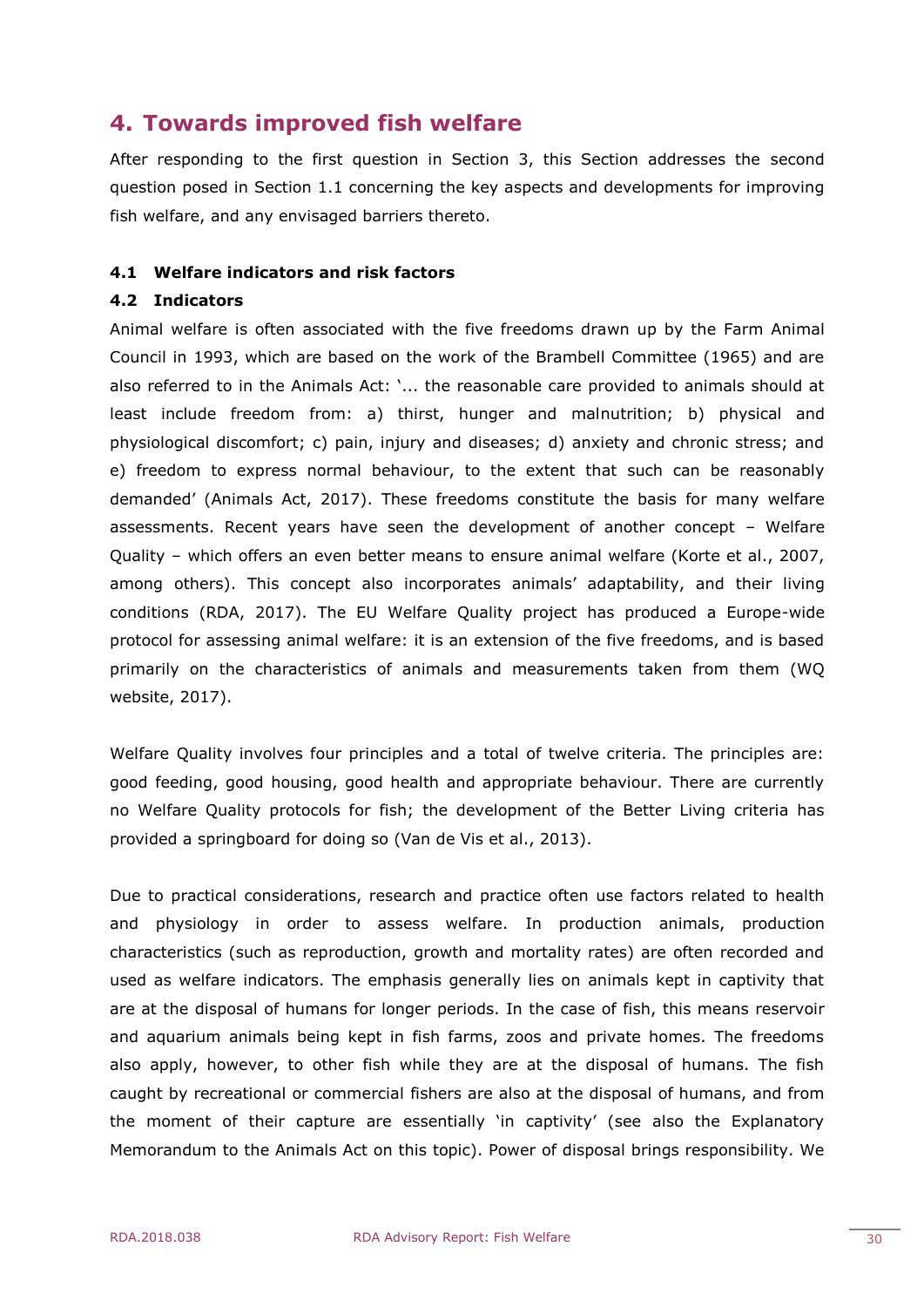also have a responsibility to non-captive animals: these also have the right not to be mistreated, and deserve to be properly cared for as necessary. This also requires human intervention, which may be inconsistent with the 'hands-off' principle. An evaluation of the circumstances is therefore needed (Parliamentary Papers, 2008).

The five freedoms provide the basis for measuring the extent of welfare (or violation thereof). However, as mentioned above, knowledge has advanced and improved frameworks are now available (Korte et al., 2007). A more detailed process for assessing the welfare of fish in specific situations is desirable. Due to the enormous variation in fish species, it is impossible to state in general terms what all fish require in terms of welfare. Providing for the five freedoms will require further specification per species (or family of species). Consider mammals, for example: there is no general set of regulations that simultaneously applies to dolphins, giant pandas and sheep. And so pigs, laying hens and calves all have their own specific legislation when it comes to housing and care. To date, most research has focused on the needs of individual fish species in farms, and practical housing and care information is available for a large number of aquarium fish (National Pet Information Centre (LICG) website, 2017). More detailed criteria on other fish species will require more research.

#### <span id="page-30-0"></span>**4.3 Risk factors**

Key welfare risks can be provided in general terms, based on the various life-cycle stages and common activities performed involving fish. The details and priority of the various risk factors will vary from species to species. For example, a richer environment is more important for ornamental fish (whose natural habitat is the coral reef) than for fish that come from the ocean; the movement needs of these two types of fish, however, may be a different story entirely. The various aspects will therefore impact the welfare of different species in different ways.

Broadly speaking, it can be said that any aspect that threatens any one of the five freedoms can be considered a risk factor. Many authors and organisations have conducted risk assessments on the welfare of fish in captivity (incl. Cook, 2016; Johanson et al., 2006; Van de Vis et al., 2013). The common elements are those listed below, which could be specified in greater detail for each species and category. Such is outside the scope of this report, however. The Council initially examined whether there is enough common ground to say anything at all about fish welfare. The next step is to look at potential measures, and how to get welfare higher up on the agendas of the relevant parties.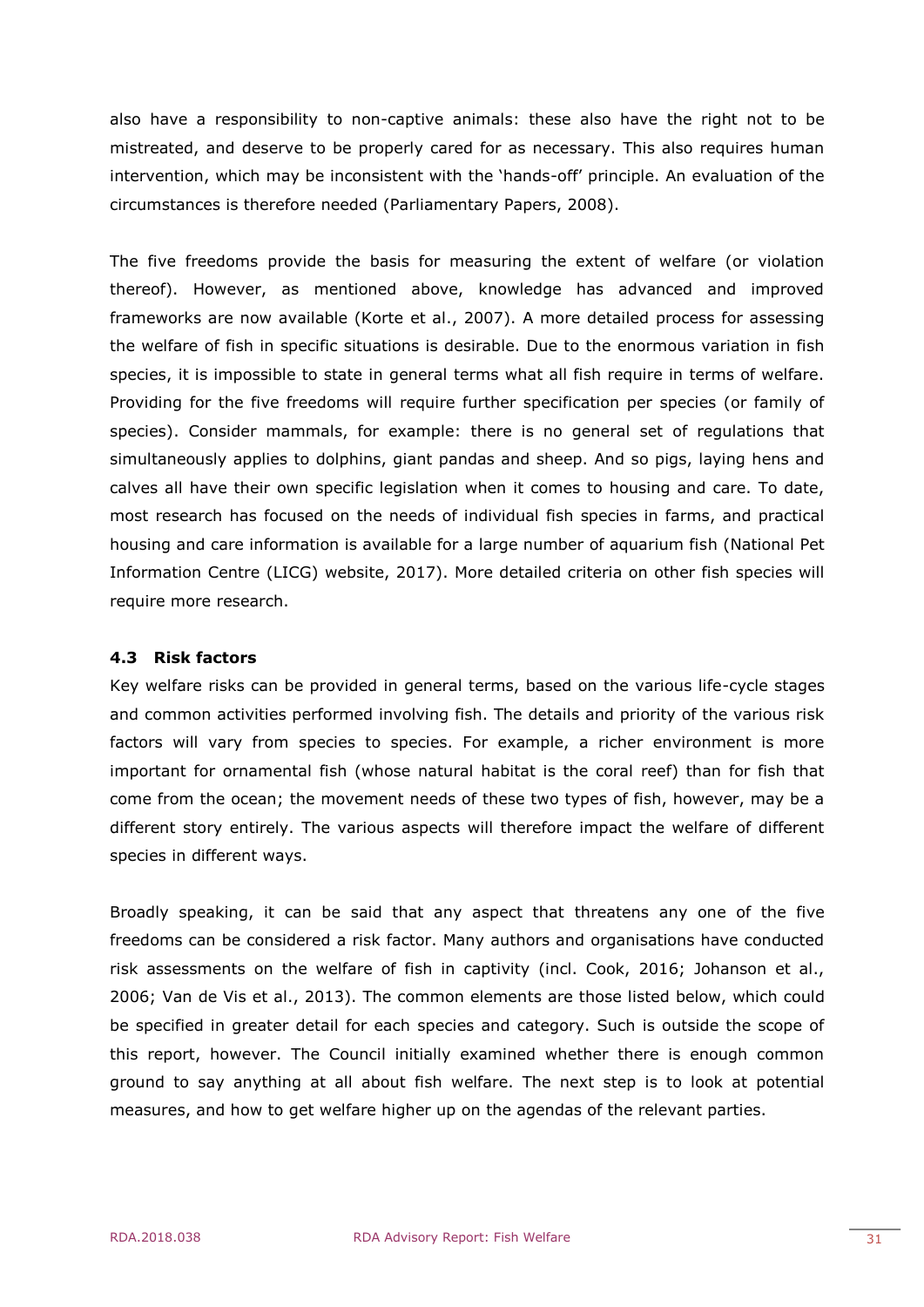Catching fish in the wild involves the following potential risk factors:

- the catching method;
- treatment after catching;
- the impact on the ecosystem and habitat of fish that are not caught;
- slaughter methods (and, if these are not instant, the potential lack/inefficacy of stunning methods) for fish intended for consumption; and
- transport of fish that are traded live, such as ornamental fish. These fish actually fall under the category of fish in captivity, however due to their origins, transport is also included as a risk factor for sea fishing.

Fish held in captivity involve the following potential risk factors:

- selection and breeding of fish (including those bred for external characteristics);
- feeding (diet, how food is administered, volume per individual);
- water quality;
- sub-optimal population density;
- inadequate/unsuitable diet or habitat;
- management (e.g. sorting);
- predation (for fish in unprotected open waters);
- health (including the risk of anti-bacterial resistance);
- transport; and
- slaughter methods (and, if these are not instant, the potential lack/inefficacy of stunning methods).

Activities may also affect the welfare of fish other than those being targeted in the supply chain. Examples include the prevention of bycatch (*not* catching fish ensures the *avoidance* of discomfort) and tailoring aquarium/reservoir conditions to one particular species, while other species also live in the same waters.

It lies outside the scope of this report to specify all risks for each category and the most common fish species, however this will be necessary in order to identify the major risks and to eliminate or mitigate them. This has already been done for several species, including eels and catfish (EFSA, 2008, 2009b).

Some starting points can also be given for each category. Converting these into actual improvements (reducing risks and threats to welfare, producing alternative methods, etc.) will also require the inclusion of other relevant aspects.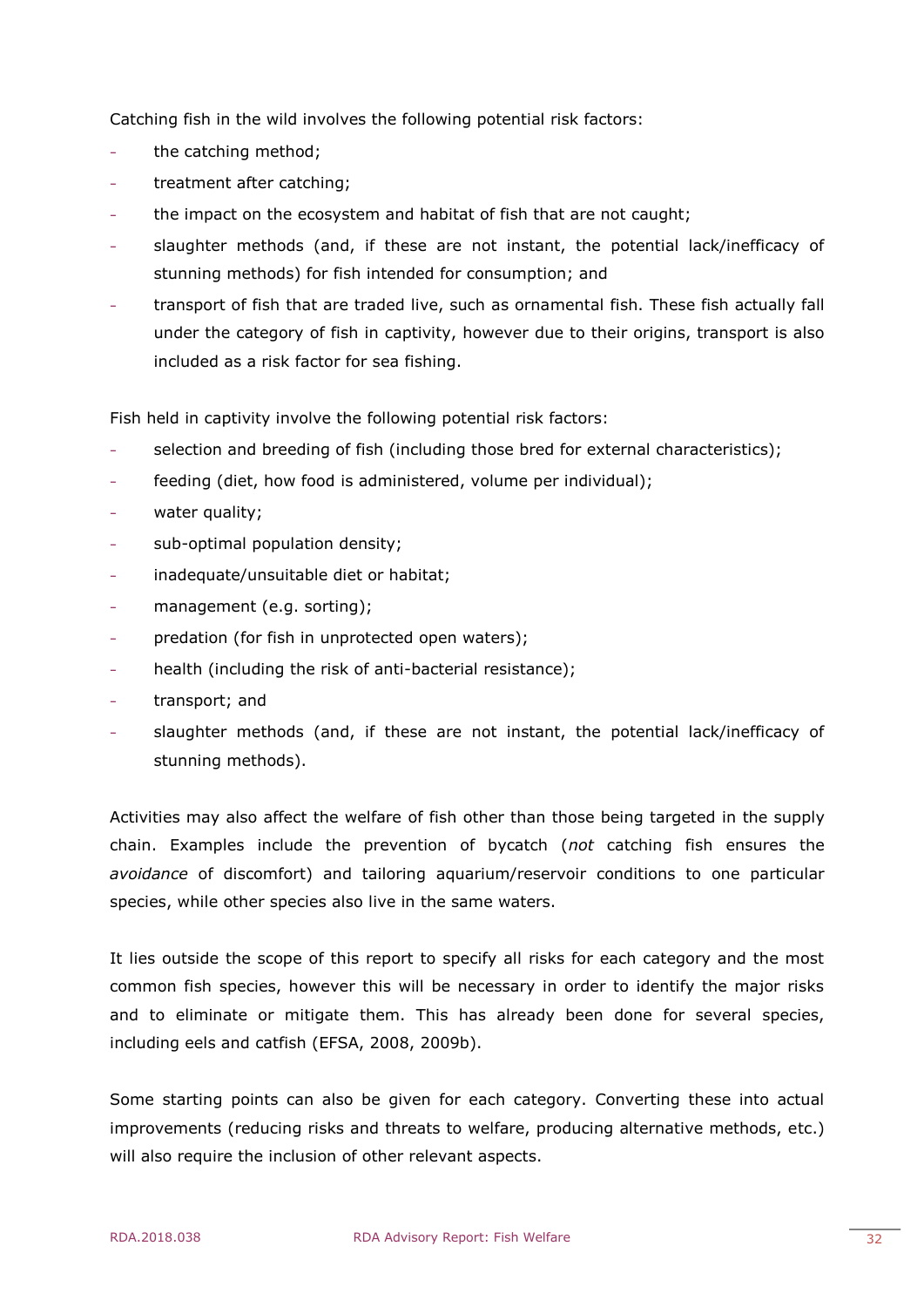#### <span id="page-32-0"></span>**4.4 Starting points**

The starting points will therefore be different for each category, depending on the current state of affairs and other objectives. This section lists several potential starting points for modifying policy in order to benefit fish welfare.

#### *Fisheries: commercial fishing*

Commercial fishing places fish at human disposal for a relatively short period: from the moment they are netted or hooked (or otherwise captured) until they die, after which point their welfare is no longer of any concern.

In commercial fishing, the length of time between capture and death is therefore a good place to start for improving fish welfare. It could either be shortened, or treatment methods modified to remove threats to welfare, e.g. the length of the trawl, net-emptying frequency, net types, speed during fishing and the way fish are brought aboard. Fish processing (e.g. stunning) and slaughter methods also present opportunities for improvements. These aspects can also serve to improve the quality of the fish itself (less damage to fish = improved shelf life) and penetrate new, higher market segments, in northern Europe in particular. Fish quality and animal welfare are not incompatible, and the combination can also bring economic benefits. These aspects are not expected to see implementation in practice in the short term.

#### *Fisheries – recreational fishing*

In recreational fishing, the expertise of the angler has a large impact on fish welfare. Being removed from the water is always a stressful experience for fish, and how they are handled partly determines the extent of their distress. Catching and handling methods also continue to impact the welfare of fish after they are returned to the water. Failure to consider these aspects is often no reflection of unwillingness to do so, but rather a lack of the necessary knowledge or expertise. The same applies to the risks of leaving hooks, lines or nets behind in fishing spots or excessive feeding with bait, which also presents welfare risks to other animals such as birds. Progress can be made by educating the entire target group as a whole. Information and training are important aspects of recreational fishing, including compliance with guidelines such as the Code of Practice.

#### *Aquaculture*

In a general sense, husbandry, transport and slaughter are the key welfare aspects in aquaculture. In recent years, both the sector and the government have invested in implementing appropriate stunning methods for the fish species most commonly farmed in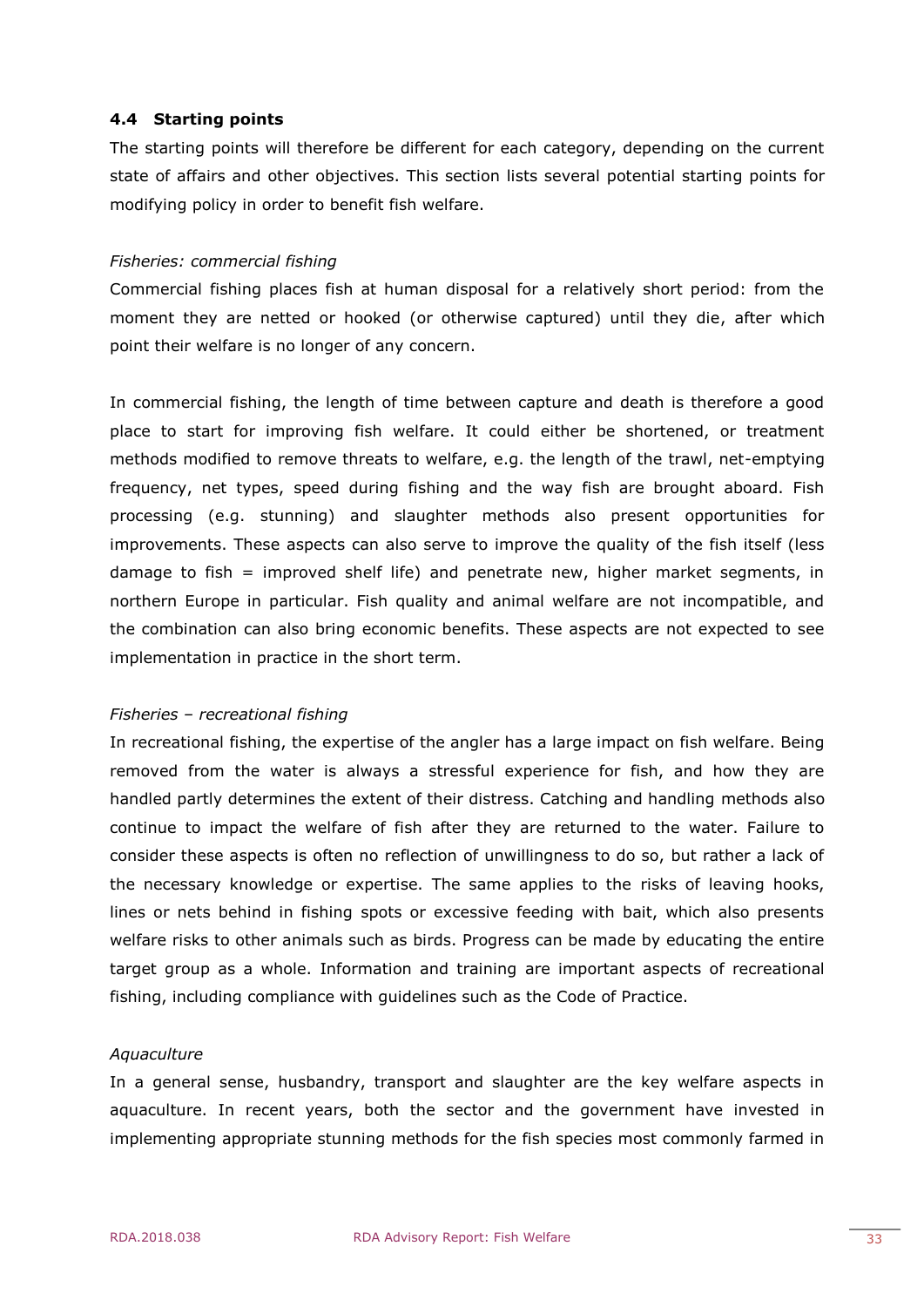the Netherlands. Water quality is also an aspect of increasingly greater interest. This trajectory can be continued and accelerated. The market plays an important part in the marketing of animal welfare as a purchasing criterion or requirement for entry to a higher market segment. Existing quality marks and assessment frameworks (such as ASC and *Better Living*) are suitable in this regard.

Sharing knowledge is of particular importance when it comes to new species. Species that appear on the list of acceptable production animals may be immediately farmed by anybody who applies for a permit. Collaboration and the exchange of knowledge and information prevent these farmers from having to reinvent the wheel each time. The Netherlands Enterprise Agency (RVO) is responsible for the application process for adding new species to the production animals list, in which animal welfare is a key criterion. The RVO has no template available that lists the necessary welfare aspects/criteria. Each application is assessed on its merits individually, by a panel of independent experts. Living habitat is an element relevant to fish in captivity (water quality, environmental complexity, population density), and transport/slaughter methods are priority aspects.

If the Netherlands wishes to be a leader in aquaculture expertise, a well-organised sector of sufficient scope will be essential. It is up to policy and practice to realise these conditions, in which fish welfare is a potentially distinguishing feature.

#### *Ornamental fish*

Distribution of information at points of sale (among other channels) is a legal obligation, and should be enforced (RVO, 2017). This obligation is addressed in a wide variety of ways, ranging from failure to fulfil it entirely (Animal Welfare Web [*Dierenwelzijnsweb*], 2017) to the provision of both written and oral information, advice and aftercare. In-store products and methods for keeping and caring for fish are important at points of sale, to serve as examples for potential buyers. The *Dierbaar* (Beloved) quality mark is already taking advantage of the higher levels of knowledge and expertise available at specialist retailers.

Little is known about the welfare of fish kept by private individuals; it is assumed that most fish owners make an active effort to care for their fish as well as possible. The welfare of ornamental fish benefits from more knowledgeable and competent owners. One oft-overlooked aspect is the killing of fish by their own owners (e.g. in cases of serious illness). In addition to effective methods, the internet also promotes bad methods for doing so, such as putting fish in the freezer, flushing them down the toilet, or releasing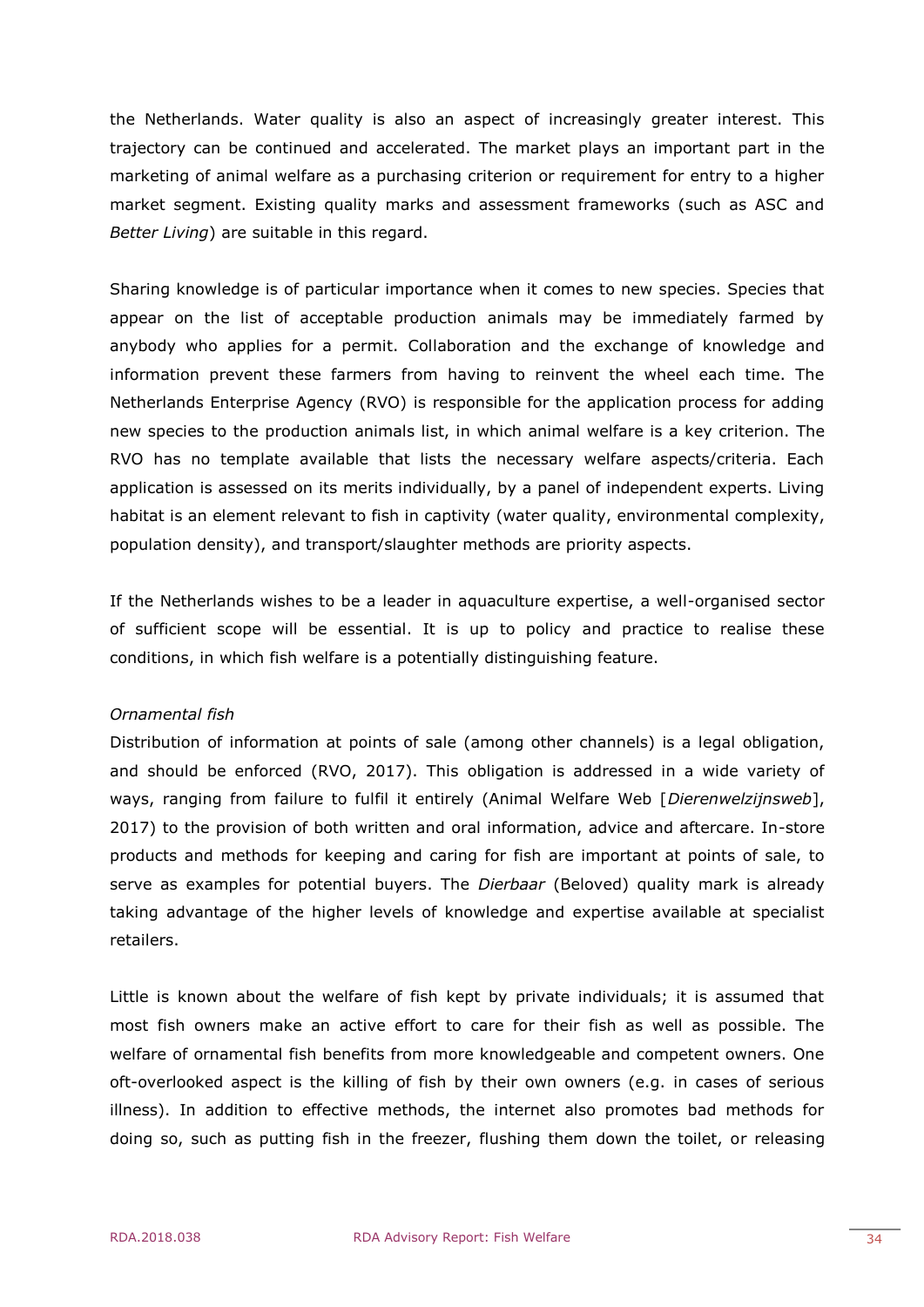them into surface waters. These last two also constitute a risk to both public health and ecology, even if the fish are already dead when they are flushed/released. The Dutch Angling Federation has also advised against releasing aquarium fish into open waters (Dutch Angling Federation, 2015), which can have major consequences. The government in Alberta (Canada), for example, has launched a major campaign to inform the public of the dangers of releasing aquarium/pond fish into open waters (Alberta Government, 2015).

The fish most commonly kept as pets are goldfish, guppies and the cardinal tetra. In 2003, it was estimated that twenty million fish were sold annually via pet stores and other channels (Kersbergen et al., 2003), with roughly the same number being kept as pets (RDA, 2006). Estimations put the number of ornamental fish in the Netherlands at around eighteen million (HAS & FD, 2015). In recent years, between 17 and 27 million ornamental fish were imported annually via Schiphol airport (in 2016 and 2012, respectively) (Zomer et al., 2015 and Tafro, 2017). This does not include those fish that entered the EU via airports such as Frankfurt or Brussels and were then transported to the Netherlands. While some of these fish are intended for export, the remainder stay in the Netherlands and are sent to retailers, such as pet stores or garden supply centres with animal departments. Private trading also takes place via other channels, such as exchange or sale among hobby breeders. The scope of this avenue is not known, but is smaller than the sales via regular commercial channels. It is difficult to get a clear idea of the exact number of ornamental fish sold annually via each channel based on the data currently available. Based on the above information, the average lifespan of ornamental fish cannot be determined without further research. There is a large degree of variation in the maximum lifespan of ornamental fish, due to the nature and origin of the range of species kept in the Netherlands. Arriving at an average age would therefore require a calculation, and such a figure would still reveal nothing about the way these animals are kept. Additional research is required to get a better idea of the current situation, including the potential risks and ways to mitigate them.

#### *Laboratory animals*

Analogous to keeping livestock, the requirements for the husbandry of laboratory animals and animals for consumption/as pets vary widely. Methods for keeping and treating fish affect the performance and results of the research. The requirements of housing and care of fish as laboratory animals vary between species. This aspect requires ongoing attention, and research on the specific aspects of each species is therefore necessary. The representativeness and reproducibility of animal experiments is partly dependent on the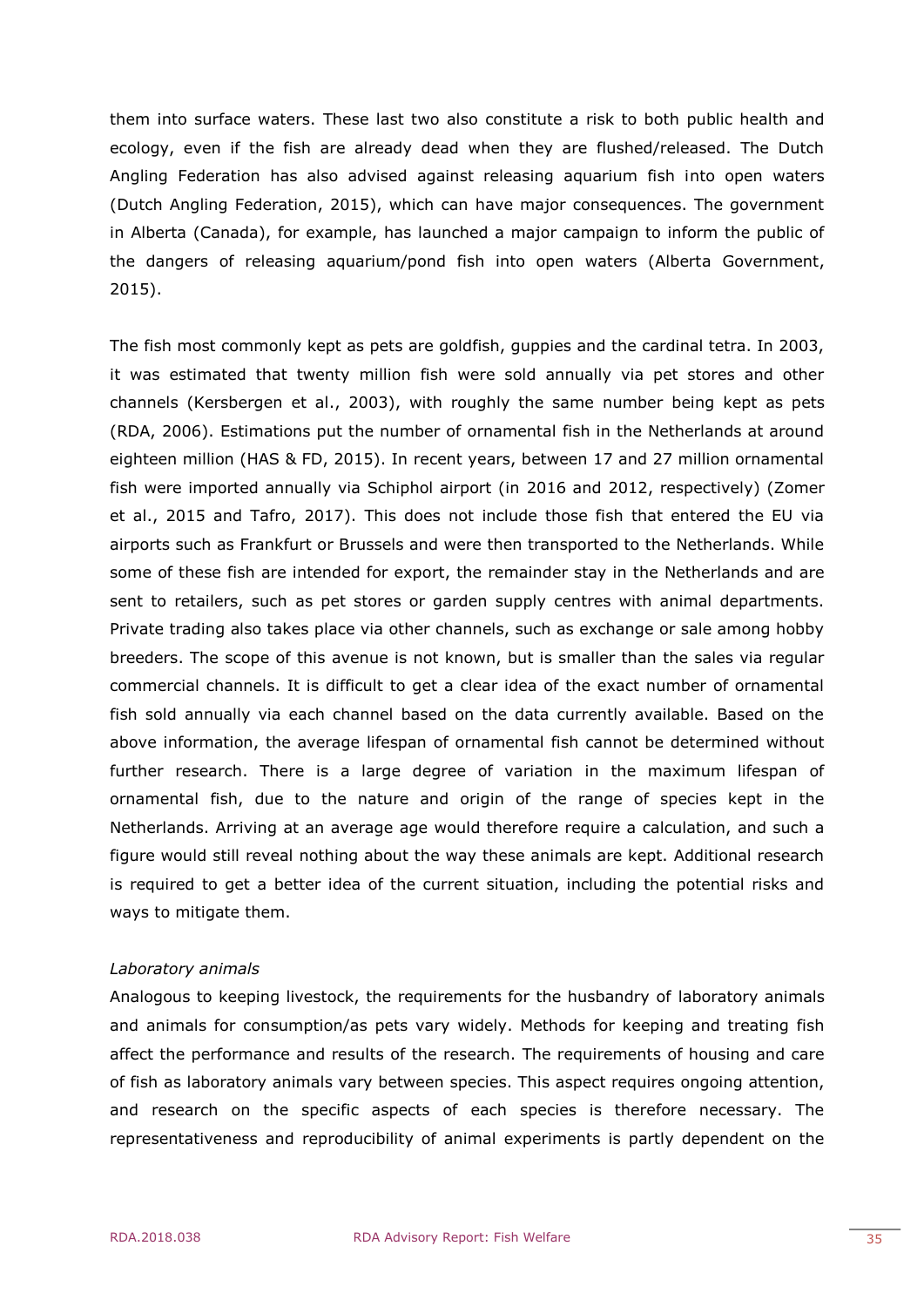animals' background and care, and differences in response between individuals (incl. Rey et al., 2015).

#### <span id="page-35-0"></span>**4.5 Current developments towards improved welfare**

In all categories, developments are underway that will improve fish welfare, and include various initiatives by the government, representatives, companies and individuals to raise awareness of fish welfare. Some examples are given here, in an overview that is not exhaustive but does give an indication of the initiatives that are already in progress. They show the willingness of many of the parties involved to invest energy in improving fish welfare on an ongoing basis.

#### *Fishing industry*

In commercial fisheries, where catching or farming fish is an economic activity, the generation of income and continuity are the key aspects. If income is threatened, there will be less financial leeway to experiment and invest in animal welfare. Other aspects may also take precedence over the welfare of the animals. The development of catching methods, for example, may focus more on population management of a species in a certain area, preventing bycatch or on lessening the ecological impact of a fishing activity than on the welfare of the fish being caught.

Innovation in fisheries is generally determined by the criteria in the Fisheries Innovation Fund (*Innovatiefonds voor de visserij*). Innovations in catching systems could make more explicit inclusion of the welfare of the fish. Selective fishing is currently an ongoing point for attention, from both a policy and sector perspective. Catching species that are of no economic value will benefit nobody. There is much potential improvement in the application of different catching techniques – not only in terms of more selective fishing, but also in increasing the welfare of the fish during the catching process. This applies both to fish that are not caught due to the new method, as well as to animal-friendly techniques resulting in reduced injury and mortality during the catching process. This last aspect is of relevance from a commercial standpoint.

In the Netherlands, there is currently one company that stuns fish while they are still on board, a technique that is still under development. A second development in fisheries is the movement towards more selective fishing, as in electric pulse fishing. The Dutch government is in support of these innovations and developments. The impact of innovations on fish welfare is not always a standard part of development and evaluation procedures.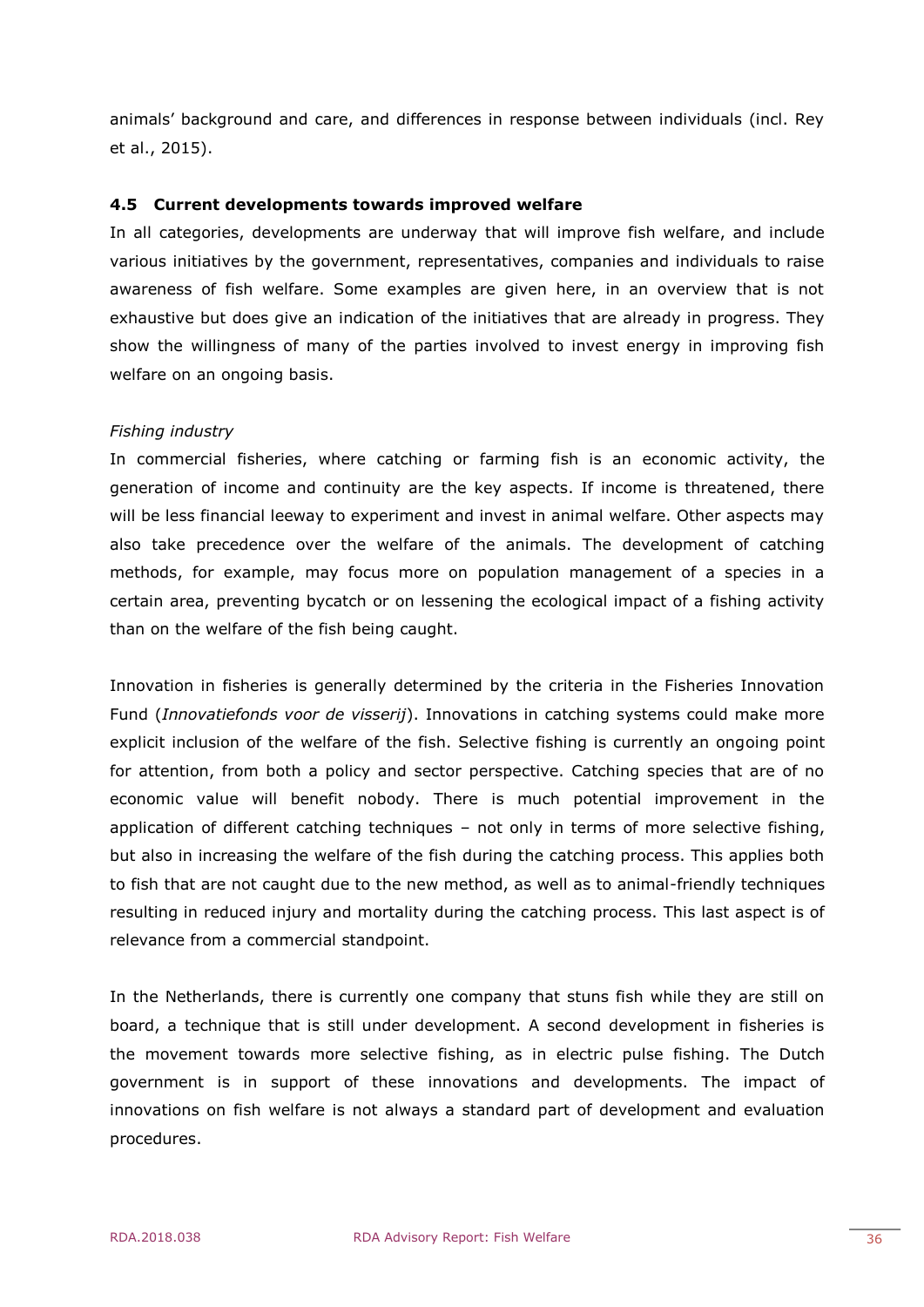The aspects of commercial fishing important to welfare are the methods used to catch and slaughter fish, as well as their treatment before they are killed (including temporary storage on board). There is still very little attention to the welfare of animals being caught and slaughtered on board.

Society also displays very little concern for the slaughtering of fish without stunning/analgesics, despite the fact that this is required for other animals (e.g. sheep). When purchasing meat, consumers demand a more animal-friendly product. This same demand must be encouraged and augmented for fish. All parties in the chain can contribute to this development, and the market will play a key role in fast-tracking improvements.

#### *Recreational fishing*

Recreational fishing is usually for the purposes of enjoyment; generating income is not a motivation for these anglers. Turnover in recreational fishing was estimated at 700 million per year around ten years ago (Smit et al., 2004). The number of recreational anglers has been estimated at 1.7 million, around one-third of whom are members of the Dutch Angling Federation (*Sportvisserij*, 2017). This association represents the interests of recreational fishing as a leisure activity. It communicates actively with members and other stakeholders, and includes attention to fish welfare in its communications. The Code of Practice, for example, includes guidelines for the treatment of fish, along with competition regulations aimed at keeping fish welfare as high as possible.

#### *Aquaculture*

In the Netherlands, there are fish-welfare criteria that must be met before a species is included on the list permissible for aquaculture in the Netherlands. There are no welfare criteria for species that have already been admitted and are currently being farmed, however. Welfare is an explicit factor included when evaluating applications to farm new species. There is no standard procedure used in these evaluations; the final assessment is carried out by an independent panel of experts. The Council published an assessment framework in 2002, outlining methods for evaluating whether there are acceptable grounds from a welfare perspective for keeping fish for production purposes that are not yet being farmed in the Netherlands. These are often new species about which little is still known; generally the operator is first issued with an exemption in order to investigate the needs of the fish more fully. After inclusion on the list, the species may be farmed.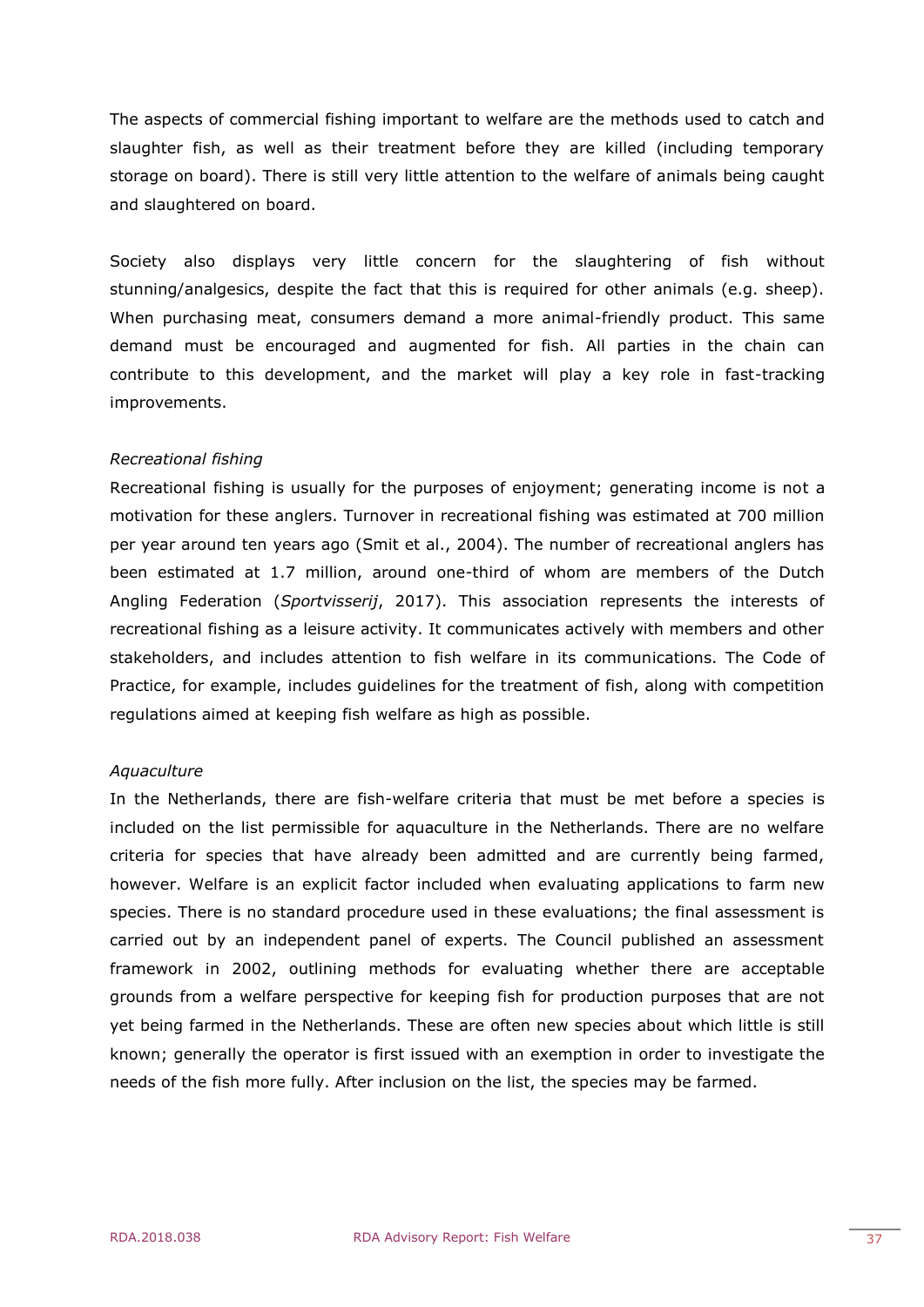#### *Ornamental fish*

Keeping fish as pets (in ponds or aquariums) is generally also a leisure activity. Various societies and forums exist that facilitate information exchange on keeping and caring for various fish species. In 2007, the following three welfare issues were prioritised in ornamental fish: lack of expertise and quality information, a lack of veterinary knowledge, and problems related to housing, care and feeding (Rothuizen and Hopster, 2007). The last decade has seen active efforts towards improving the information provided to fish purchasers by both the sector and the government. In 2007 the National Pet Information Centre (*Landelijke Informatie Centrum Gezelschapsdieren*, LICG) was founded, whose activities include the development of information leaflets for various animal species. In December 2017, the number of leaflets on fish totalled 23: two on the same species (goldfish), fifteen for individual species, and six for groups of species, some of which also address individual species (LICG, 2017). Under the Animal Husbandry Decree (*Besluit houders van dieren*), it is also compulsory to provide written information on housing, care, behaviour and costs upon sale of fish. The extent to which this leads to behavioural change among owners is not known.

The Beloved (*Dierbaar*) quality mark for companies in the pet sector sets out specific requirements for animal housing, hygiene and care, as well as the professional competence available in the business that allows them to distinguish themselves in the market.

#### *Laboratory animals*

Fish constitute a growing proportion among laboratory animals. Looking purely at the numbers, fish are in fourth place (after mice, rats and chickens). A species very popular among laboratory fish is the zebra fish (*Danio rerio*). There is continual interest in the replacement, reduction and refining of animal experiments with a view to reducing the number of laboratory animals. One application of laboratory fish is in toxicity research. Various international locations are currently working on reducing the number of laboratory animals involved in studies on the acute toxicity of chemicals in fish. When keeping fish as laboratory animals, suitable housing and ensuring humane endpoints are important elements. An 'endpoint' is the moment when the pain and/or discomfort experienced by animals ends or is ameliorated, and can be achieved in various ways (CCAC, 1998). As for other categories, there is great variety between fish species, and knowledge on individual species is necessary (incl. Boerrigter et al., 2015). There can also be major variation within a single species: selection or other factors may produce genetic differences resulting in two different lines that, while still categorised under the same species name,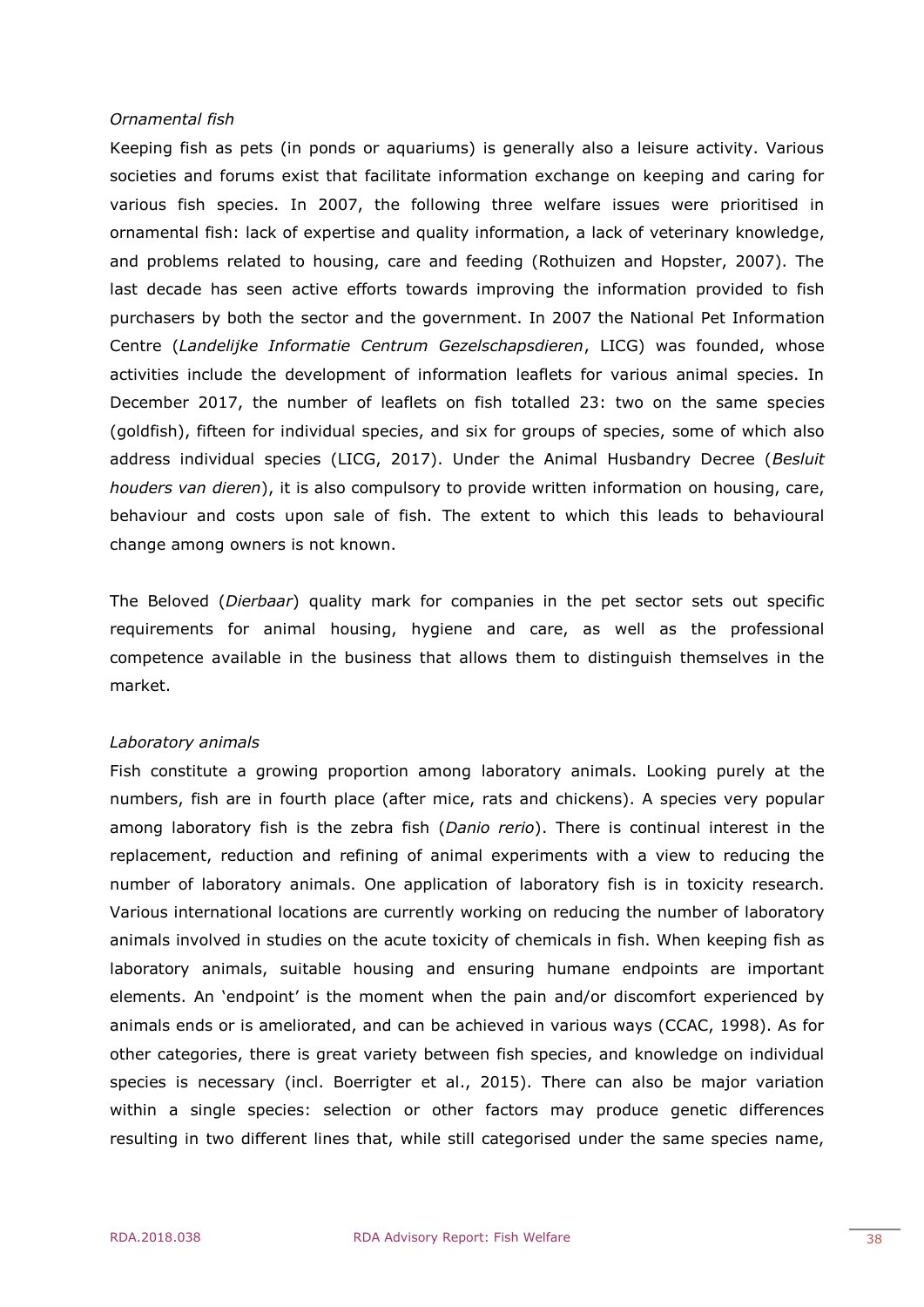nonetheless have different specific needs and show varying responses (Gorissen et al., 2015), as well as differences between individuals within the same line (Castanheira et al., 2017). Needs can also vary according to the age of the fish. All of the above means that a tailored approach is necessary, and the required knowledge is not yet available in all situations.

#### <span id="page-38-0"></span>**4.6 Potential measures**

In addition to the existing initiatives, the RDA sees further opportunities for improving fish welfare and moving it higher up on the social agenda. As an initial step, the Ministry of Agriculture, Nature and Food Quality (LNV) could consolidate and communicate its broader position on fish welfare, as well as on the various specific categories. The government could also do more to encourage improvements to fish welfare and attention thereto.

Policy serves as a course of action for realising certain objectives. In other words: it provides the guidance and resources for realising set targets by a certain time. The applies to government bodies, as well as commercial parties and other stakeholders. Examples of potential policy instruments include those aimed at behavioural change, garnering support or information, financial or social incentives, regulation, implementation and enforcement, or monitoring and evaluation.

Listing the most suitable instruments for each category is beyond the scope of this report. The Council believes the best option is a tailored approach, where policy is implemented to improve fish welfare in collaboration with research, industry, professional practice and society.

Laws and regulations can sometimes serve to work against innovation, which is why it is sometimes practical not to over-regulate areas that are still being explored. The Council Regulation on the protection of animals at the time of killing (1099/2099) sets out many regulations governing the permissible methods for stunning and slaughtering animals. Germany has supplemented this with eel regulations (*Tierschutz-Schlachtverordnung*, 2012) that describe the required voltage for stunning eel. A study by Lambooij et al., (2002) has shown that in practice, this voltage is not adequate to stun all animals immediately. When investigating the slaughter of fish, researchers measure brain activity to determine whether the animal is conscious and experiencing any pain/other brain signals.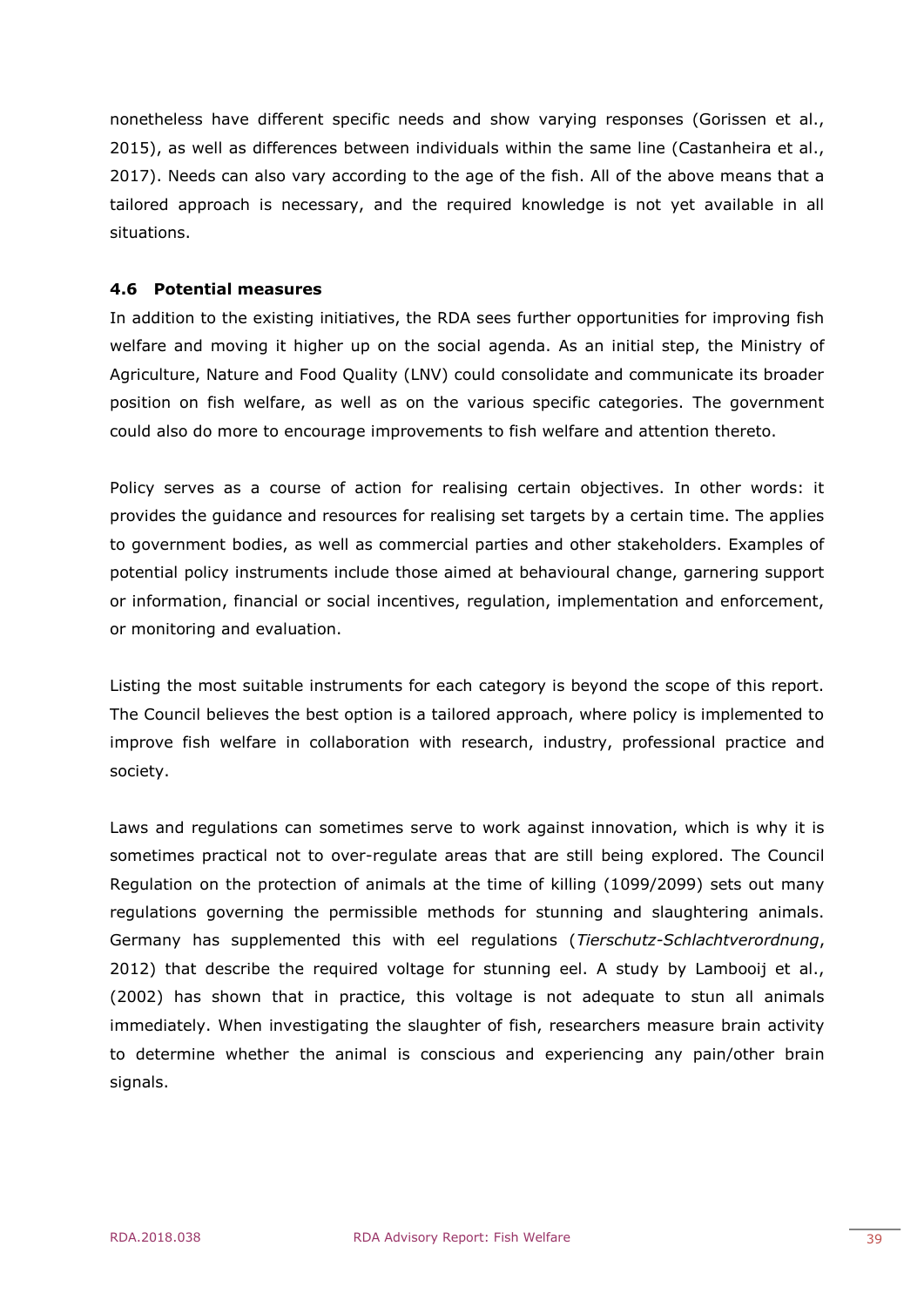More information is already available on the need of many fish in captivity for a richer habitat, and on appropriate stunning/slaughter methods for aquaculture species. Further implementation of this knowledge in practice can be encouraged in various ways, e.g. by the sector, interest organisations, social organisations and government bodies. The LICG and the ornamental fish industry have already drawn up specific housing and care criteria for many species. These guidelines are currently treated as recommendations, however the public and private sectors could take the initiative to improve compliance in this regard. In such a case, evaluations of good stockmanship would be based on the guidelines, with justified exceptions permissible, depending on the circumstances. The LICG guidelines should be reviewed in light of any new information or developments, in which case harmonisation of the various parties' guidelines will be necessary (e.g. between the LICG and various ornamental fish wholesalers). The sector could encourage this initiative. A greater understanding of the current situation in private homes and the level of knowledge of the fish owners will allow an overview to be created of potential further steps. Aspects such as health care, and possibly the euthanasia and disposal of fish in private homes, may also merit attention here.

#### <span id="page-39-0"></span>**4.7 Barriers**

As shown in Section 4.3, there are already many initiatives aimed at improving fish welfare. There are occasional barriers, however. Without going into too much detail, these include the following:

When weighing up various interests, fish welfare is often not considered a priority (the economy and ecology take precedence).

A lack of knowledge among the relevant parties, and of distribution of the information available.

Technologies and methods for many fish species are not yet viable in practice.

From a social and market perspective, fish welfare is not really on the radar.

The forces and interests at play vary between categories, and an analysis of this arena is outside the scope of this report. When taking steps, it is important to take heed of the existing barriers in the relevant sectors in order to allow effectively tailored solutions.

In 2003, an exploratory survey titled Focus on Fish Welfare (*Viswelzijn in beeld*) was conducted with a view to creating a policy agenda (Kersbergen et al., 2003). Many of the items mentioned in the survey are still relevant today, and it is important to know which barriers have held back their implementation.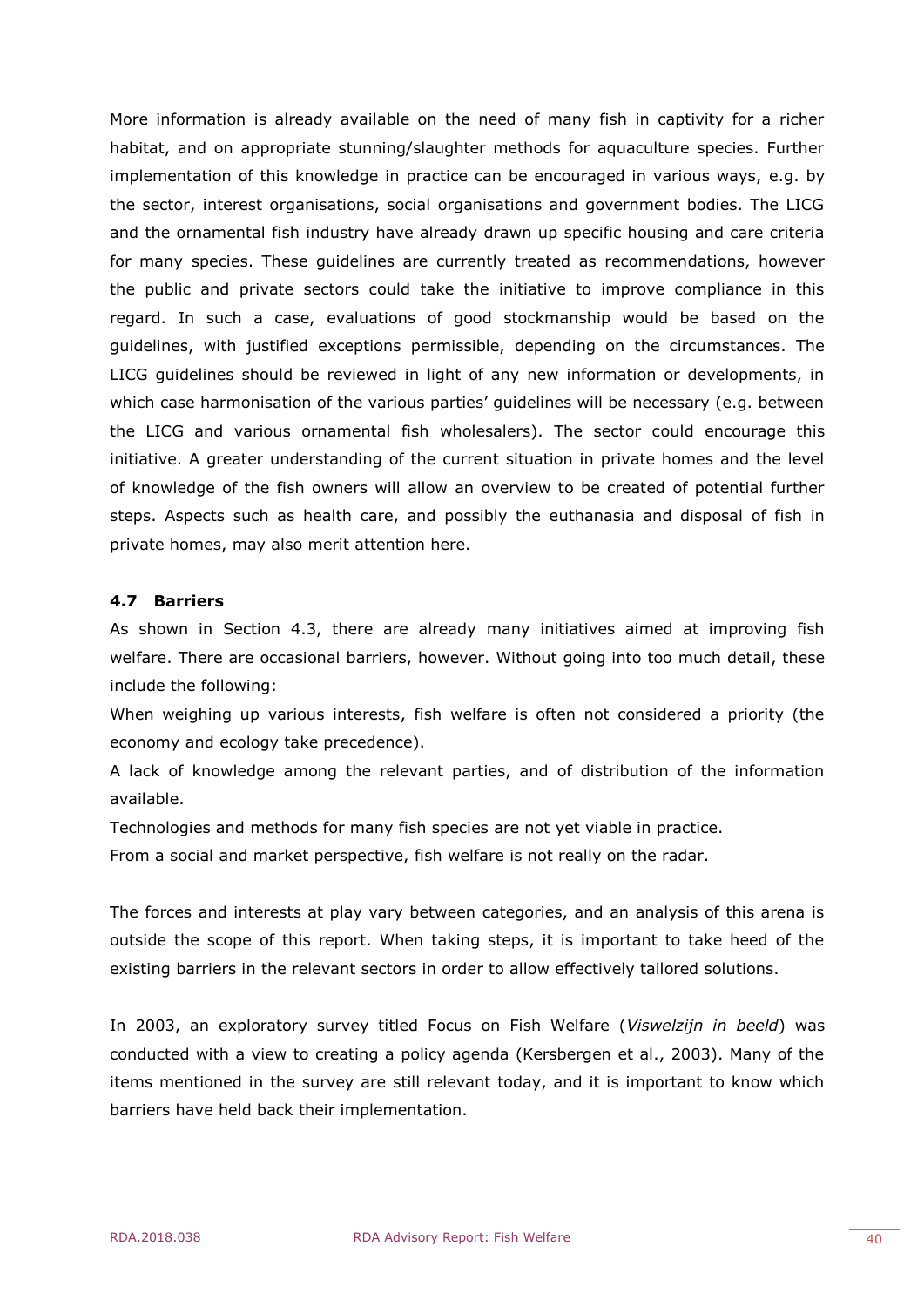# <span id="page-40-0"></span>**4.8 Conclusion to question 2: Starting points, developments and barriers to the improvement of fish welfare**

All categories require greater attention to welfare. The specific approach taken will differ for each category and sub-category. The first step for the government is to draw up a fish welfare policy. The available policy instruments can be deployed to promote innovative good practices.

Various initiatives are being taken in practice that benefit fish welfare – this is of crucial importance, as it is in practice where effective fish welfare is achieved, and where welfare and other goals (such as income, ecology, recreation or the environment) can go hand-inhand. Occasionally objectives may be at odds (or seem to be), and more time and energy will be required to make progress. This Section has provided a summary of the starting points and developments, and briefly mentioned the major barriers.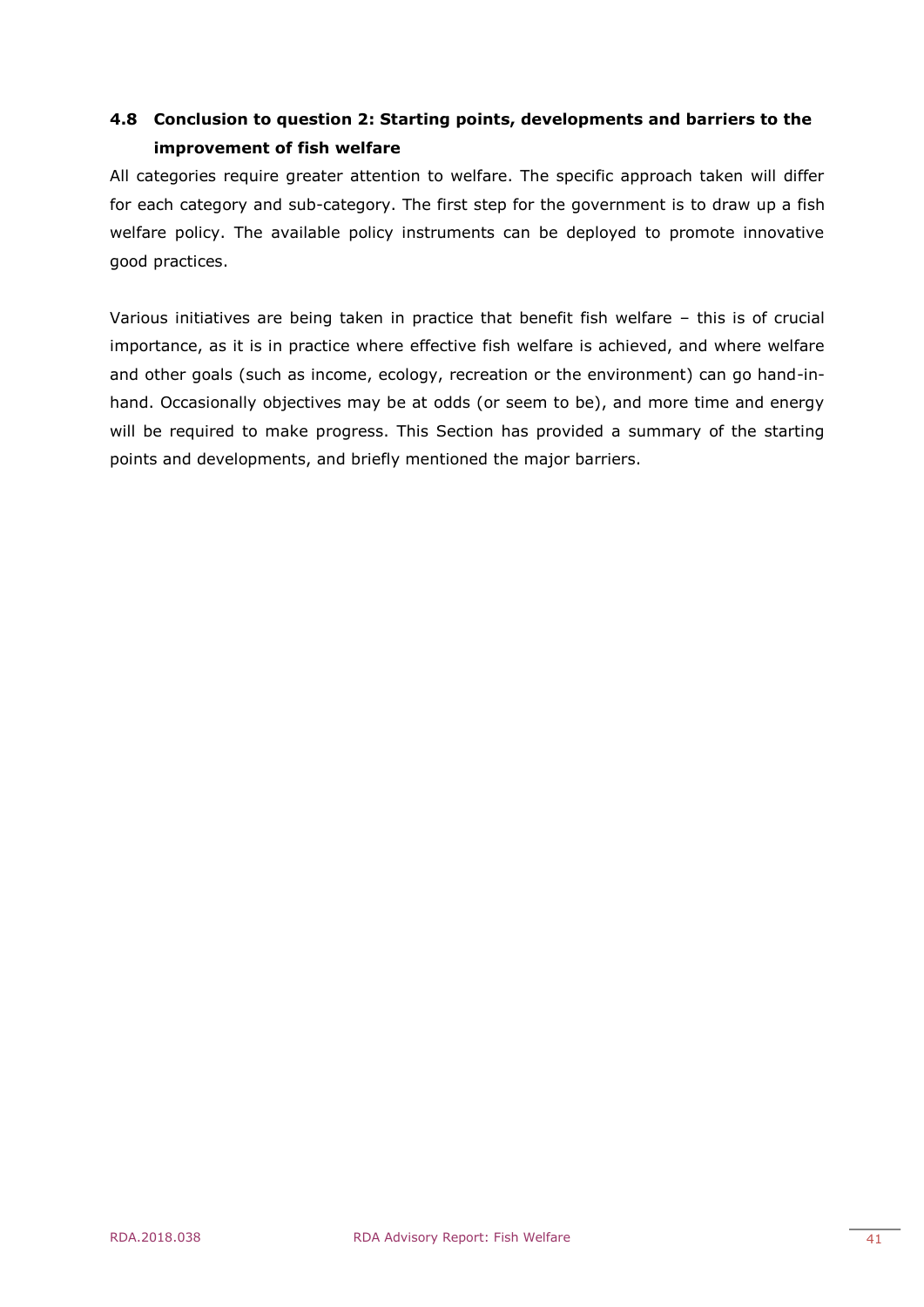# <span id="page-41-0"></span>**5. Conclusions and recommendations**

This RDA advisory report has responded to the following questions:

Do understandings in society and scientific literature warrant greater concern for the welfare of fish, and give cause to update the government's current policy position regarding fish welfare?

And if so:

What key aspects and developments can best be tackled to promote the welfare of fish, and what impediments are envisaged (if any)?

Greater attention to fish welfare is both possible and desirable. The policy developed by government and other parties offers greater scope in this respect. The Council's aim with this report is to expressly bring fish welfare into focus for all parties involved. Although the government can play a leading role, the Council believes that all parties must contribute to the fish welfare agenda. A targeted approach is necessary within each fish category to ensure that tailored steps are taken. Deliberations and decisions must take place in a transparent manner, and innovative good practices deserve promotion. The effectiveness of public and private-sector fish-welfare policy will require evaluation in several years' time.

Fish welfare is a broad field, encompassing a significant degree of variation. Most of the welfare information available pertains to the aquaculture sector; there is also a relatively large amount available on the needs of ornamental fish.

The Council advises the government to invest more in the acknowledgement of the intrinsic value of fish. The current state of fish research allows for the inclusion of fish welfare as an explicit and transparent policy element. This can be achieved in various ways, e.g. by including welfare as an integral component of new research projects (and their evaluation), broadening and accelerating current initiatives, promoting the generation and dissemination of knowledge, creating opportunities and identifying and eliminating the existing barriers in each sector.

Dutch practice already offers various initiatives capable of improving fish welfare either directly or indirectly. The Council sees this as a very positive development, and sees even more opportunities for action. One important requirement is that, rather than by way of exception, welfare should be viewed as a standard consideration in decisions affecting fish. Welfare is one of the relevant factors in deliberating how we treat (or wish to treat) fish.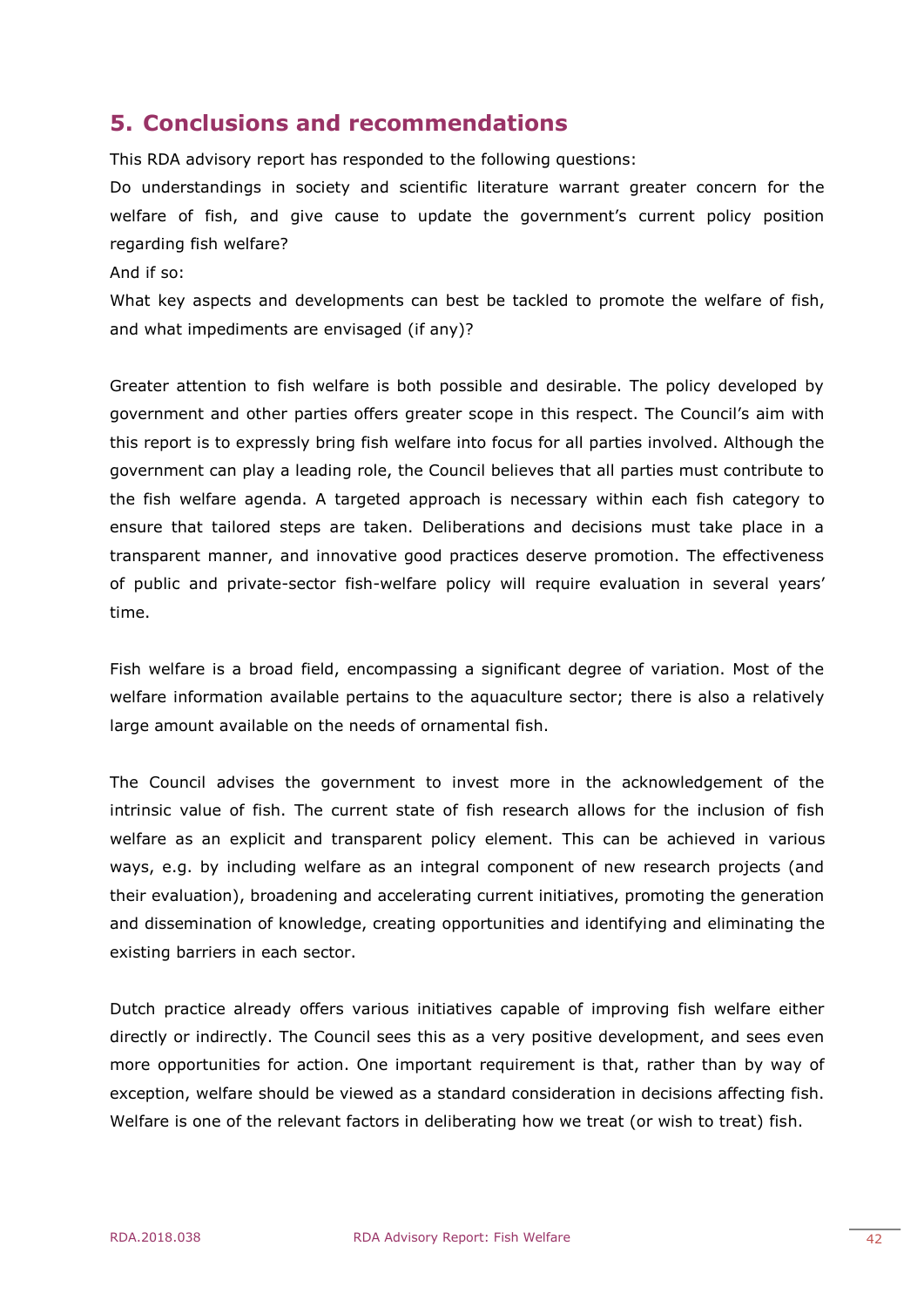The understanding that fish are sentient beings and acting accordingly must be more explicitly anchored in the catching, keeping and purchasing of fish.

Only a limited number of people in the Netherlands possess veterinary and zootechnical knowledge of fish. Fishkeepers can often not go to a regular vet. In view of the large numbers of fish being kept in the Netherlands, the Council advises for wider availability of veterinary and zoological information in practice.

The RDA advises raising welfare awareness in all categories of fish. This report indicates which activities are considered the most effective, and create the greatest benefit for improving fish welfare. These are intended as an initial means of support; in practice, a tailored approach will be necessary to fill in the details. It is up to individual parties to implement measures to improve the welfare of the fish in question. The integral RDA assessment framework can be used to select activities: in the Netherlands, the consideration of fish as animals, as part of commercial fisheries and as a food source represents a broad spectrum of values (their economic and cultural value, to name two).

Figure 3 presents a summary of the various activities proposed and described in Section 4.

#### General recommendations for all fish

- Expand, extend and enhance all current developments pertaining to fish welfare, and encourage, support and provide opportunities for new developments;
- Facilitate information provision and knowledge exchange (central coordination, between individual parties, tailored to audience, evaluation of effectiveness);
- Enable research and innovation (generation of theoretical and practical knowledge), e.g. welfare as an assessment criterion, for all categories of fish in society;
- Raise awareness throughout the chain (all direct links, from policy to practice, from research to society);
- Create market supply and demand for welfare-friendly fish and fish products.

#### Category-specific recommendations:

- Selective fishing, welfare-friendly fishing using current or new techniques, stunning/slaughter methods, shorter time between catching and slaughter, quality marks that include fish welfare, national and international collaboration;
- Shorter time between catching, stunning and slaughter;
- Increasing fishing operators' knowledge and expertise, enforcement, and development of practical tools;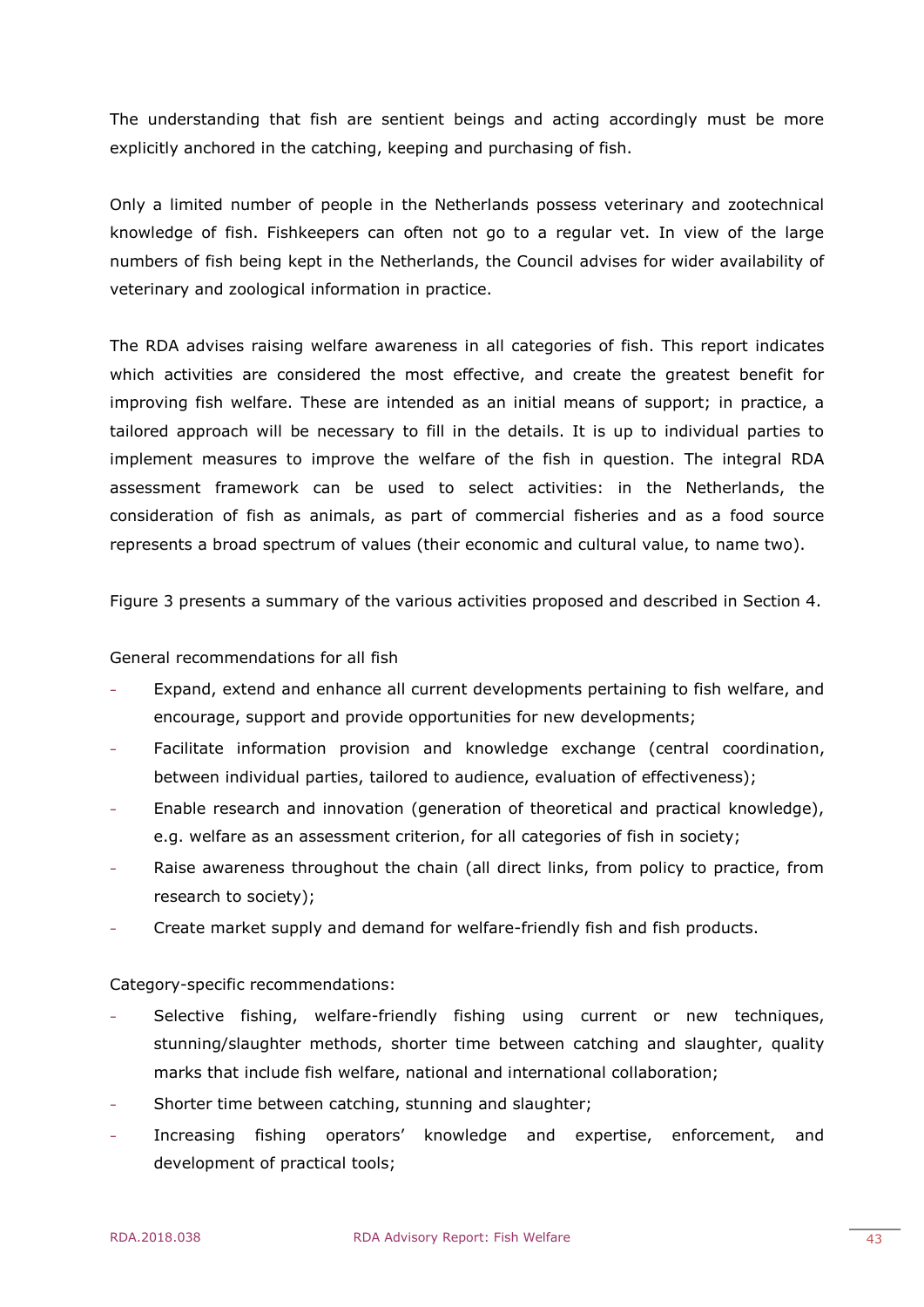- Stockmanship and management, increasing species-specific knowledge, knowledge exchange, welfare as a quality-mark criterion;
- Improving accessibility to health care, greater attention to welfare during transport;
- Increasing knowledge about the impact of husbandry and care on the results of experiments.



Figure 3: Overview of starting points for improving fish welfare, explained in the report in greater detail.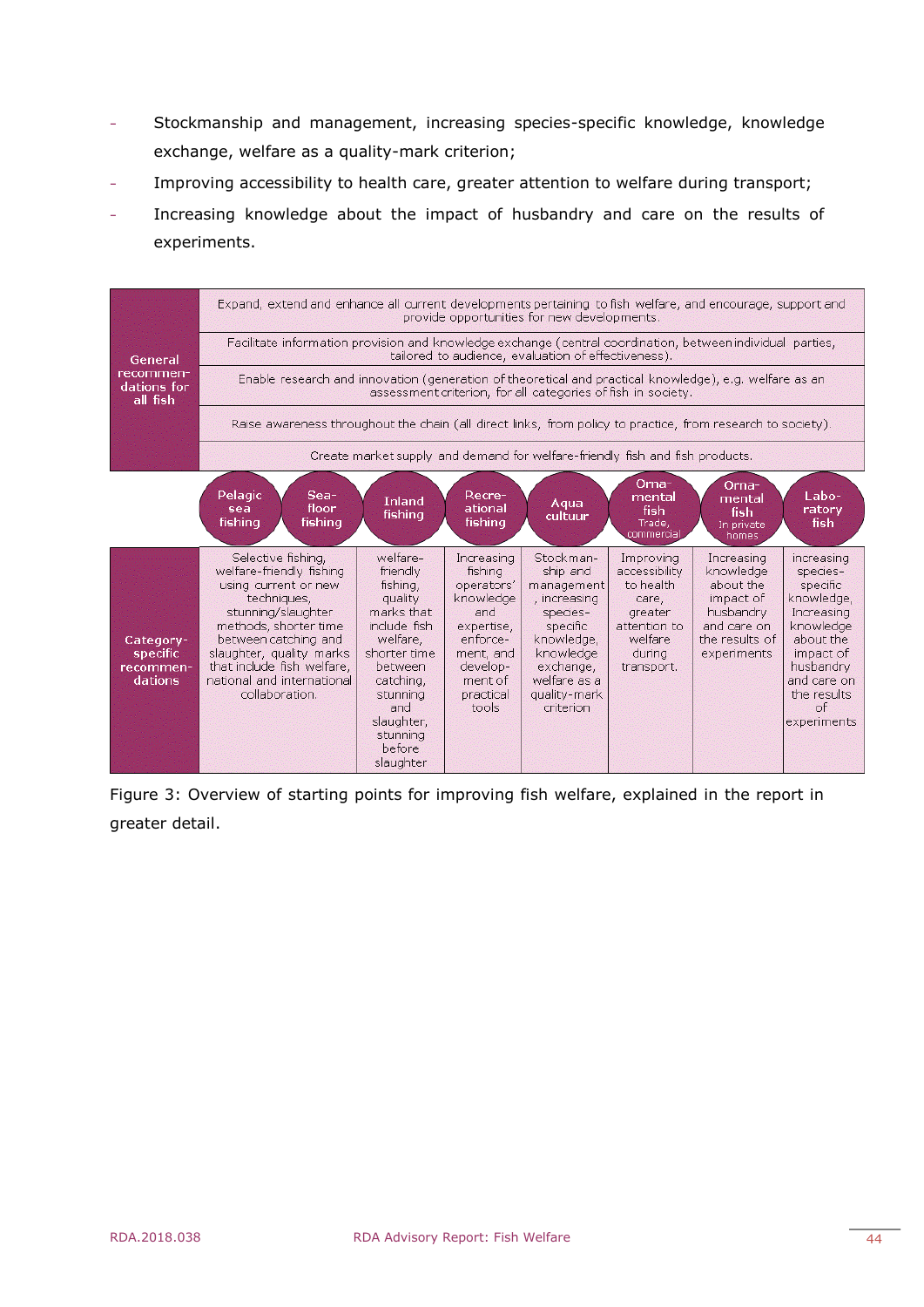# <span id="page-44-0"></span>**Literature**

- AAC, (2017). Aquaculture Advisory Council, websites geraadpleegd najaar 2017 [https://ec.europa.eu/fisheries/cfp/aquaculture/aquaculture-advisory-council\\_en,](https://ec.europa.eu/fisheries/cfp/aquaculture/aquaculture-advisory-council_en) <http://ebcd.org/wp-content/uploads/2017/01/AAC-Work-Programme.pdf>
- Alberta Government, (2015). http://aep.alberta.ca/fish-wildlife/invasive-species/aquaticinvasive-species/dont-let-it-loose.aspx
- Braithwaite, V., Huntingford, F. & Van den Bos, R. (2013). Variation in emotion and cognition among fishes. Journal of Agricultural Environmental Ethics 26, 7–23.
- Braithwaite, V.A. & Ebbesson L.O.E. (2014). *Pain and stress responses in farmed fish.* Scientific and Technical Review Office International des Epizooties. volume 33-1, pp. 245-253
- Brambell, F.W.R. (1965): *Report of the technical committee to enquire into the welfare of animals kept under intensive husbandry systems*. Command Report 2836, Her Majesty's Stationary Office, London., 85 pp.
- Boerrigter, J.G.J. van den Bos, R., van de Vis, H., Spanings, T. & Flik G. (2015). *Effects of density, PVC-tubes and feeding time on growth, stress and aggression in African catfish (*Clarias gariepinus*).* Aquaculture Research, 2015, pp. 1–16
- Bovenkerk, B. & Meijboom, F.L.B. (2012). *The Moral Status of Fish. The Importance and Limitations of a Fundamental Discussion for Practical Ethical Questions in Fish Farming*. Journal of Agricultural and Environmental Ethics 25: 843. https://doi.org/10.1007/s10806-011-9365-8
- Castanheira, M.F., Conceição, L.E.C., ,Millot., S., Rey, S., ,Bégout, M.L., Damsgård, B., Kristiansen, T., Höglund, E. Øverli, Ø. & Martins, C.I.M. (2017). *Coping styles in farmed fish: consequences for aquaculture.* Reviews in Aquaculture. Volume 9 pp. 23-41
- CCAC Canadian Council on Animal Care (1998). *Guidelines on choosing an appropriate endpoint in experiments using animals for research, education, testing.* Canadian Council on Animal Care , Ottawa, Canada
- Cerqueira, C., Millot, S., Castanheira, M. F., Félix, A.S., Silva, T., Oliveira, G. A., Oliveira, C.C., Martins, C. I. M., & Oliveira, R.F. (2017): *Cognitive appraisal of environmental stimuli induces emotion-like states in fish.* Nature Scientific Reports, 7: 13181 | DOI:10.1038/s41598-017-13173-x
- College van Bondskeurmeesters (2017) website geraadpleegd januari 2018 [http://www.cbkm.nl](http://www.cbkm.nl/)
- Dierenwelzijnsweb, (2017). *Verstrekken van schriftelijke informatie aan kopers van vissen.*  [www.dierenwelzijnsweb.nl/nl/dierenwelzijnsweb/showdww/Verstrekken-van](http://www.dierenwelzijnsweb.nl/nl/dierenwelzijnsweb/showdww/Verstrekken-van-schriftelijke-informatie-aan-kopers-van-vissen.htm)[schriftelijke-informatie-aan-kopers-van-vissen.htm](http://www.dierenwelzijnsweb.nl/nl/dierenwelzijnsweb/showdww/Verstrekken-van-schriftelijke-informatie-aan-kopers-van-vissen.htm)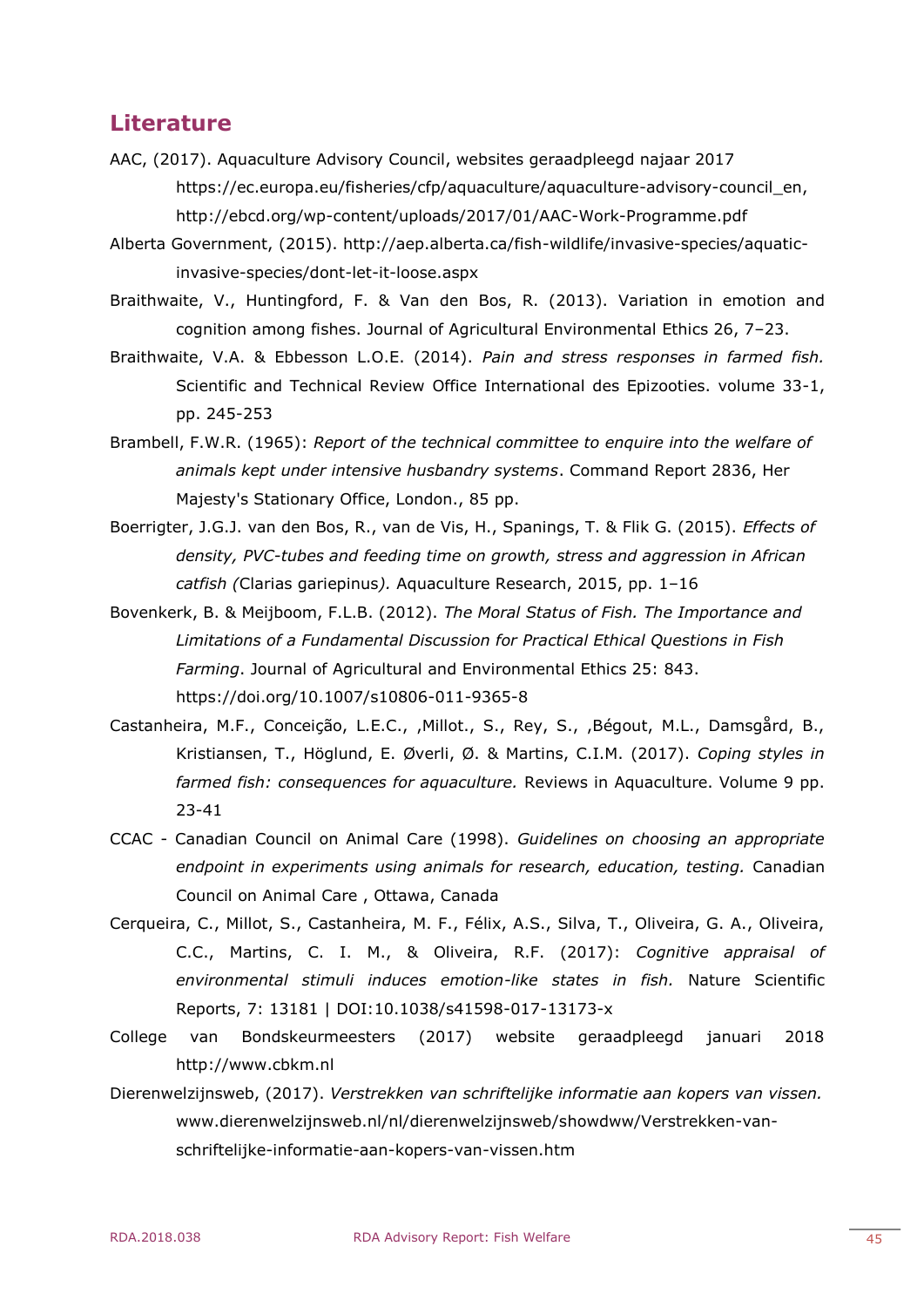- EFSA (2008). *Animal welfare aspects of husbandry systems for farmed European Eel – Scientific Opinion of the Panel on Animal Health and Animal Welfare*. The EFSA Journal 809, no. 1, vol. 17 European Food Safety Authority
- EFSA (2009a). European Food Safety Authority. *Scientific Opinion of the Panel on Animal Health and Welfare on a request from European Commission on General approach to fish welfare and to the concept of sentience in fish.* The EFSA Journal 954, pp. 1–27.
- EFSA (2009b). *Species-specific welfare aspects of the main systems of stunning and killing of farmed eels (*Anguilla Anguilla)*.* The EFSA Journal 1014, no. 1, vol. 42 European Food Safety Authority
- EFSA (2017). Le Neindre P., Bernard E., Boissy A., Boivin X., Calandreau L., Delon N., Deputte B., Desmoulin-Canselier S., Dunier M., Faivre N., Giurfa M., Guichet J.-L., Lansade L., Larrère R., Mormède P., Prunet P., Schaal B., Servière J., Terlouw C. *Animal consciousness*. EFSA supporting publication 2017:EN-1196. 165 pp.
- Esaiassen, M-., Akse, L. & Joensen, S. (2013). *Development of a Catch-damage-index to assess the quality of cod at landing.* Food Control volume 29 pp. 231-235
- EU (1997). *Verdrag van Amsterdam houdende wijziging van het verdrag betreffende de Europese Unie, de verdragen tot oprichting van de Europese gemeenschappen en sommige bijbehorende akten.* Publicatie 97/C 340 / 01 Publicatieblad van de Europese Gemeenschappen.
- EU (2007). *Verdrag van Lissabon tot wijziging van het Verdrag betreffende de Europese Unie en het Verdrag tot oprichting van de Europese Gemeenschap,* Publicatie 2007/C 306/01 Publicatieblad van de Europese Gemeenschappen.
- EU (2017). *Het gemeenschappelijk visserijbeleid (GVB)*, website geraadpleegd november 2017 https://ec.europa.eu/fisheries/cfp\_nl
- FAO (2016). *The State of World Fisheries and Aquaculture 2016. Contributing to food security and nutrition for all.* Food and Agriculture Organization of the United Nations, Rome. 200 pp.
- FAWC (2014). Farm Animal Welfare Committee. *Opinion on the Welfare of Farmed Fish.*  [https://www.gov.uk/government/uploads/system/uploads/attachment\\_data/file/3](https://www.gov.uk/government/uploads/system/uploads/attachment_data/file/319323/Opinion_on_the_welfare_of_farmed_fish.pdf) 19323/Opinion on the welfare of farmed fish.pdf
- Fishbase (2017). [http://www.fishbase.org/,](http://www.fishbase.org/) website geraadpleegd in mei-juli 2017
- Fishcount (2017). http://fishcount.org.uk , website geraadpleegd in 2017
- Gorissen M., Manuel R., Pelgrim T.N.M., Mes W., de Wolf M.J.S., Zethof J., Flik, G. & van den Bos, R. (2015). *Differences in inhibitory avoidance, cortisol and brain gene expression in TL and AB zebrafish*. Genes Brain & Behavior, volume 4, pp. 428– 438.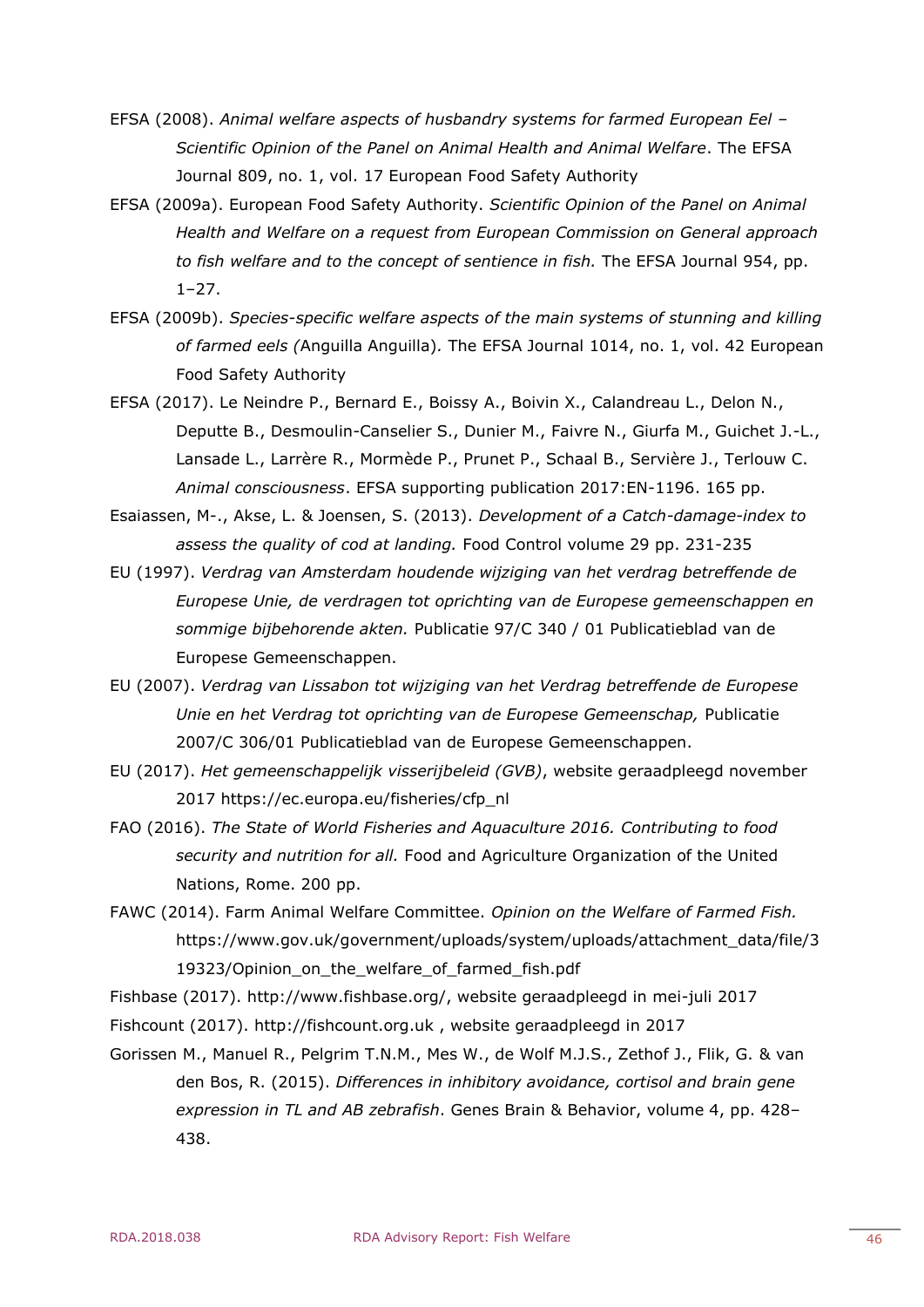- HAS & FD (2015). *Feiten & Cijfers, Gezelschapsdierensector 2015.* HAS Hogeschool, HAS Kennistransfer & Bedrijfsopleidingen, Den Bosch en Faculteit Diergeneeskunde, Utrecht. 30 p.
- Johansen, R., Needham J.R., Colquhoun D.J., Poppe, T.T. & Smith, A.J. (2006). *Guidelines for health and welfare monitoring of fish used in research.* Laboratory Animals Ltd. Laboratory Animals volume 40, pp. 323–340
- Lambooij, E., Van de Vis, J.W., Kuhlman, H., Munkner, W., Ochlenschlager, J., Kloostervoer & R.J., Pieterse, C. (2002). *A feasible method for humane slaughter of eel (*Anguilla anguilla L.)*: electrical stunning in fresh water prior to gutting.* Aquaculture Research. Vol. 33 , pp. 643-652
- Kamerstukken (2008). *Een integraal kader voor regels over gehouden dieren en daaraan gerelateerde onderwerpen (Wet dieren).* Kst. 31389-3 (116786) Sdu Uitgevers 's-Gravenhage. 146 p.
- Kamerstukken (2015). *Beleidsbrief Dierenwelzijn 28286-799.* Tweede Kamer, vergaderjaar 2014–2015 https://zoek.officielebekendmakingen.nl/kst-28286-799.html
- Kamerstukken (2016). *Beleidsbrief Dierenwelzijn 28286-859.* Tweede Kamer, vergaderjaar 2015–2016 https://zoek.officielebekendmakingen.nl/kst-28286-859.html
- Kersbergen, L., Olink, J., Tillie, F., Voet, J. & Vriese, T. (2003). *Viswelzijn in beeld, Verkenning ten behoeve van de beleidsagenda.* Expertisecentrum LNV, Ministerie van Landbouw, Natuurbeheer en Visserij Rapport EC-LNV nr. 2003/195 Ede/Wageningen. pp. 43 (http://edepot.wur.nl/144650)
- Korte, S.M., Olivier, B. & Koolhaas, J.M. (2007) *A new animal welfare concept based on allostasis.* Physiology & Behavior, vol. 92 pp. 422–428
- LICG (2017). Website meerdere malen geraadpleegd in 2017.
- Martinez, H. (2015). *Towards Intelligent Aquaculture - Development of an early Biological Warning System to monitor exposure to contaminants and fish welfare: from artificial vision to systems modelling*. PhD thesis, University of Bask Country, Spain.
- Mood, A. & Brooke, P. (2010). *Estimating the Number of Fish Caught in Global Fishing Each Year.* Publication of Fishcount: [http://fishcount.org.uk/fish-count](http://fishcount.org.uk/fish-count-estimates/study-to-estimate-the-global-annual-numbers-of-fish-caught)[estimates/study-to-estimate-the-global-annual-numbers-of-fish-caught](http://fishcount.org.uk/fish-count-estimates/study-to-estimate-the-global-annual-numbers-of-fish-caught)
- Mullee, A. Vermeire, L., Vanaelst B.,, Mullie, P., Deriemaeker, P., Leenaert, T., De Henauw, S., Dunne, A., Gunterm M.J., Clarys, P. & Huybrechts, I. (2017). *Vegetarianism and meat consumption: A comparison of attitudes and beliefs between vegetarian, semi-vegetarian, and omnivorous subjects in Belgium.*  Appetite, volume 114, pp. 299-305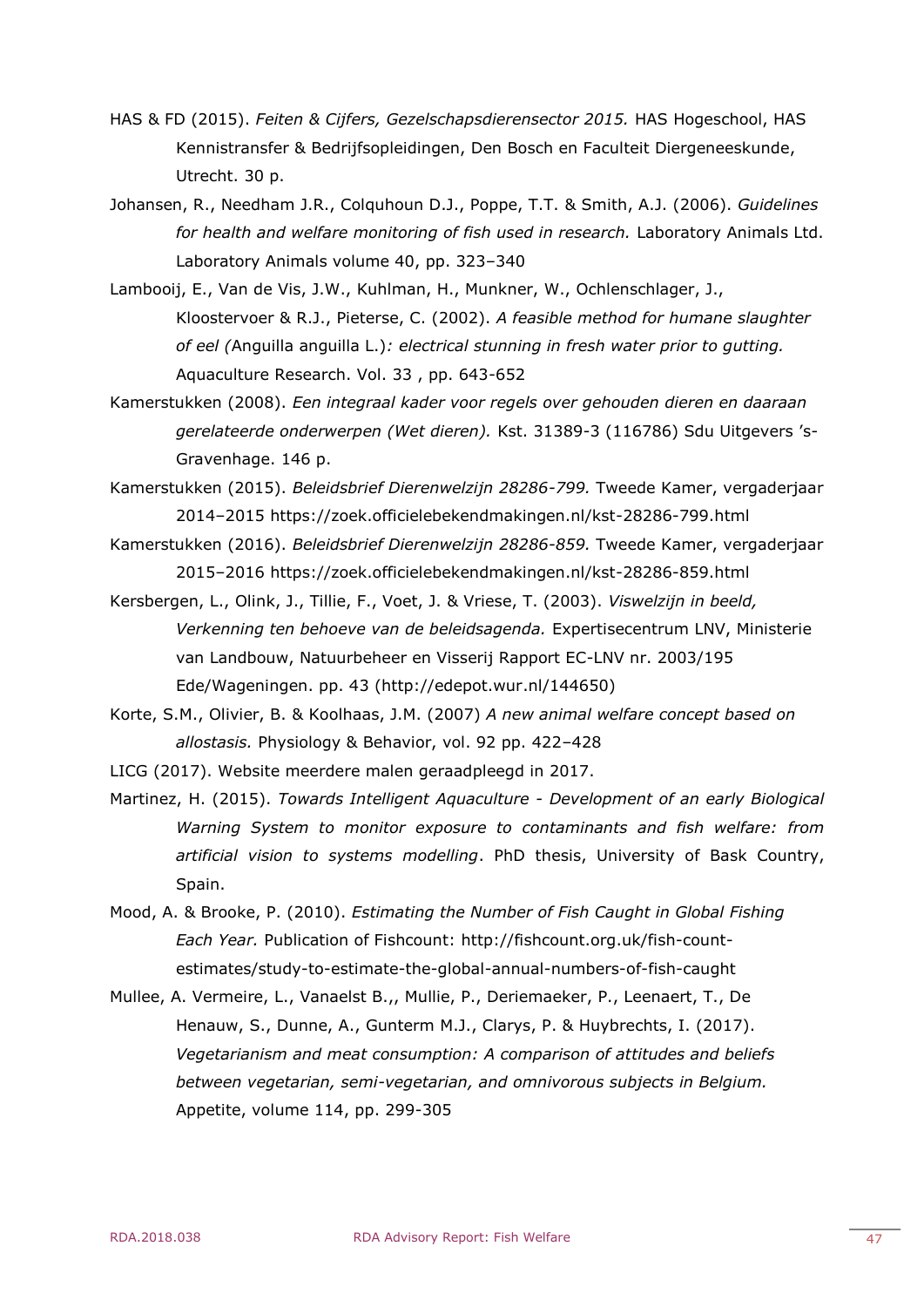- Nieuwenhuis, E. (2017). *We maken ons druk over het slachten van koeien, varkens en kippen. Maar waarom niet om vissen?* De Correspondent, journalistiek platform. [www.decorrespondent.nl](http://www.decorrespondent.nl/)
- Nijland, R. (2012). *Vissen voelen ook pijn. Maar hoeveel dan?* De Volkskrant, 31 augustus 2012
- NVD (2010). *Ethische code*. Nederlandse Vereniging van Dierentuinen. [http://www.nvddierentuinen.nl/wp](http://www.nvddierentuinen.nl/wp-content/uploads/2011/04/NVDEthischeCode_2010.pdf)[content/uploads/2011/04/NVDEthischeCode\\_2010.pdf](http://www.nvddierentuinen.nl/wp-content/uploads/2011/04/NVDEthischeCode_2010.pdf)
- NVWA (2016). *Zo doende 2015 Jaaroverzicht dierproeven en proefdieren van de Nederlandse Voedsel- en Warenautoriteit.* Utrecht, 62 p.
- OFI (2017). Ornamental Fish International *Ornamental Fish Industry Data* Website geraadpleegd in november 2017 http://www.ofish.org/ornamental-fish-industrydata
- OIE (2017). *Aquatic Animal Health Code.* http://www.oie.int/en/international-standardsetting/aquatic-code/
- Oliveira, R.F., McGregor, P.K. & Latruffe, C. (1998). *Know thine enemy: fighting fish gather information from observing conspecific interactions* In: Proc. R. Soc. Lond. B 265, 1045-1049
- Olsen, S.H., Tobiassen, T., Akse, L., Evensen, T.H. & Midling, K.Ø. (2013). *Capture induced stress and live storage of Atlantic cod (Gadusmorhua) caught by trawl: Consequences for the flesh quality.* Fisheries Research volume 147 pp. 446– 453
- Olsen, S.H., Joensen, S., Tobiassen, T., Heia, K., Akse, L. & Nilsen, H. (2014). *Quality consequences of bleeding fish after capture.* Fisheries Research volume 153 pp. 103–107
- Ploeg, A. (2005). *De handel in uitheemse dieren in Nederland*. Dibevo, Amersfoort. 84 p.
- RDA (2003). *Criteria voor dodingsmethoden voor paling en meerval.* Advies RDA2003/05. Raad voor Dierenaangelegenheden, Den Haag, 27 p.
- RDA (2006). *Gedeelde zorg – feiten en cijfers.* Advies RDA2006/02. Raad voor Dierenaangelegenheden, Den Haag. 25 p.
- RDA (2015). *One Health, een afwegingskader voor beleidsbeslissingen*. Raad voor Dierenaangelegenheden, Den Haag. 28 p.
- RDA (2016). *Toetsingskader Productiedieren.* Raad voor Dierenaangelegenheden, Den Haag. 33 p.
- RDA (2017). *Denkkader*. Raad voor Dierenaangelegenheden, Den Haag. 29 p.
- Reilly, S.C., Quinn, J.P., Cossins, A.R. & Sneddon, L.U. (2008). *Behavioural analysis of a nociceptive event in fish: Comparisons between three species demonstrate*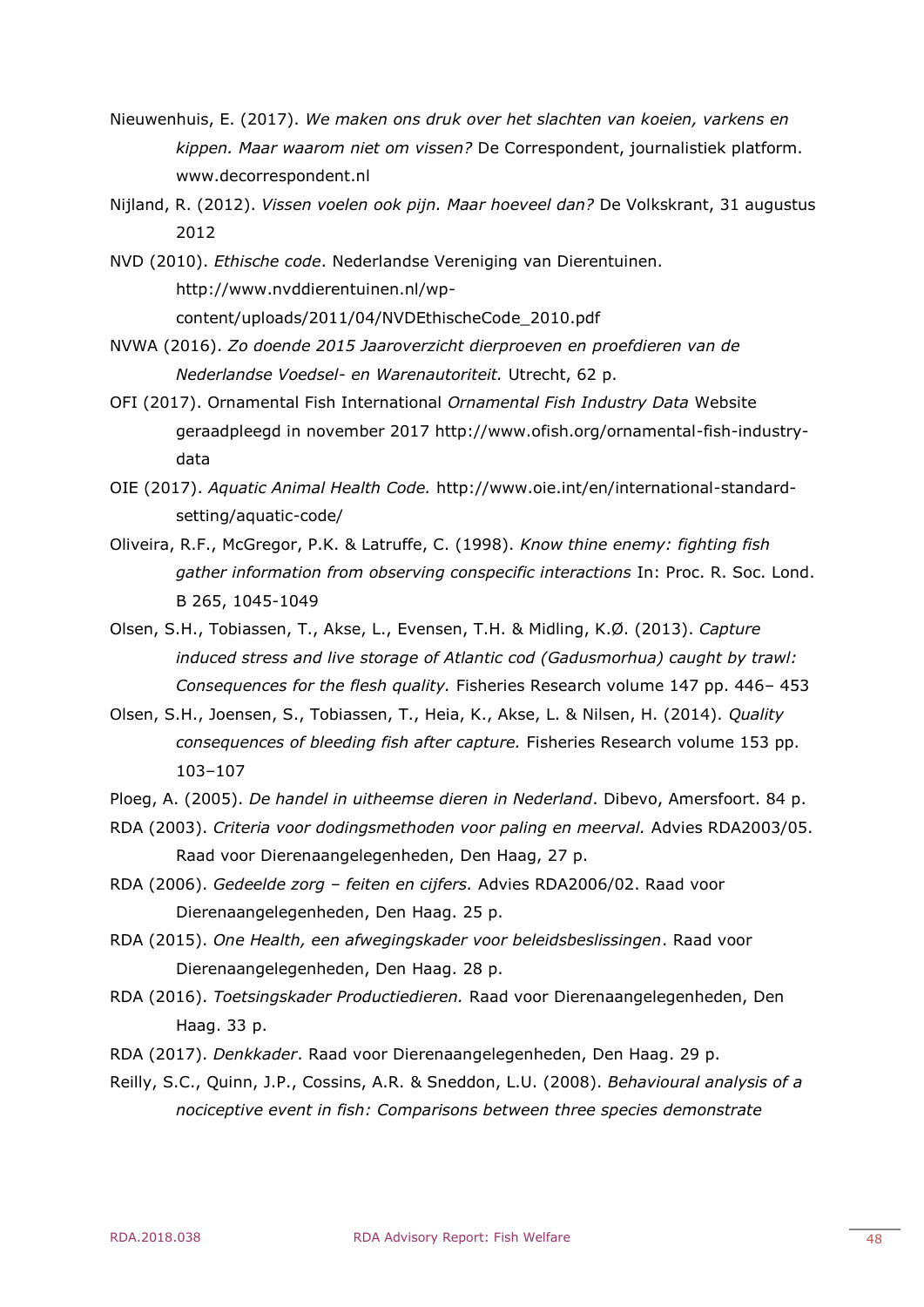*specific responses*. Applied Animal Behaviour Science. Volume 114, issue 1-2, pp. 248-259

- Rey, S., Huntingford, F.A., Boltaña, S., Vargas, R., Knowles, T.G. & Mackenzie, S. (2015). *Fish can show emotional fever: stress-induced hyperthermia in zebrafish.* Proceedings Royal Society London. B, Volume 282, issue 1819
- Rose, J.D., Arlinghaus, R., Cooke, S.J., Diggles, B.K., Sawynok,W., Stevens, E.D. & Wynne, C.D.l. (2012) *Can fish really feel pain?* Fish and fisheries. Volume 15, Issue 1, pp. 97–133
- Rothuizen, J. & Hopster, H. (2007). *Welzijn van Gezelschapsdieren*. Faculteit Diergeneeskunde, Universiteit Utrecht en Animal Sciences Group, Wageningen Universiteit & Researchcentrum. 82 pp. (http://edepot.wur.nl/193197)
- RVO (2017). Nieuwsbrief aan alle aangesloten bedrijven die levende vissen verkopen, beschikbaar via www.vissenbescherming.nl/2017/06/nederlandse-overheid-raadtgoudviskom-af
- Steiger A. (2006). *Pet animals: housing, breeding and welfare*; in: Ethical Eye Animal Welfare, Council of Europe Publishing, pp. 111-133, ISBN-10 92-871-6016-3
- Sogn-Grundvåg, G. & Henriksen E. (2014). *The influence of human rationality and behaviour on fish quality.* Ocean & Coastal Management volume 87 pp. 68-74
- Sportvisserij Nederland, (2015). *Zet geen aquarium of vijvervissen uit in open water.* Download in 2017 van [www.sportvisserijnederland.nl/actueel/nieuws/16123/zet](http://www.sportvisserijnederland.nl/actueel/nieuws/16123/zet-geen-aquarium-of-vijvervissen-uit-in-open-water.html)[geen-aquarium-of-vijvervissen-uit-in-open-water.html](http://www.sportvisserijnederland.nl/actueel/nieuws/16123/zet-geen-aquarium-of-vijvervissen-uit-in-open-water.html)
- Sportvisserij Nederland (2017). Website [www.sportvisserijnederland.nl,](http://www.sportvisserijnederland.nl/) meerdere malen geraadpleegd in 2017.
- Staatscourant (2017). *Toestemming voor het in de handel brengen van diergeneesmiddelen, betreffende kleinverpakkingen antibiotica* (voorheen vrijgesteld van registratie onder de z.g. 5-grams regeling) conform art 3.7, tweede en derde lid van de Regeling diergeneesmiddelen, in samenhang met artikel 3.19 van het Besluit diergeneesmiddelen. Nr. 18496 Gepubliceerd op 4 april
- Sneddon L.U. & Gentle, M.J. (2002). *Receptor types on the head of the rainbow trout: are nociceptors present?* Comp. Biochem. Physiol., 32A Suppl. 1, p. S42
- Sneddon, L.U. (2003) *Trigeminal somatosensory innervation of the head of the teleost fish with particular reference to nociception.* Brain Research., 972 pp. 44-52
- Sneddon, L.U., Braithwaite, V.A. & Gentle M.J. (2003). *Do fish have nociceptors: evidence for the evolution of a vertebrate sensory system.* Proceedings Royal Society London. B, Volume 270, issue 1520. pp. 1115-1121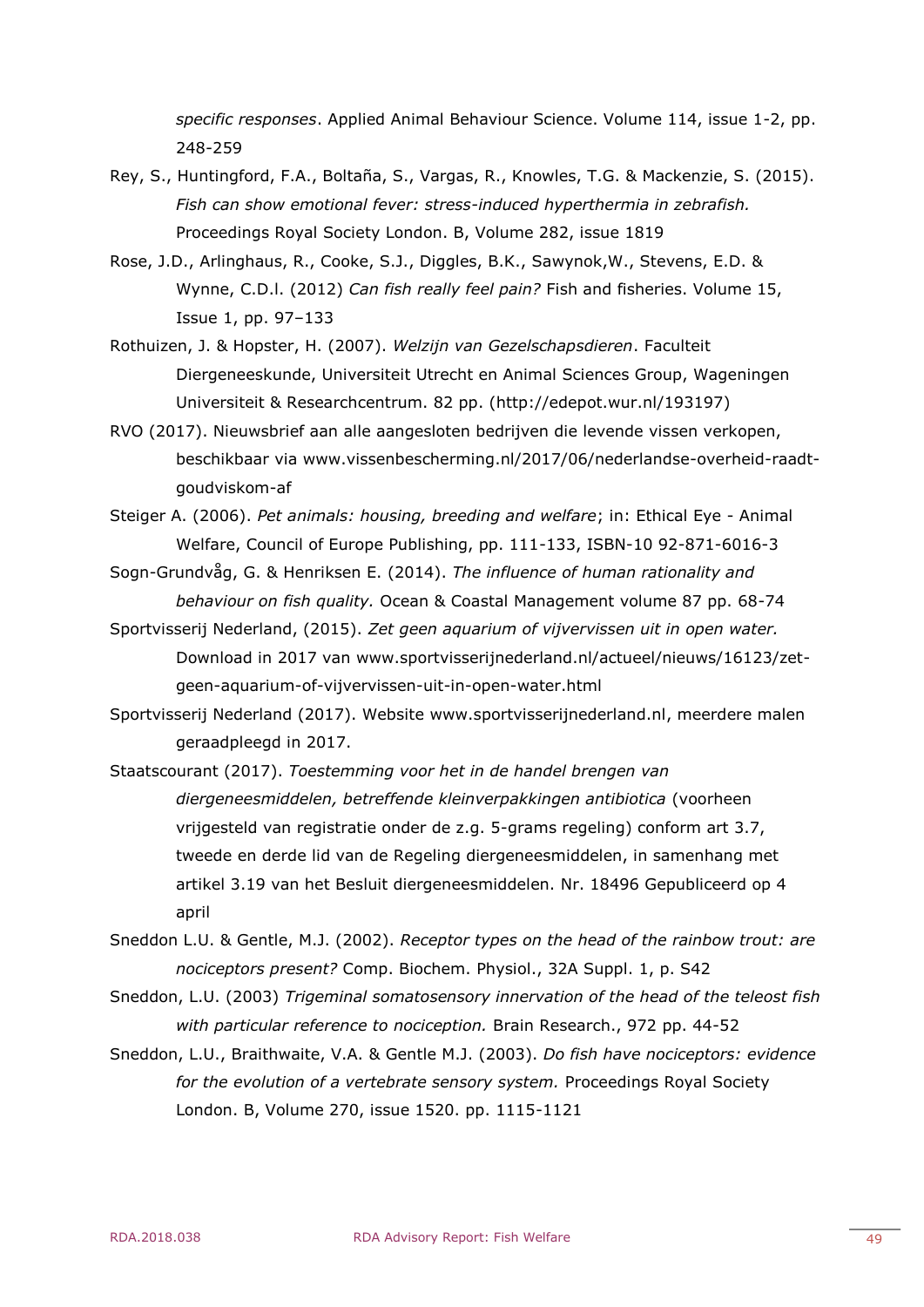- Sneddon L.U. (2003). *The evidence for pain in fish: the use of morphine as an analgesic.*  Applied Animal Behaviour Science, Volume 83, Issue 2, pp. 153-162
- Sneddon, L.U. (2015). *Pain in aquatic animals.* Journal of Experimental Biology volume 218, pp. 967-976
- Sullivan, M.E. (2014). *Fishing for answers, improving welfare of aquarium fish*. PhD thesis University of Western Australia. Brisbane Australia. pp. 222
- Tafro, N. (2017). *Importcontrole van levende dieren en het risico op insleep van zoönosen.* Infectieziekten Bulletin RIVM, jaargang 28, nr. 8. pp. 268-272

Vissenbescherming (2011). VisInZICHT Magazine. Nr. 1, November 2011. 44 p.

- Van de Vis, J.W., Poelman, M. Lambooij, E., Be´gout & M.-L., Pilarczyk, M. (2012). *Fish welfare assurance system: initial steps to set up an effective tool to safeguard and monitor farmed fish welfare at a company level.* Fish Physiology and Biochemistry, vol. 38. pp.243–257
- Van de Vis, H., Kiessling, A. Flik, G. & Mackenzie, S. (Editors*) Welfare of farmed fish in present and future production systems*. (2012), Springer, Heidelberg, Germany, 312 pp.
- Van de Vis, H. Aartsen, F. & Poelman, M. (2013). *Beter Leven kenmerk 1 ster voor kweekvis: ontwikkelen welzijnscriteria, en uitvoeren van audits ter voorbereiding van de implementatie*. Imares Wageningen UR. Rapportnummer: C099/13 Wageningen. 60 p.<http://library.wur.nl/WebQuery/wurpubs/fulltext/260980>
- Vré, K. de (2015). *De consument lijdt wellicht meer dan de vis*. Artikel Trouw 19 februari 2015
- Vismagazine (2003). *LNV onderzocht mening over wilde vis en aquacultuur: Wat vindt de Nederlandse consument ervan?* April 2003 pp 42 - 43
- Visserijnieuws (2018). *Innovaties in aquacultuur.* Website geraadpleegd in januari 2018 <https://www.visserijnieuws.nl/nieuws/innovaties-in-aquacultuur>

Wakker Dier (2015). *Het* w*elzijn van vis.* Amsterdam, 104 p.

Wet- en regelgeving, geraadpleegde websites:

http://wetten.overheid.nl

[http://eur-lex.europa.eu](http://eur-lex.europa.eu/)

Zomer, T., Kramer, T., Sikkema, R., De Rosa, M., Valkenburgh, S., Friesema, I., Roest H.J., van der Giessen, J., van den Kerkhof, H., Kortbeek, T., van Pelt, W., Braks, M. & Maassen, K. (2015). *Staat van Zoönosen 2014*. RIVM Rapport 2015-0151. Bilthoven. 90 p.